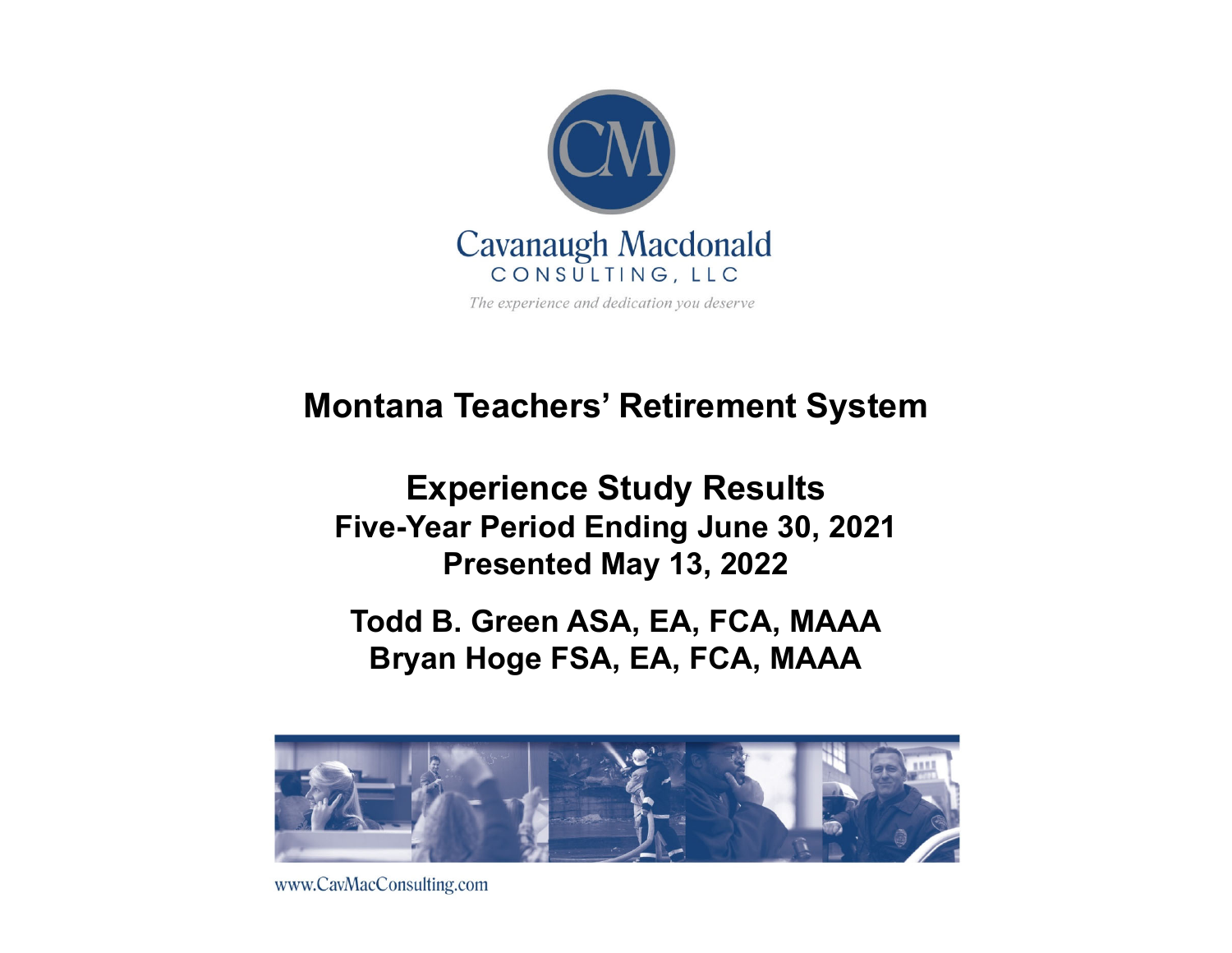

## **Actuarial Valuations**



- The Actuarial Valuation process uses various inputs to develop various results
- $\triangleright$  Over the short term, contributions determined by the actuarial valuation are based upon estimated investment returns, benefits and expenses, which utilize assumptions and the Actuarial Methods (Funding Policy) recommended by the actuary and adopted by the Board
- $\triangleright$  Over the long term, contributions are adjusted to reflect actual investment returns, benefits and expenses

Inputs Member DataAsset DataBenefit ProvisionsAssumptions Actuarial Methods



**Results** Employer Contributions Actuarial Accrued Liability Actuarial Value of AssetsActuarial Gain/LossFunded Ratio/UAAL**Projections**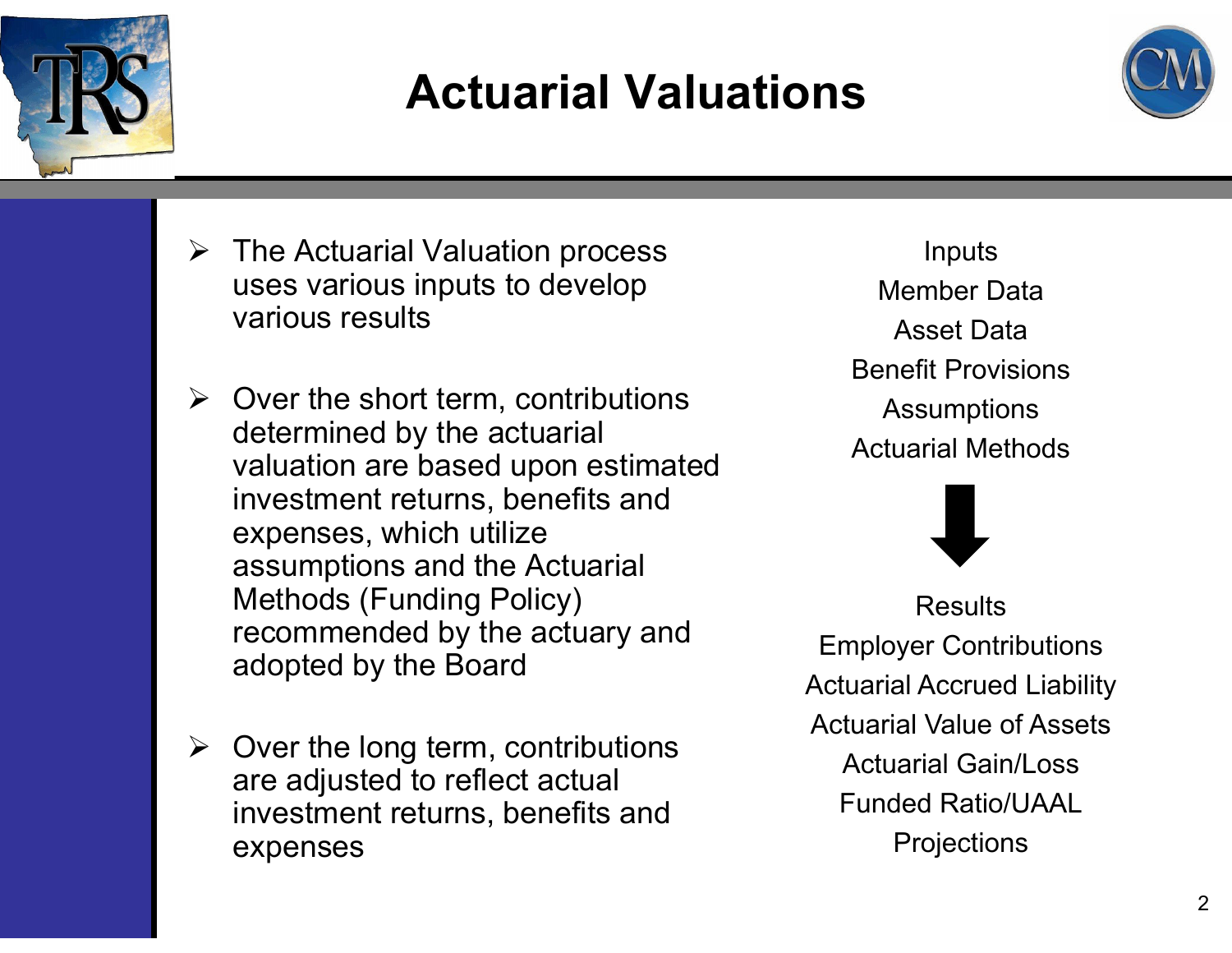

# **Actuarial Valuations**



- $\triangleright$  Best estimate of ultimate costs
- $\triangleright$  Requires use of assumptions to estimate benefit payouts
	- When?
	- How much?
	- ٠ How long?
- Assumptions should represent the best estimate of future experience
- 
- $\triangleright$  Each assumption should be individually reasonable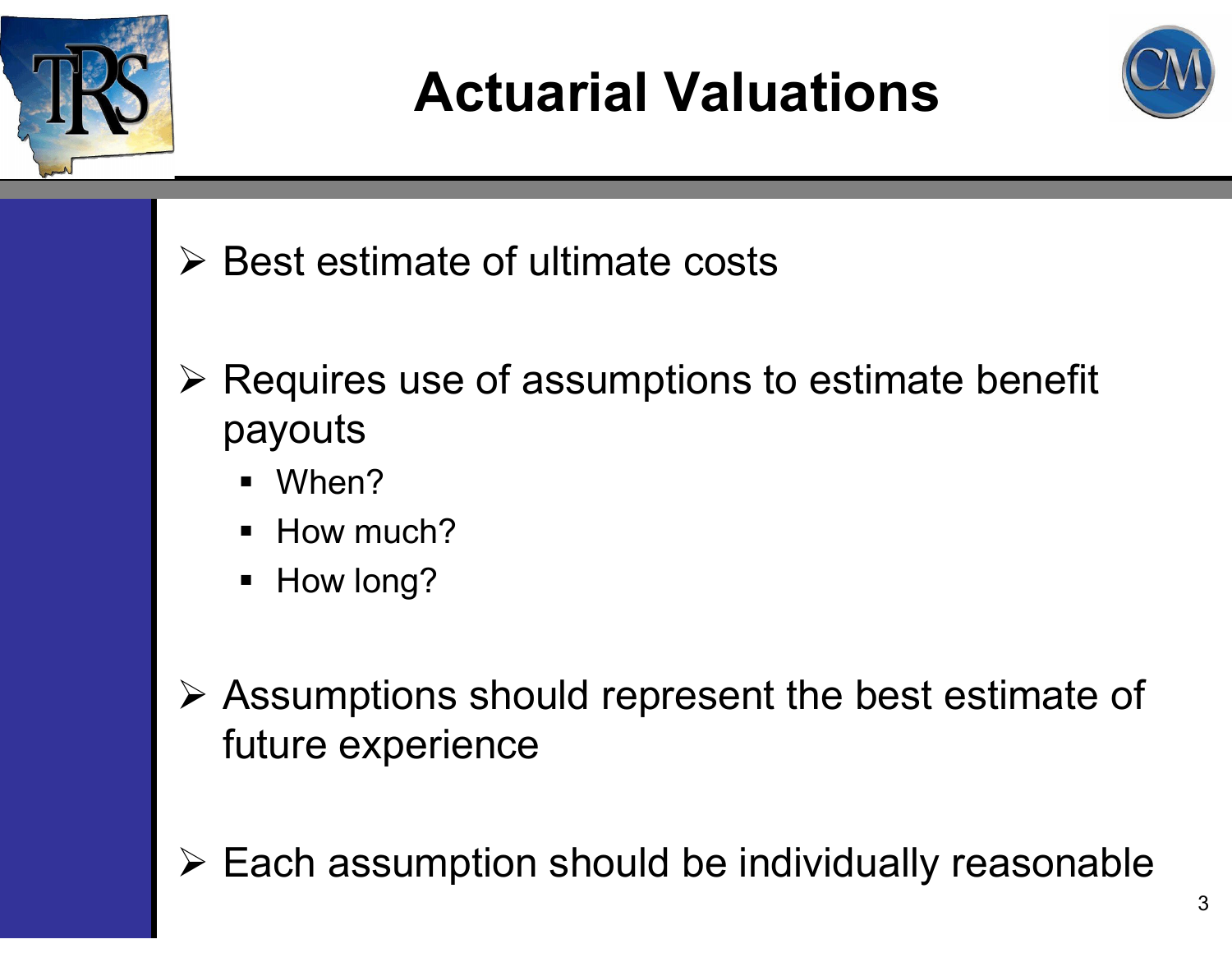

# **Actuarial Assumptions**



- $\triangleright$  No "correct" assumptions
	- Blend of art and science
	- ٠ Range of acceptable assumptions
- $\triangleright$  More aggressive assumptions are more likely to generate actuarial losses in future years; more conservative assumptions are likely to generate actuarial gains
- $\triangleright$  Assumptions are long term estimates
	- Experience emerges short term
	- Year-to-year fluctuations expected
- $\triangleright$  Most powerful assumption is the investment return assumption
- $\triangleright$  Ultimate responsibility for selection of assumptions lies with the Board of Trustees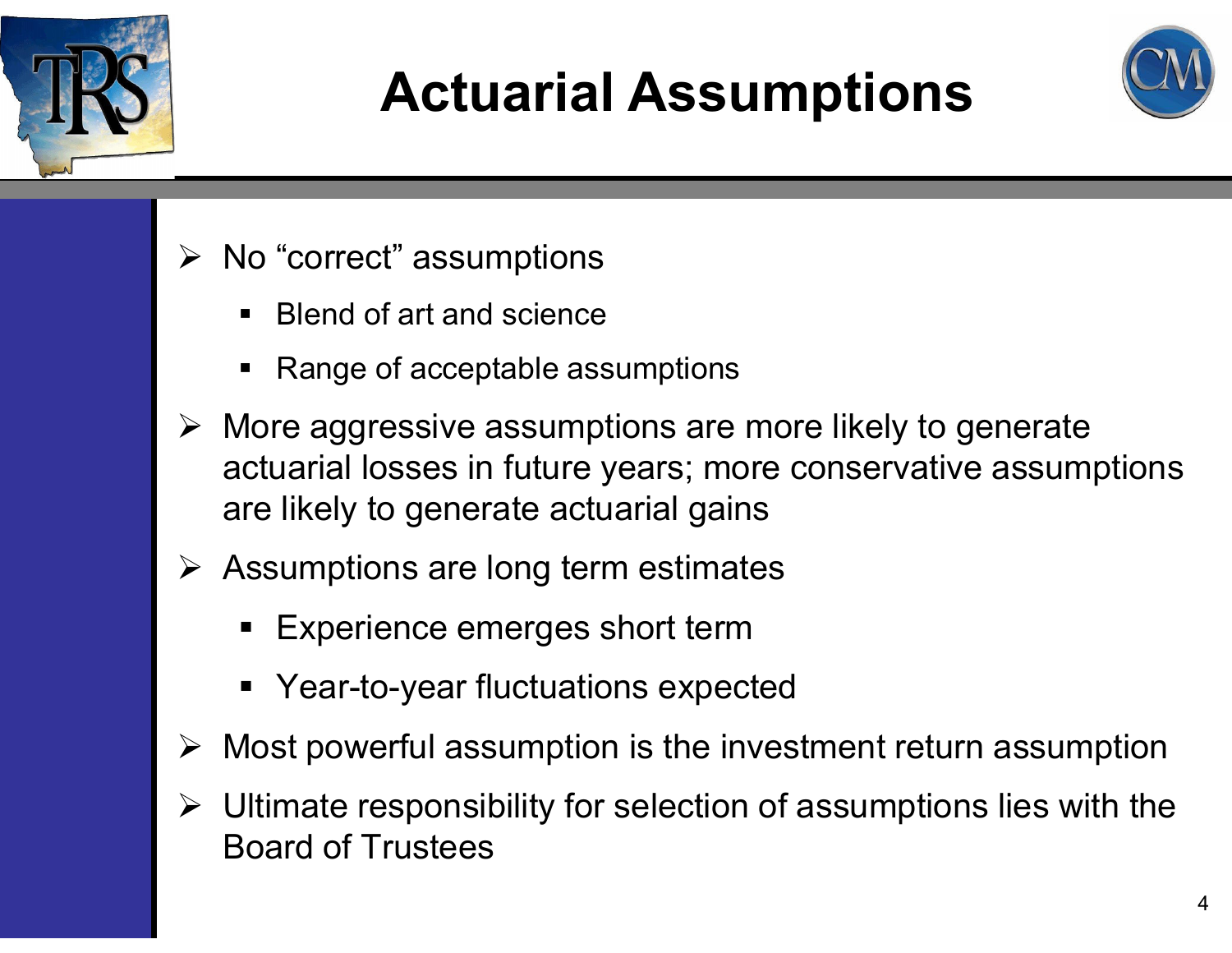

# **Selection of Assumptions**



#### **Economic**

- $\triangleright$  Investment Return
- Payroll Growth Rate
- $\triangleright$  Inflation
- Wage Inflation

#### **Demographic**

- $\triangleright$  Retirement Rates
- Merit Pay Increases
- $\triangleright$  Disability
- **≻Turnover**
- $\triangleright$  Mortality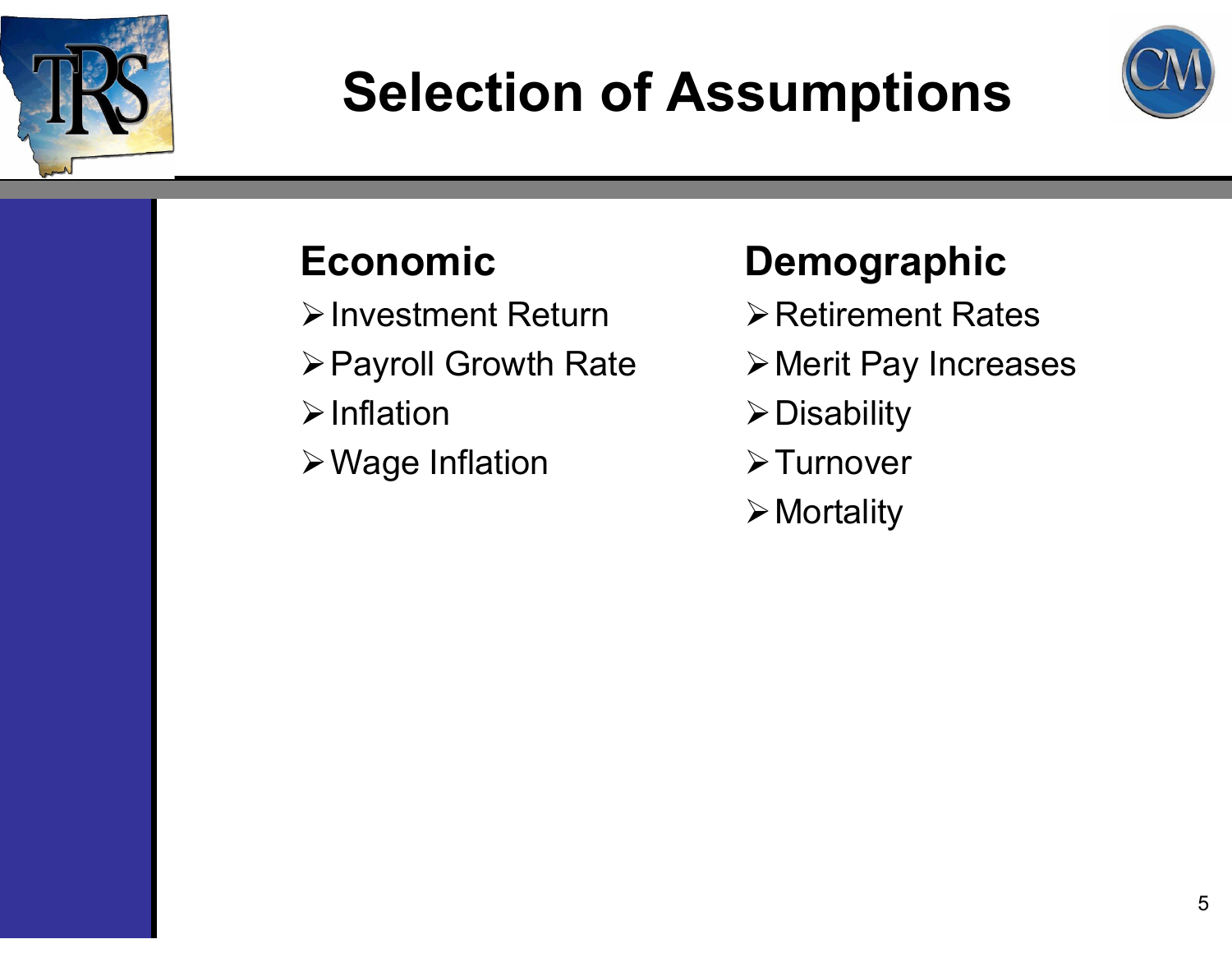

# **Our Philosophy**



#### **► Do Not Overreact**

 Typically, we do not make significant changes in actuarial assumptions unless a major event causes changes in expectations.

#### Anticipate Trends

٠ If an identified trend is expected to continue, like improved retiree mortality experience, then our assumptions should reflect these anticipated trends.

#### $\triangleright$  Simplify

 We identify which factors are significant and eliminate the ones that will not have a material impact on results.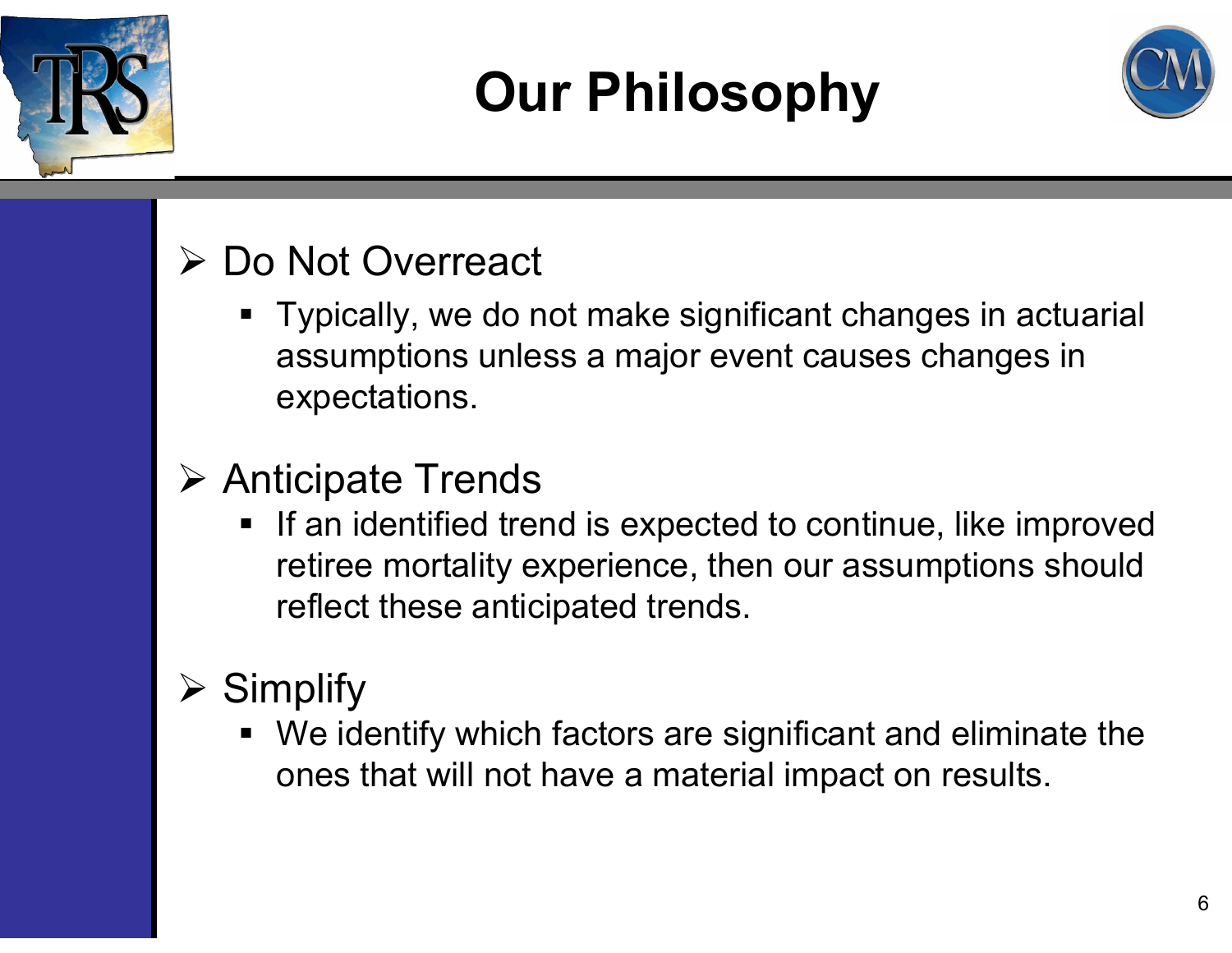

## **Actuarial Assumptions**



- Used to forecast future contingent events that impact the timing and amount of benefit payments
- Assumptions are long term estimates
	- $\blacksquare$ Experience emerges short term
	- **Year to year fluctuations expected**
- Should be "best guess" based on both:
	- Past history (actual experience)
		- Strong indicator for some assumptions like mortality
		- Less valuable for other assumptions
	- $\blacksquare$ Future expectations
- $\triangleright$  Should be explicit each assumption is individually reasonable and best estimate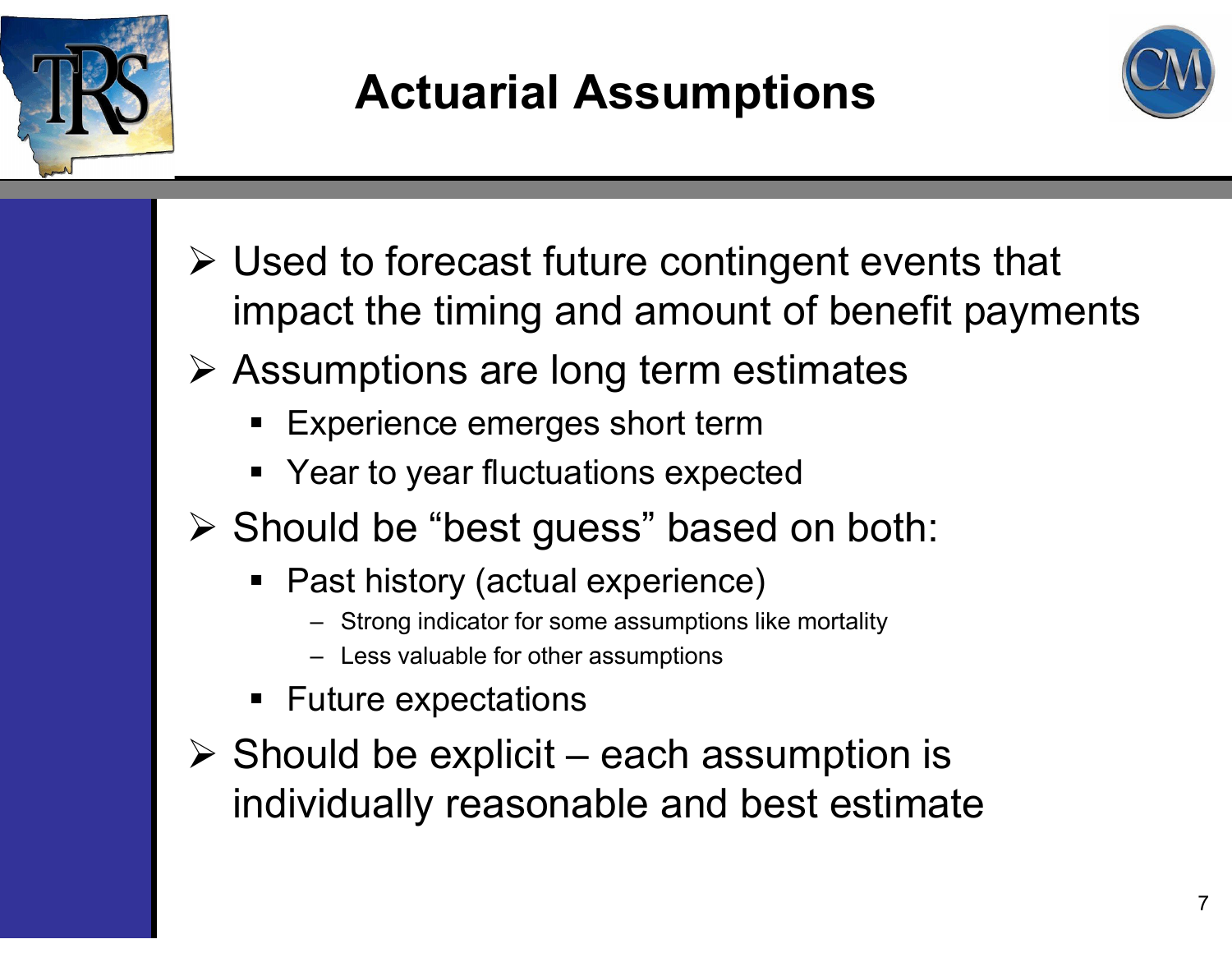

## **Demographic Assumptions**



- **▶ Assumptions Reviewed** 
	- Rates of Withdrawal
	- $\blacksquare$ Rates of Pre-Retirement Mortality
	- $\blacksquare$ Rates of Disability Retirement
	- $\blacksquare$ Rates of Service Retirement
	- $\blacksquare$ Rates of Post-Retirement Mortality
	- $\blacksquare$ Rates of Salary Increase
- Actuarial Standard of Practice (ASOP) No. 35, *"Selection of Demographic and Other Noneconomic Assumptions for Measuring Pension Obligations"*, which provides guidance to actuaries in selecting demographic assumptions for measuring obligations under defined benefit plans.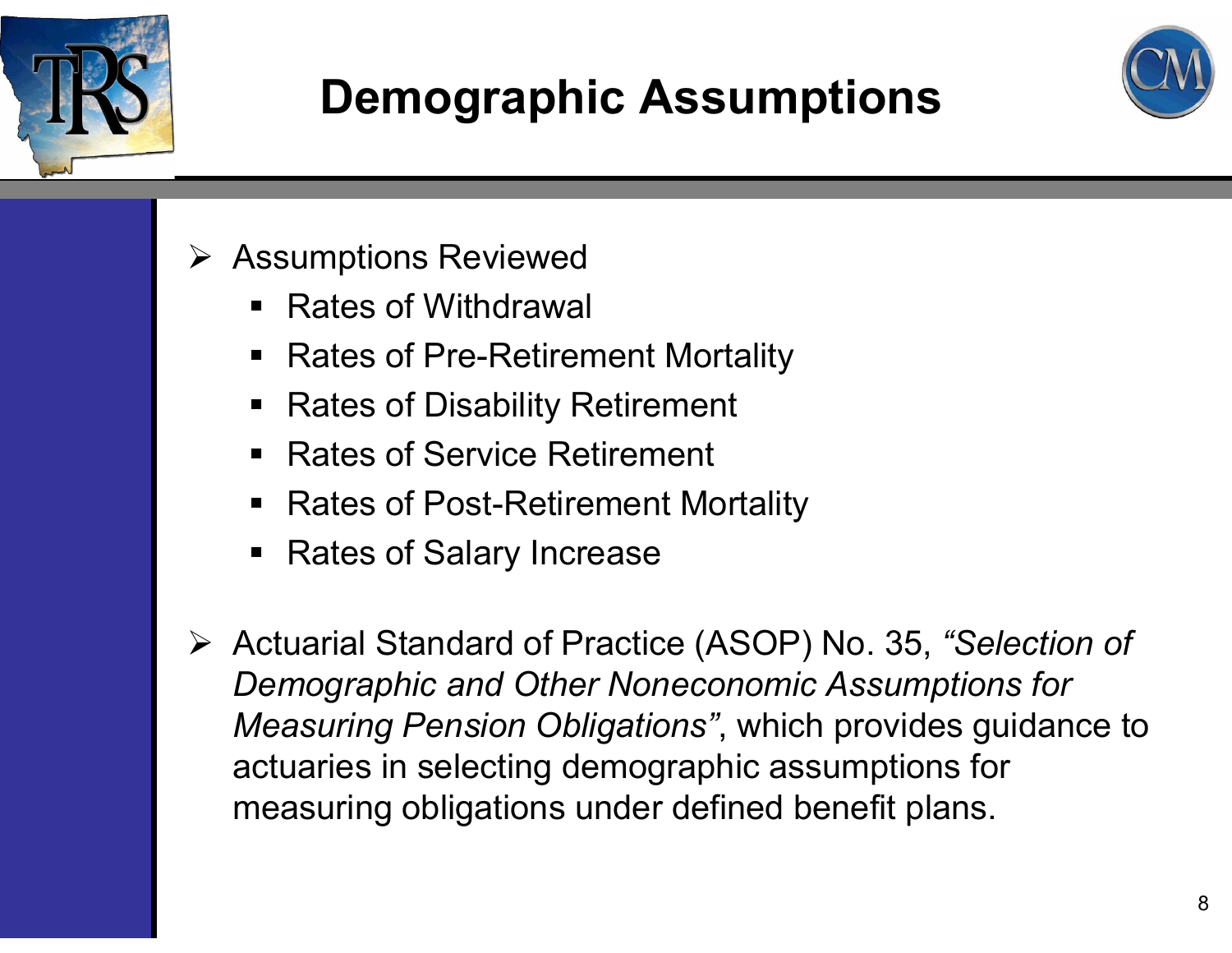



- $\triangleright$  Study compares what actually happened during the study period (7/1/2016 through 6/30/2021) with what was expected to happen.
- Assumption changes recommended if actual experience differs significantly from expected.
- $\triangleright$  Judgment required to extrapolate future experience from past experience.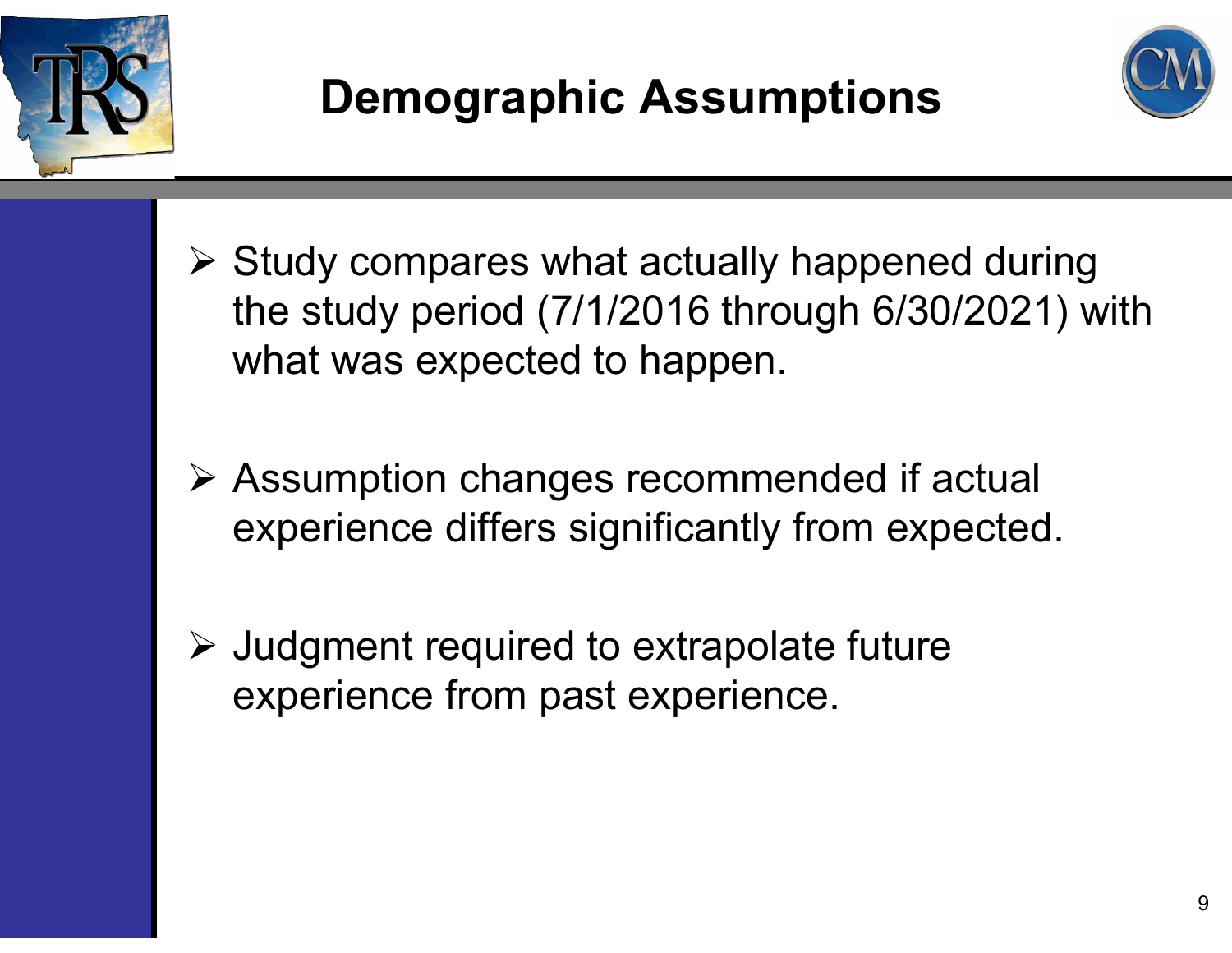

## **Measuring Demographic Experience (Count vs Liability Basis)**



#### **Count Basis**

- **Step 1**: Determine number of members changing membership status (decrements) during study period, tabulated by groupings that may include age, duration, gender and plan
- **Step 2**: Determine number of members expected to change status by multiplying membership statistics (called exposures) by the expected rates of decrement
- **Step 3**: Compare number of actual decrements to number of expected decrements, called the Actual to Expected Ratio (expressed as %)

#### **Liability Basis**

 Same steps as Count Basis, but results are based on the estimated liability of members instead of the count of members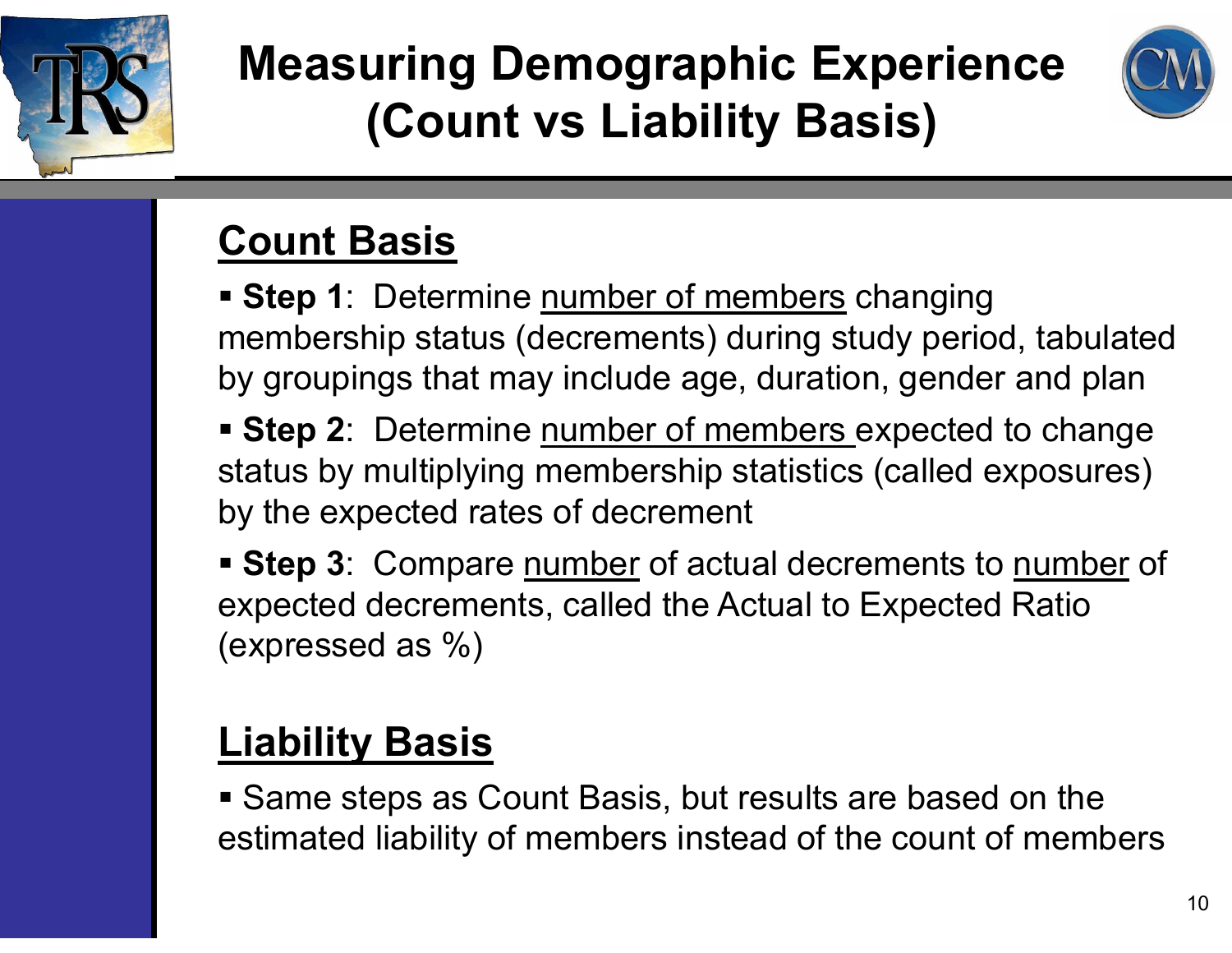



- $\triangleright$  Compare what actually happened to individual members with what was expected to happen based on the actuarial assumptions
- $\triangleright$  Assess credibility amount of weight assigned to the recent experience
	- ٠ Length of study period
	- ٠ Unusual events during study period
	- ٠ Size of the group
- $\triangleright$  Key evaluation tool is actual decrements/expected decrements (called *Actual/Expected* or *A/E ratio* )
	- ٠ "Decrement" is a change in the member's status (e.g., retirement, termination, death)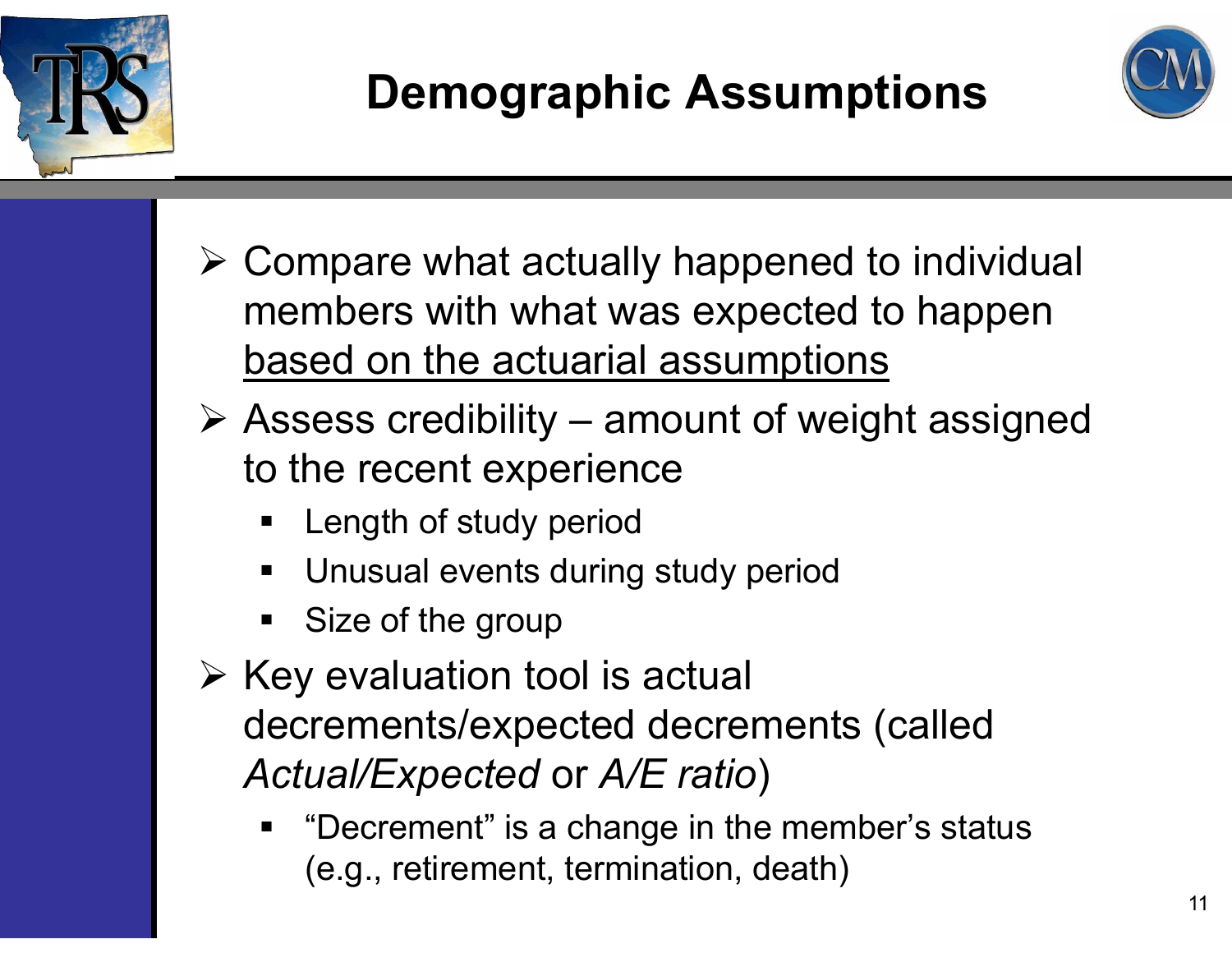

## **Measuring Demographic Experience (Example)**



- 10 members eligible to retire at age 62
- Actuarial assumption is 10% retire at age 62

| <b>Count</b> | <b>Salary</b> | <b>Service</b> | <b>Liability</b><br>Weighted |
|--------------|---------------|----------------|------------------------------|
|              | \$20,000      | 5              | \$800,000                    |
|              | 80,000        | 20             | 3,200,000                    |
| 10           |               |                | 4,000,000                    |

Actual Experience: 1 member with \$80,000 and 20 years retires

|                              | Count<br><b>Basis</b> | <b>Liability</b><br>Weighted |
|------------------------------|-----------------------|------------------------------|
| <b>Exposure</b>              | 10                    | \$4,000,000                  |
| <b>Expected Decrement</b>    |                       | 400,000                      |
| <b>Actual Decrement</b>      |                       | 1,600,000                    |
| <b>Actual/Expected Ratio</b> | 100%                  | 400%                         |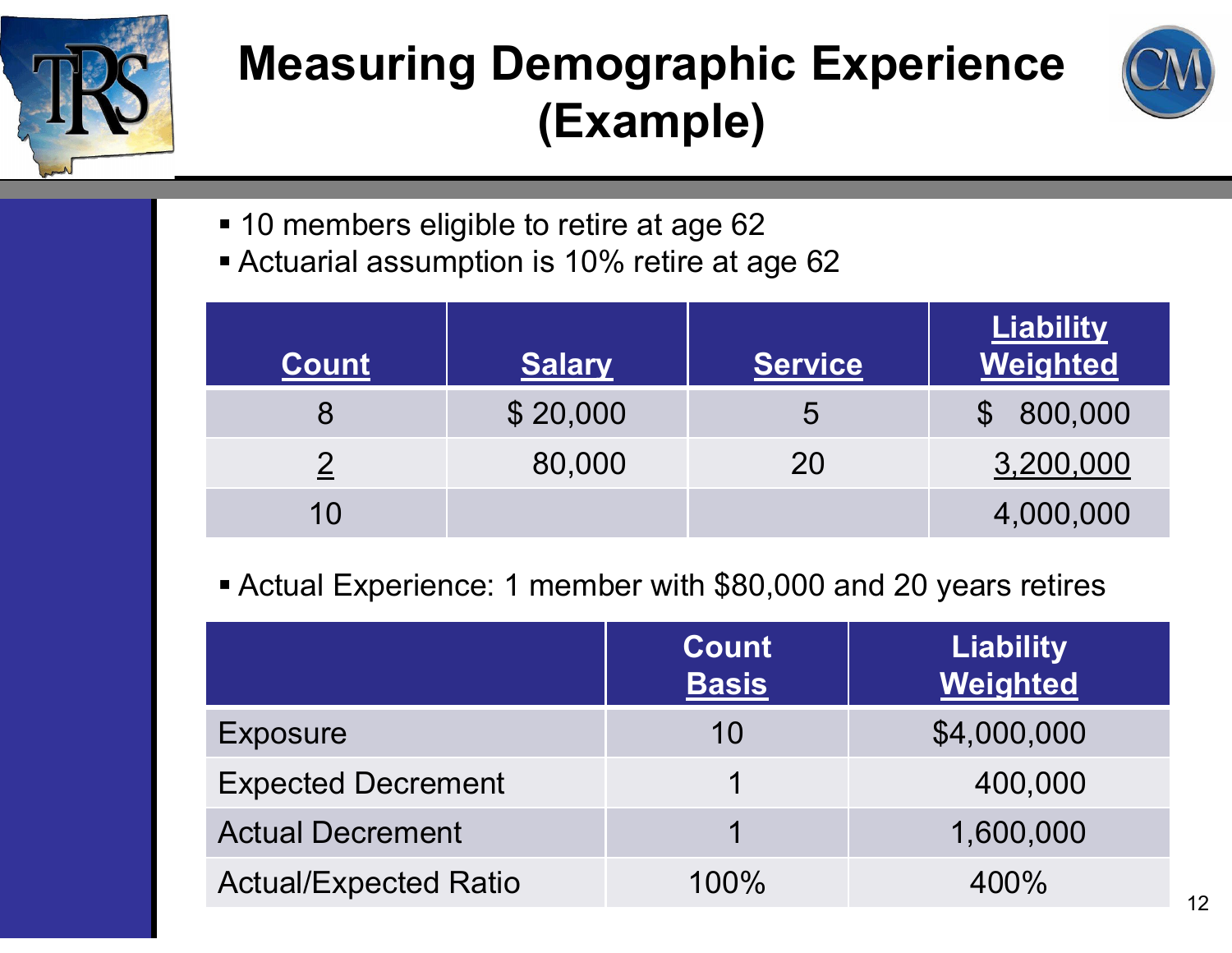

## **Evaluating the Results of Demographic Experience**



**≻ Generally, the closer the Actual/Expected ratio is to** 100%, the better the current assumption anticipated the overall experience. However, the pattern of the actual experience may vary significantly from the assumption indicating a need for change.

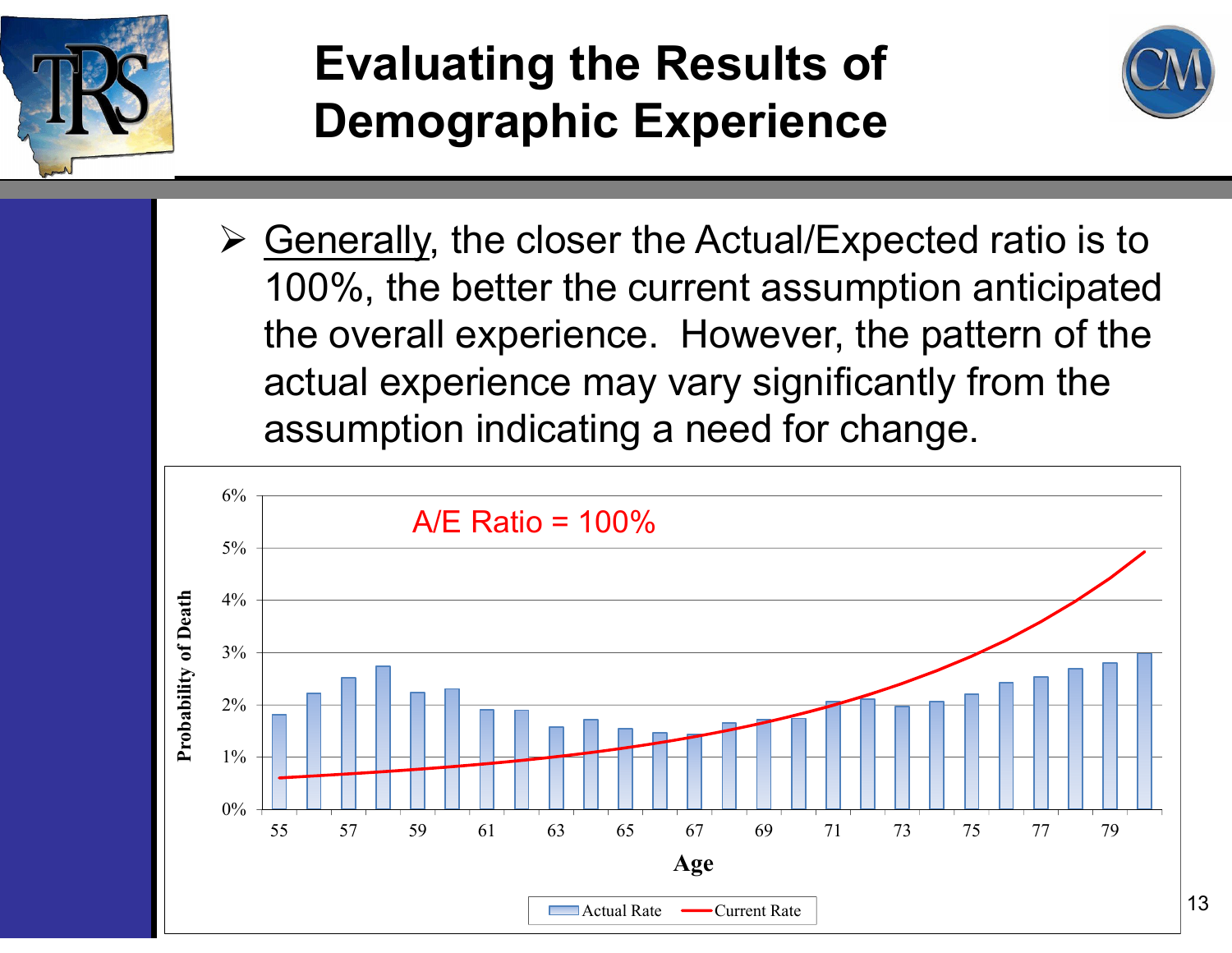



#### $\triangleright$  Rates of Withdrawal

- Used to determine the expected number of separations from active service that will occur prior to becoming eligible for retirement as a result of resignation or dismissal
- Studied separately for full-time/part-time members without regard to gender and based on years of service
- Liability weighted analysis performed
	- – Members who have a higher liability have a larger impact on the gains and losses that occur in the annual valuation
	- – Studied on a liability basis using compensation and service as a proxy for the member's liability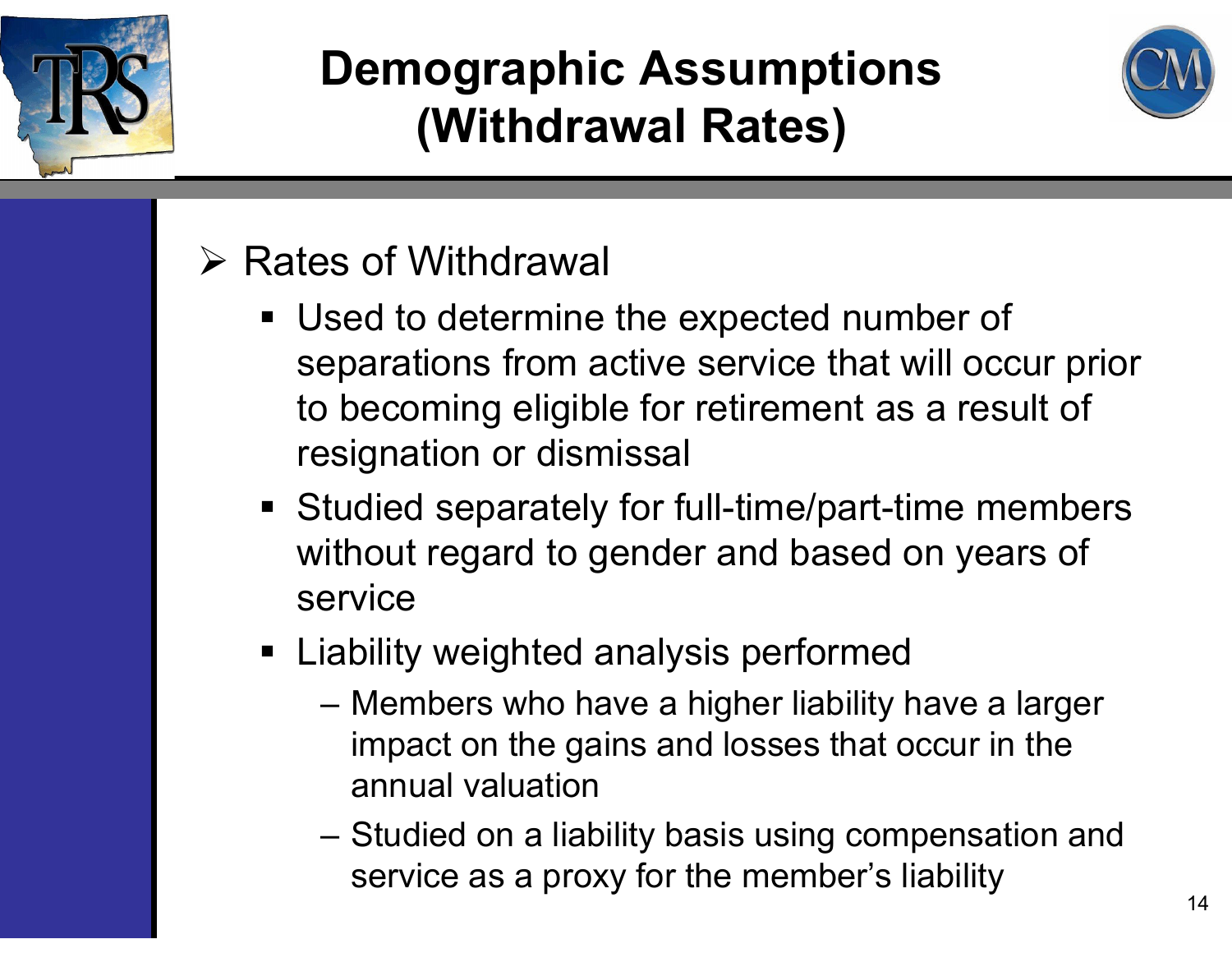



#### $\triangleright$  Rates of Withdrawal

- **During the experience period, the current** assumption overestimated the expected number of withdrawals for member with less than 12 years of service.
- Recommend updating the withdrawal assumption to reflect recent experience
- A/E ratio under current assumptions
	- Full Time 85%
	- Part Time 78%
- A/E ratio under proposed assumptions
	- Full Time 96%
	- Part Time 95%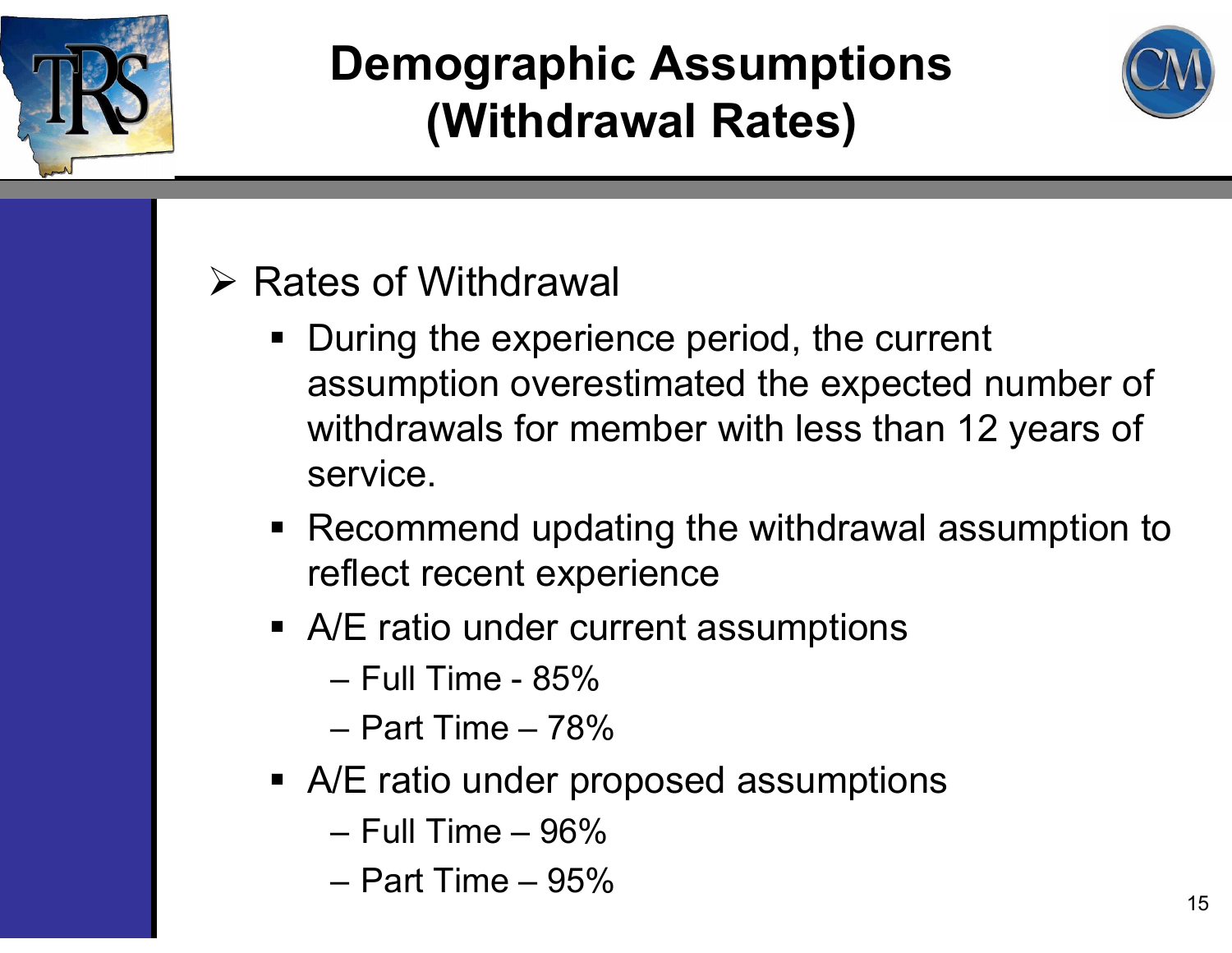



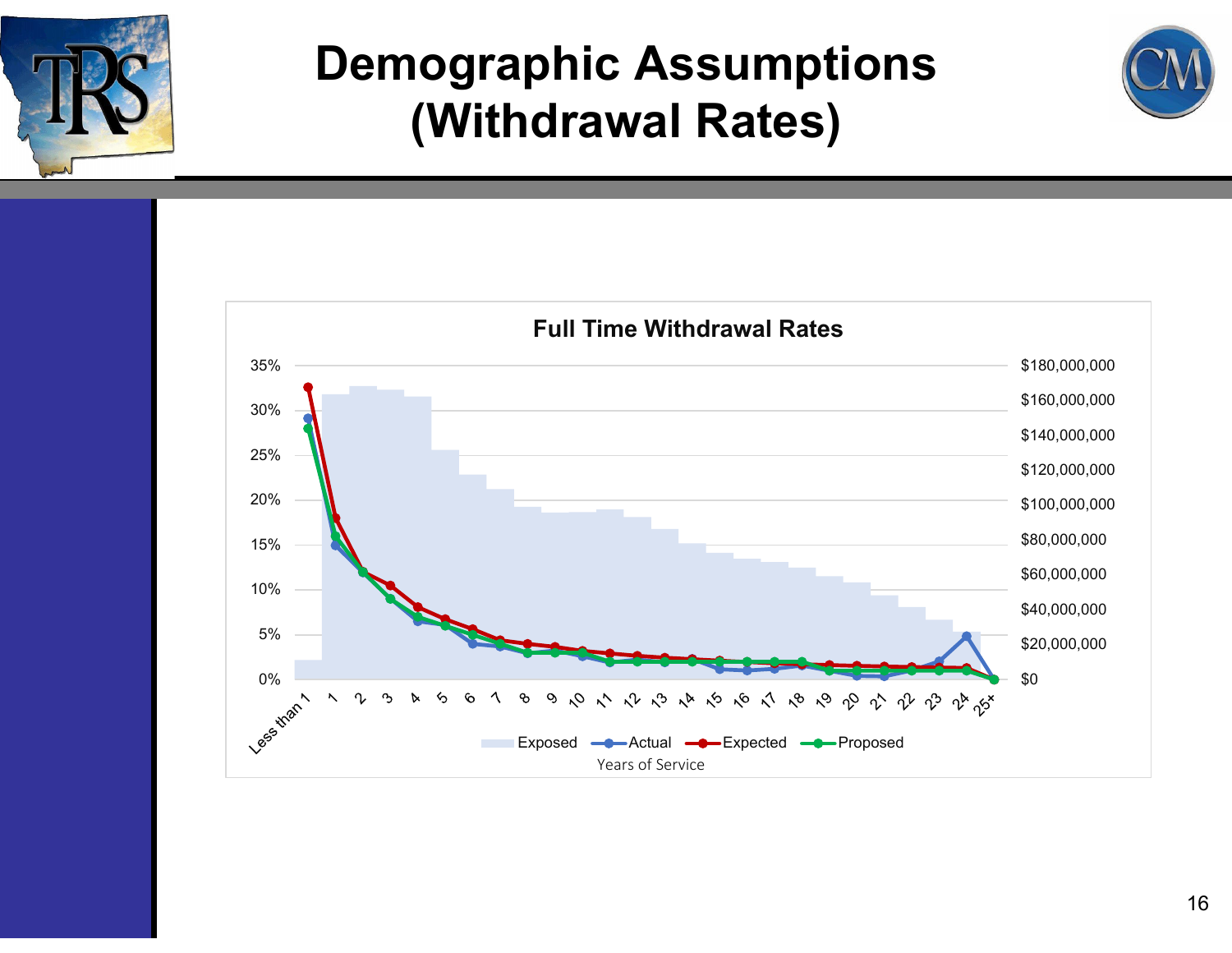



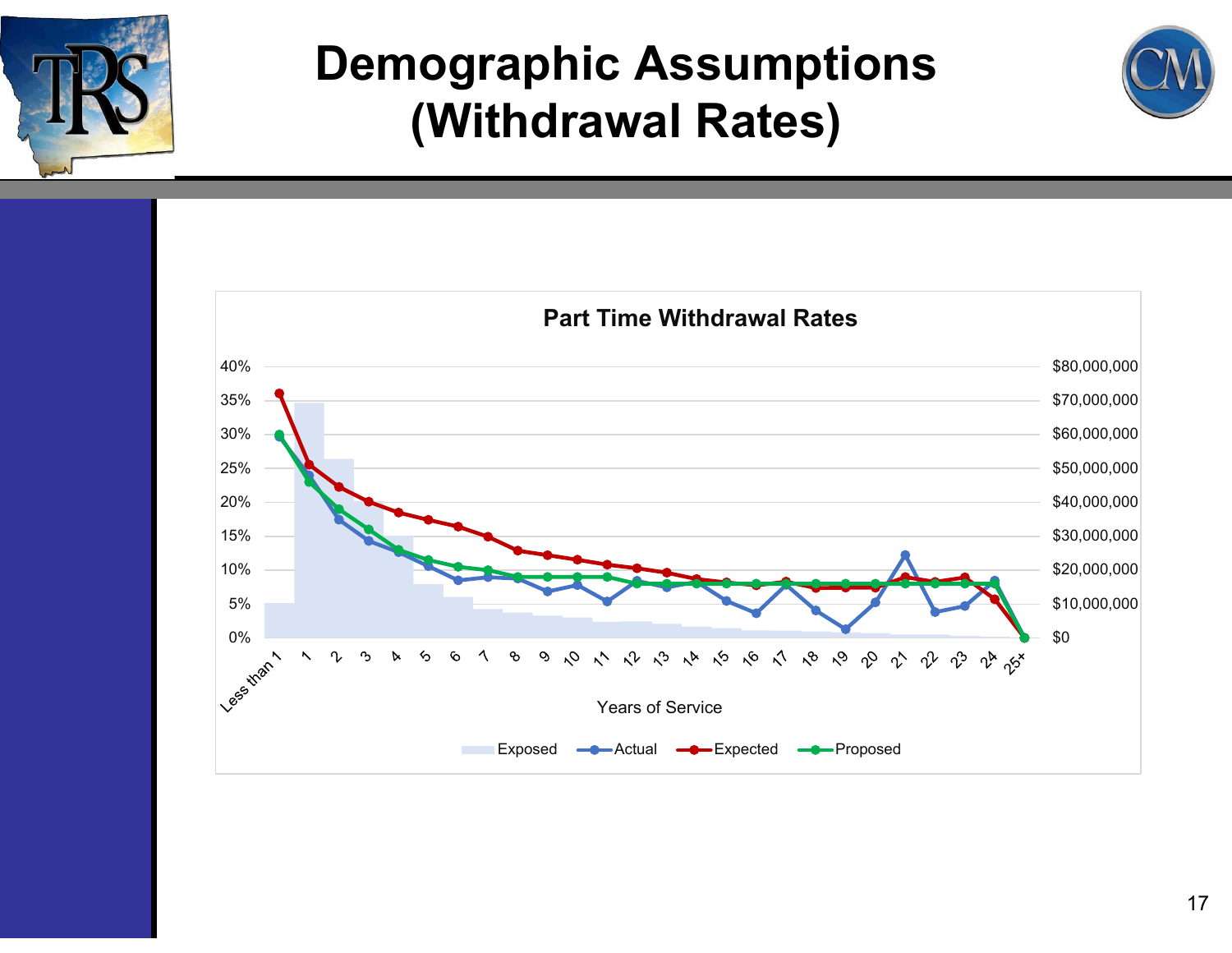

## **Demographic Assumptions (Disability Retirements)**



#### $\triangleright$  Rates of disability

- Used to determine the expected number of members who will become disabled during the year
- **Studied based on age**
- $\blacksquare$ Headcount weighted analysis performed
- $\blacksquare$ A/E ratio under current assumptions - 73%
- $\blacksquare$  Current assumption overestimated the number of disability retirements. If we combine current experience with experience from two prior experience studies, the total number of disability retirements was 103 compared to the expected number of disability retirements which was 117. The A/E ratio on this basis is 88%.
- Over the short-term, the assumption overestimated the number of retirements, but over longer experience periods, the assumption has been a closer estimate of actual experience. In general, there is not enough information to warrant revising assumed disability retirements at this time.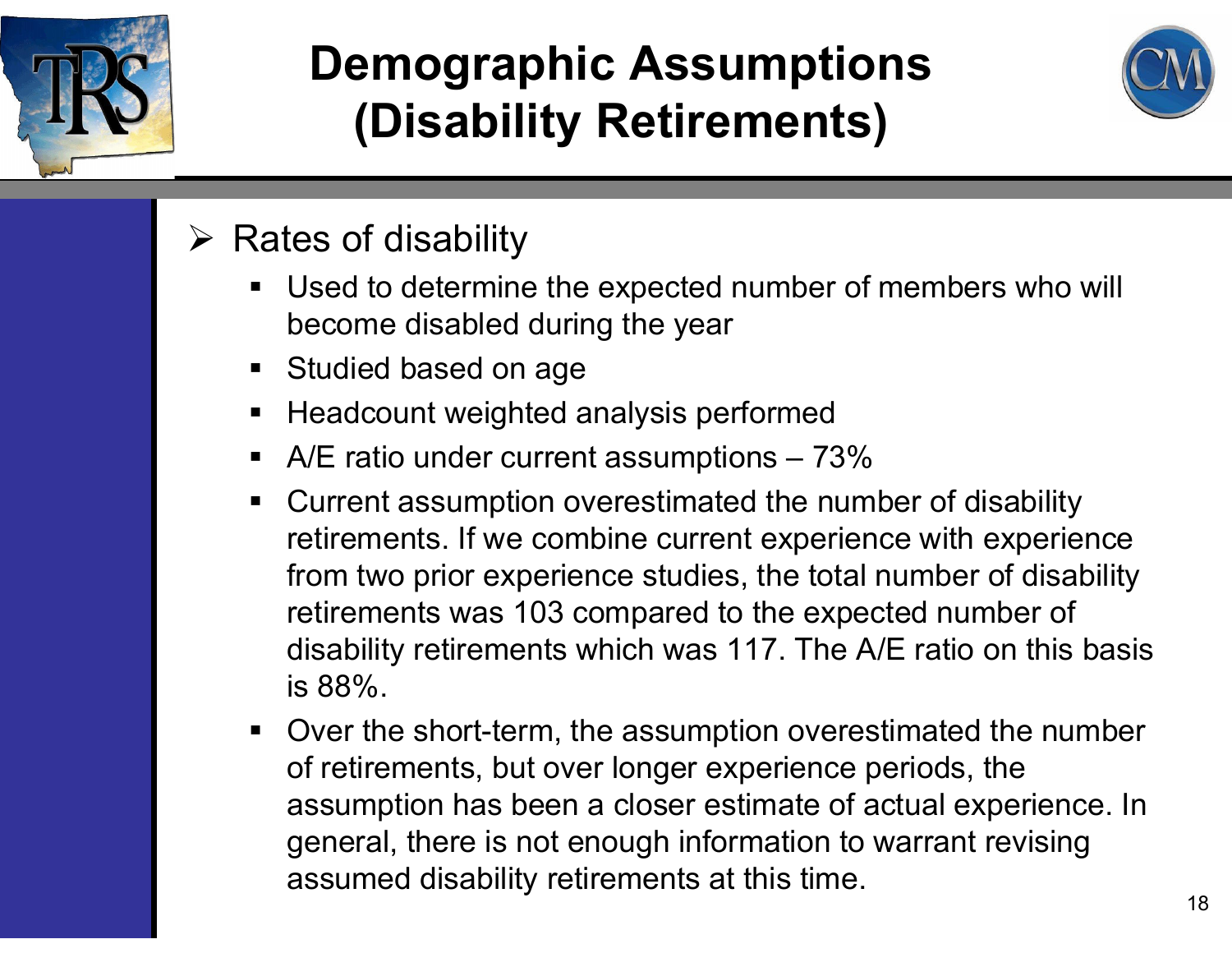

#### **Demographic Assumptions (Disability Retirements)**



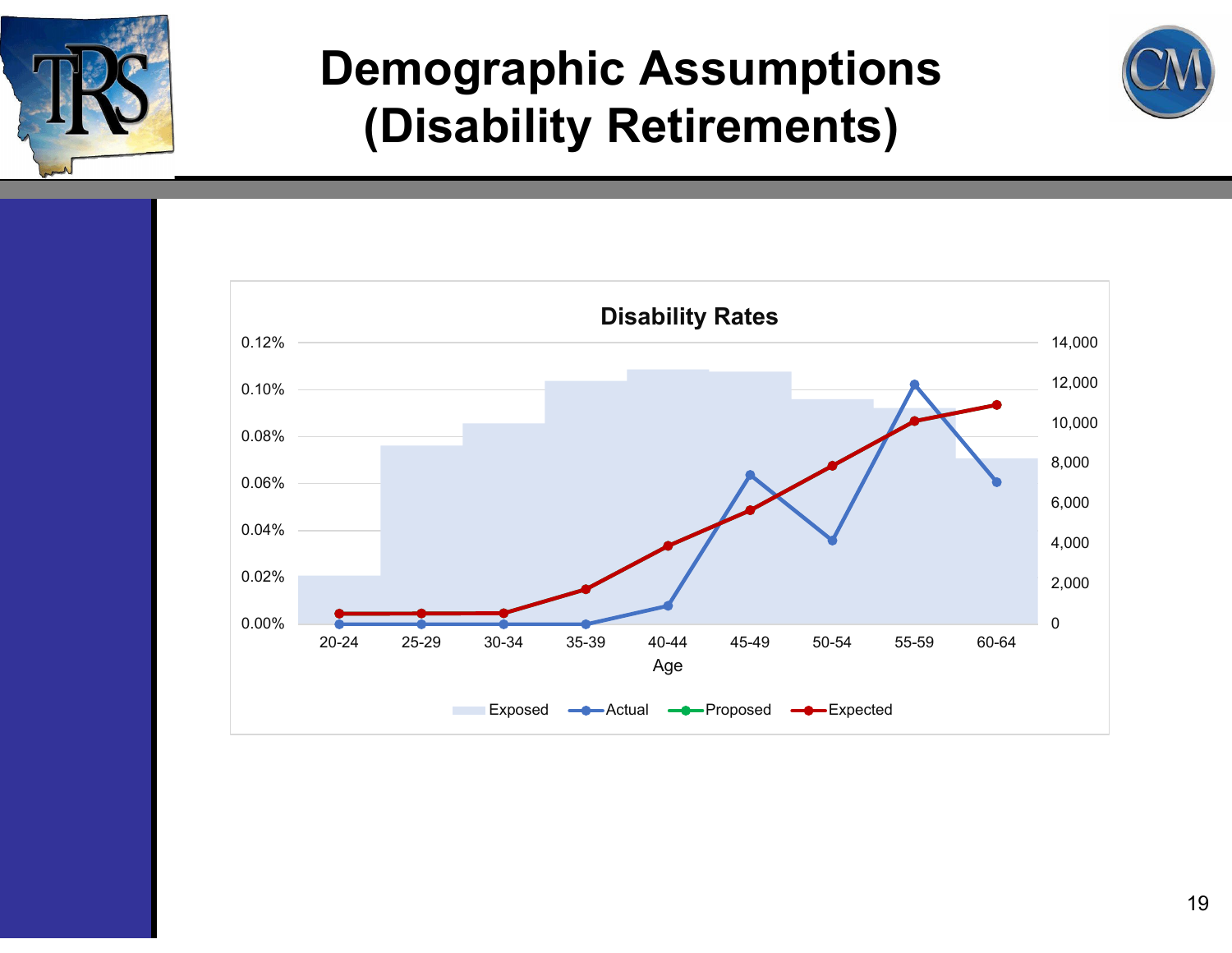



#### $\triangleright$  Rates of Retirement

- Used to determine the expected number of retirements from active service that will occur after becoming eligible for retirement
- **Studies without regard to gender and based on age** and years of service
- **Example 2 Fighted analysis performed** 
	- Members who have a higher liability have a larger impact on the gains and losses that occur in the annual valuation
	- – Studied on a liability basis using compensation and service as a proxy for the member's liability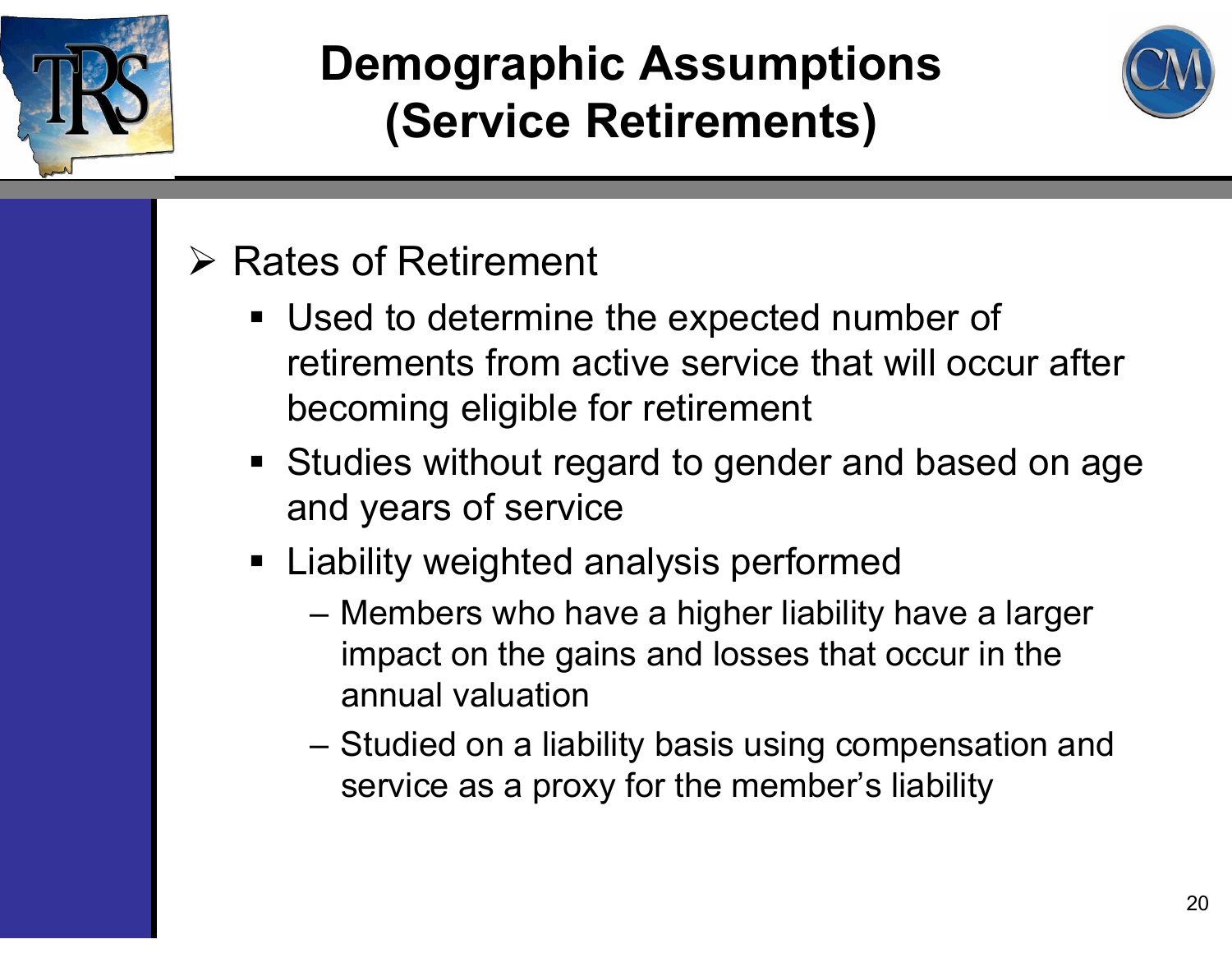



#### $\triangleright$  Rates of retirement

- $\blacksquare$  Tier One
	- Unreduced retirement
		- Age 60 with 5 years of service
		- 25 years of service
	- Reduced Retirement
		- Age 50 with 5 years of service
- $\blacksquare$  Tier Two
	- Unreduced retirement
		- Age 60 with 5 years of service
		- Age 55 with 30 years of service
	- Reduced Retirement
		- Age 55 with 5 years of service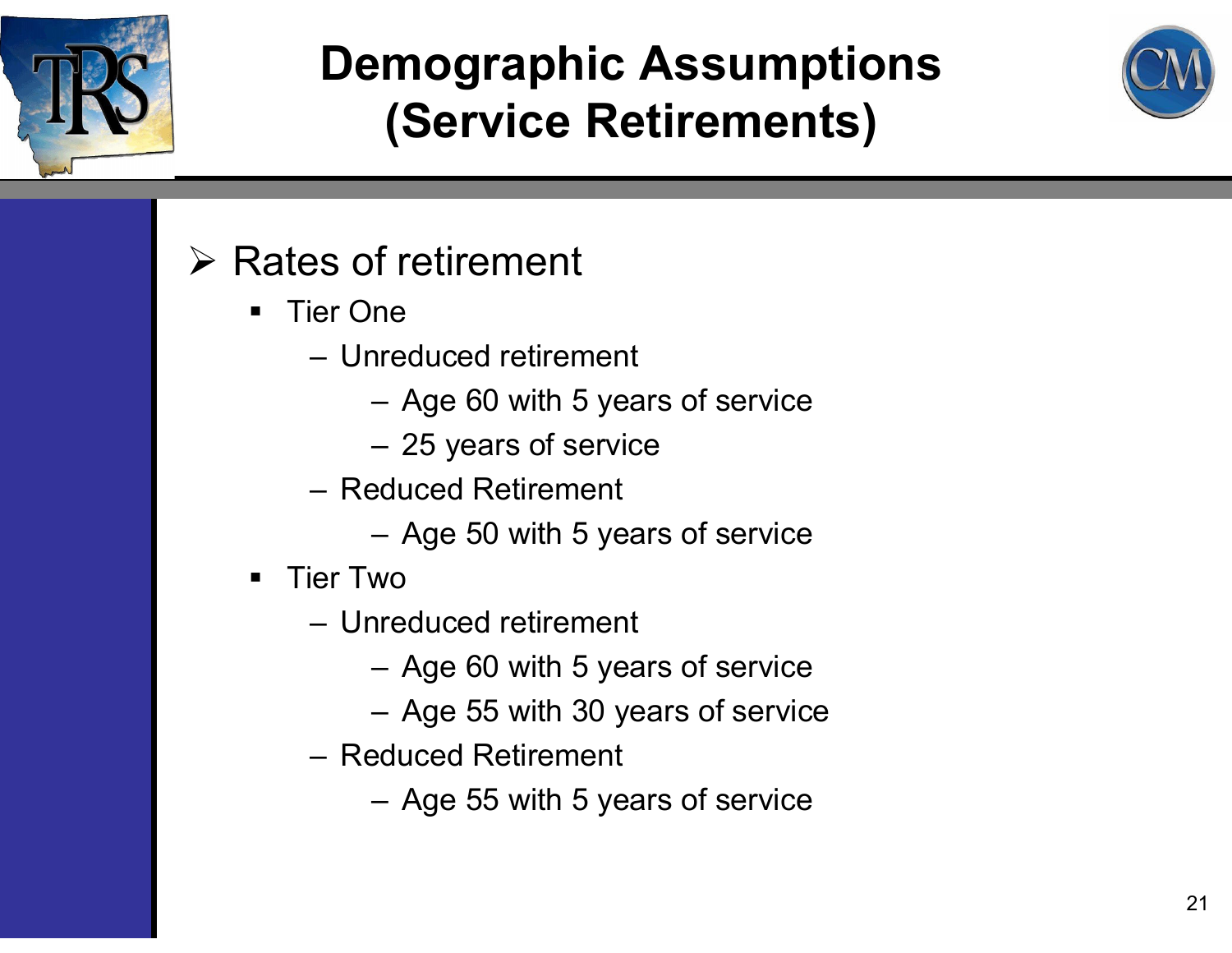



#### $\triangleright$  Rates of retirement

- **Studied in the following groups** 
	- Unreduced retirement (first eligibility)
	- Unreduced retirement (beyond first eligibility)
	- Reduced Retirement
- A/E ratio under current assumptions
	- Unreduced retirement (first eligibility) 85%
	- Unreduced retirement (beyond first eligibility) 104%
	- Reduced Retirement 80%
- A/E ratio under proposed assumptions
	- Unreduced retirement (first eligibility) 95%
	- Unreduced retirement (beyond first eligibility) 98%
	- Reduced Retirement 104%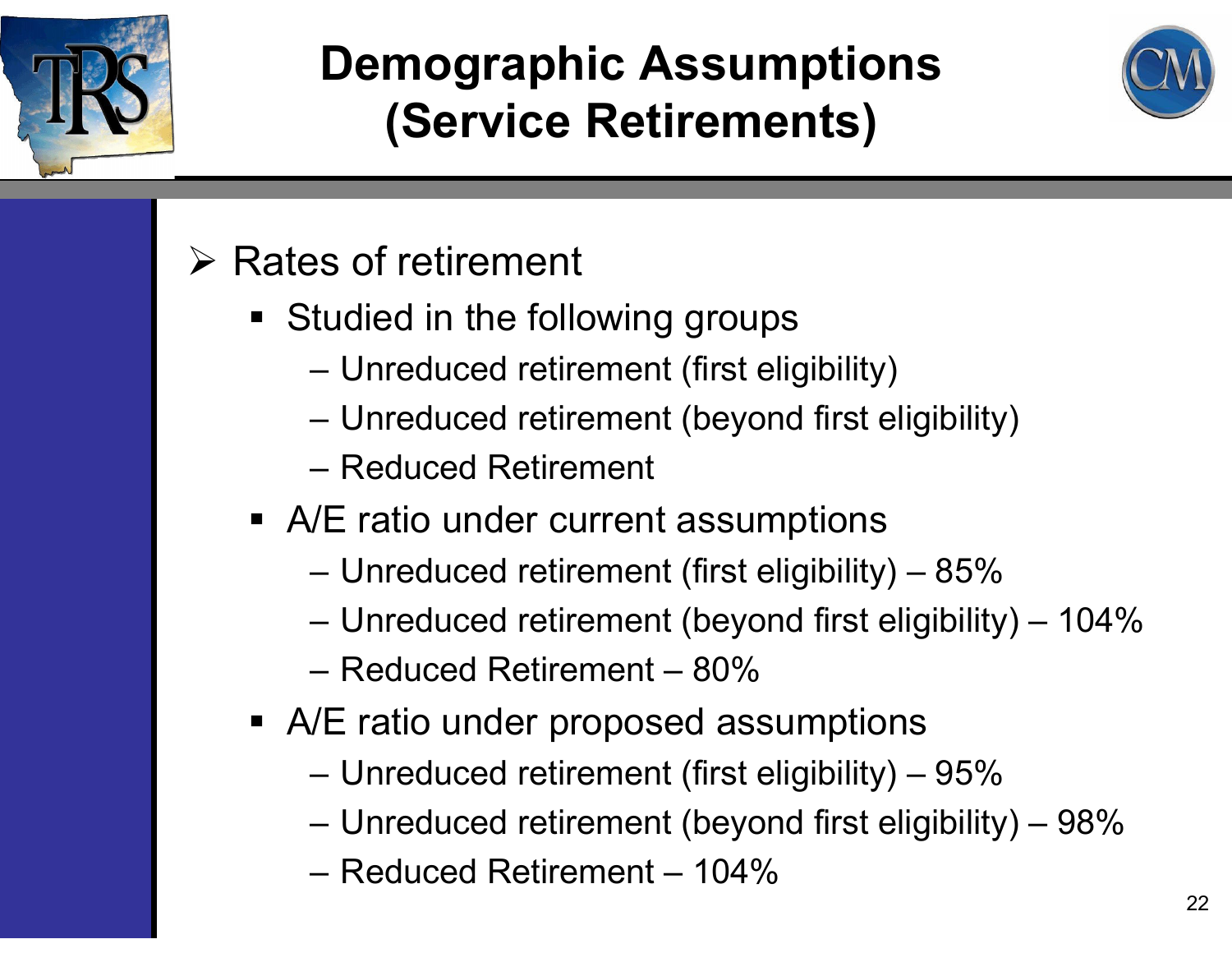





Exposed **-**Actual **-**Proposed **-**

**Retirement with Reduced Benefits**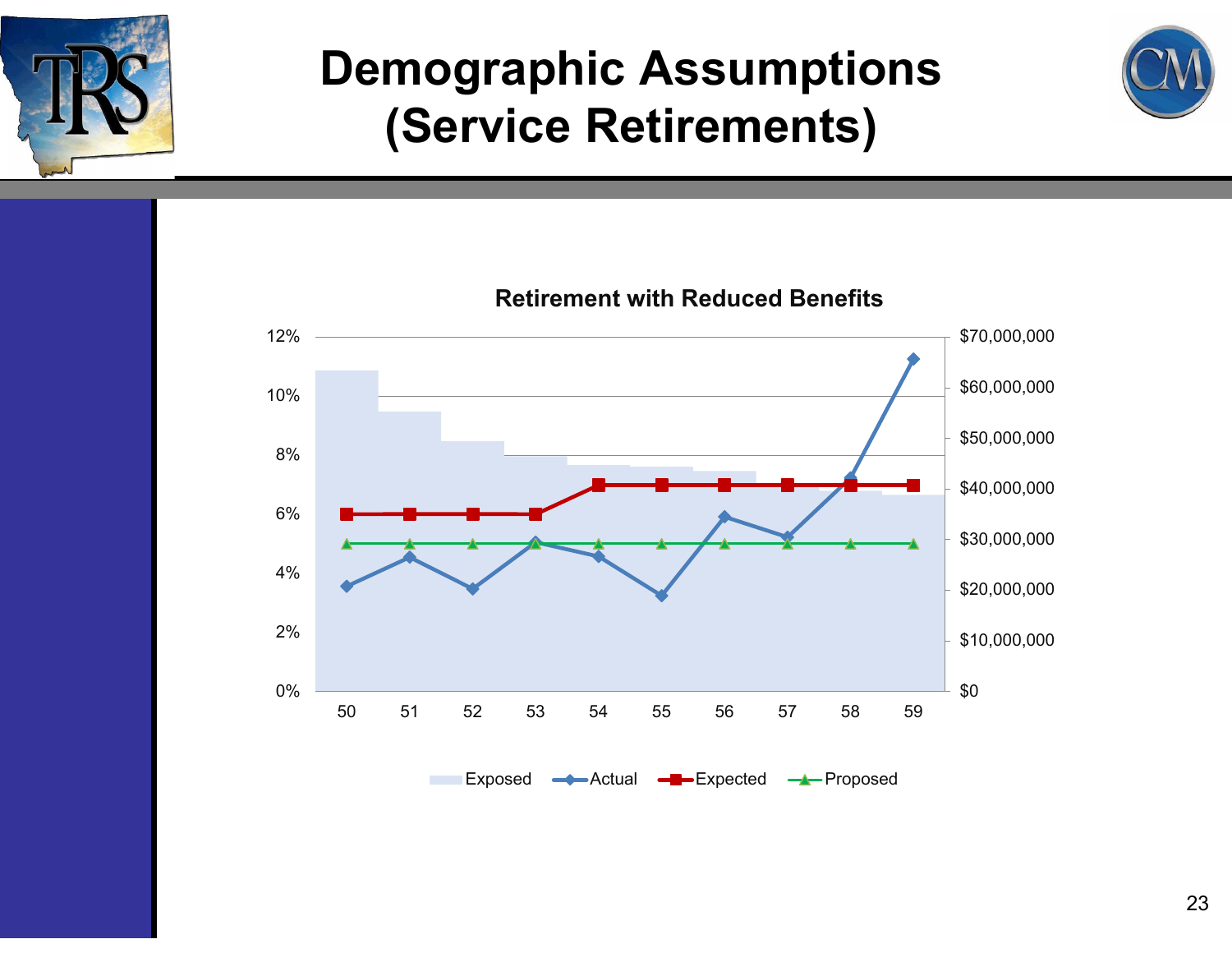





#### **First Eligible for an Unreduced Benefit**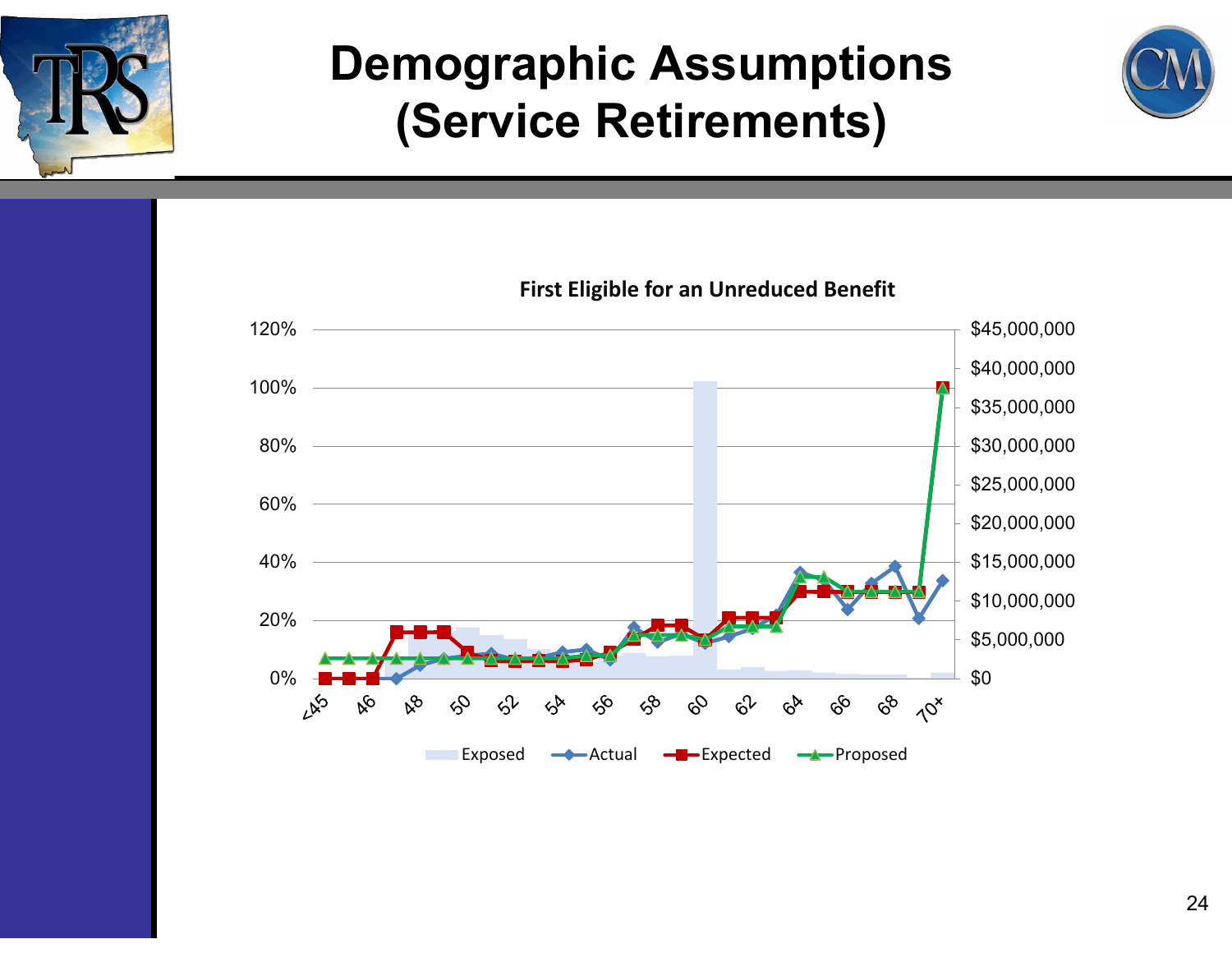![](_page_24_Picture_0.jpeg)

![](_page_24_Figure_2.jpeg)

![](_page_24_Figure_3.jpeg)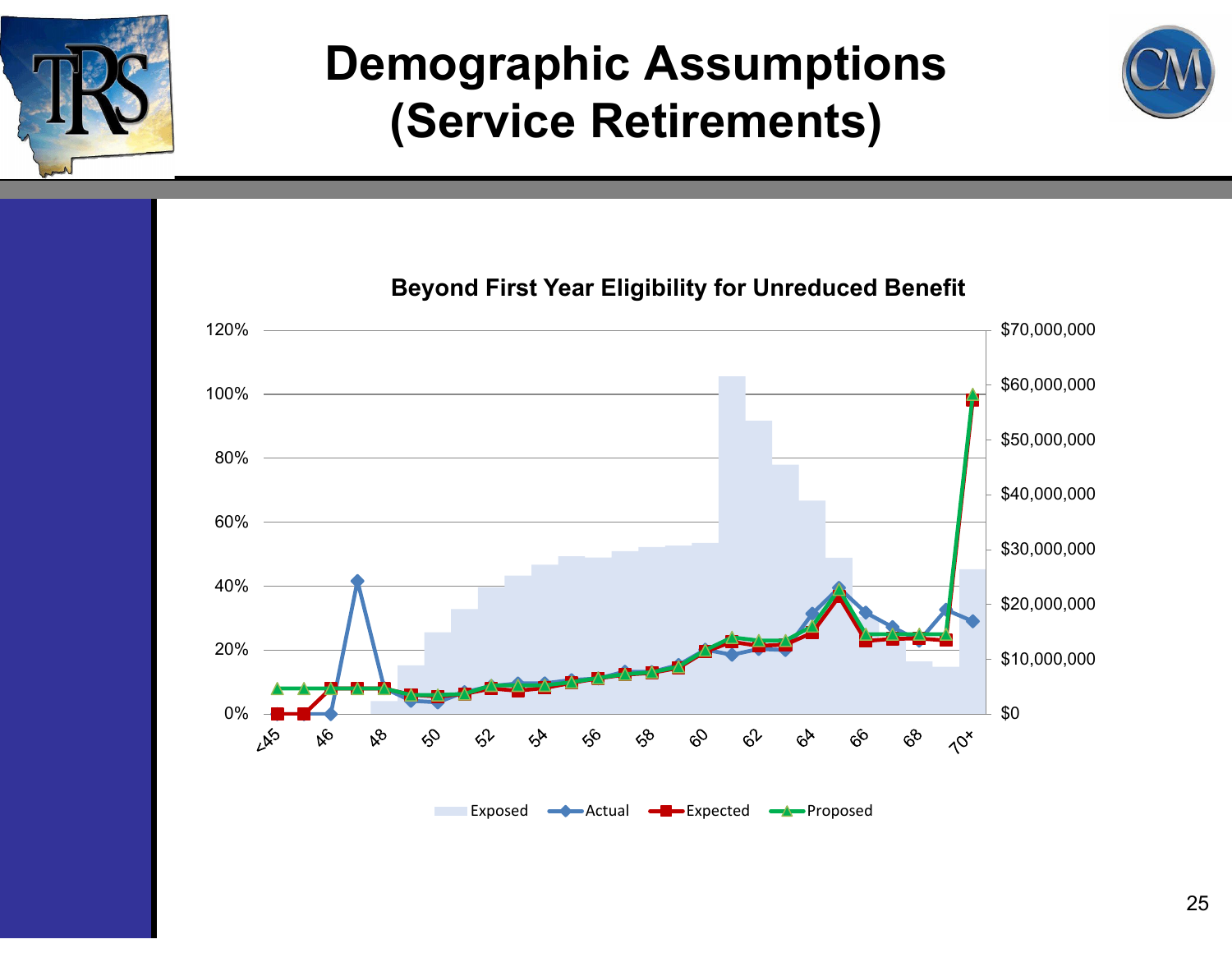![](_page_25_Picture_0.jpeg)

## **Demographic Assumptions (Healthy Mortality)**

![](_page_25_Picture_2.jpeg)

- **▶ Rates of Pre- and Post-Retirement Mortality** 
	- Benefits are paid over a retiree's life; therefore, it is important to accurately reflect the typical life expectancy
	- The mortality assumption is used to determine the number of deaths that will occur during the year
	- **Studied based on gender and age**
	- **Example 2** Liability weighted analysis performed using the retirees and beneficiary's retirement benefit as a proxy for liability
	- **The Society of Actuaries recently released as set of** mortality tables based solely on public plan data. The family of tables is called the Pub-2010 tables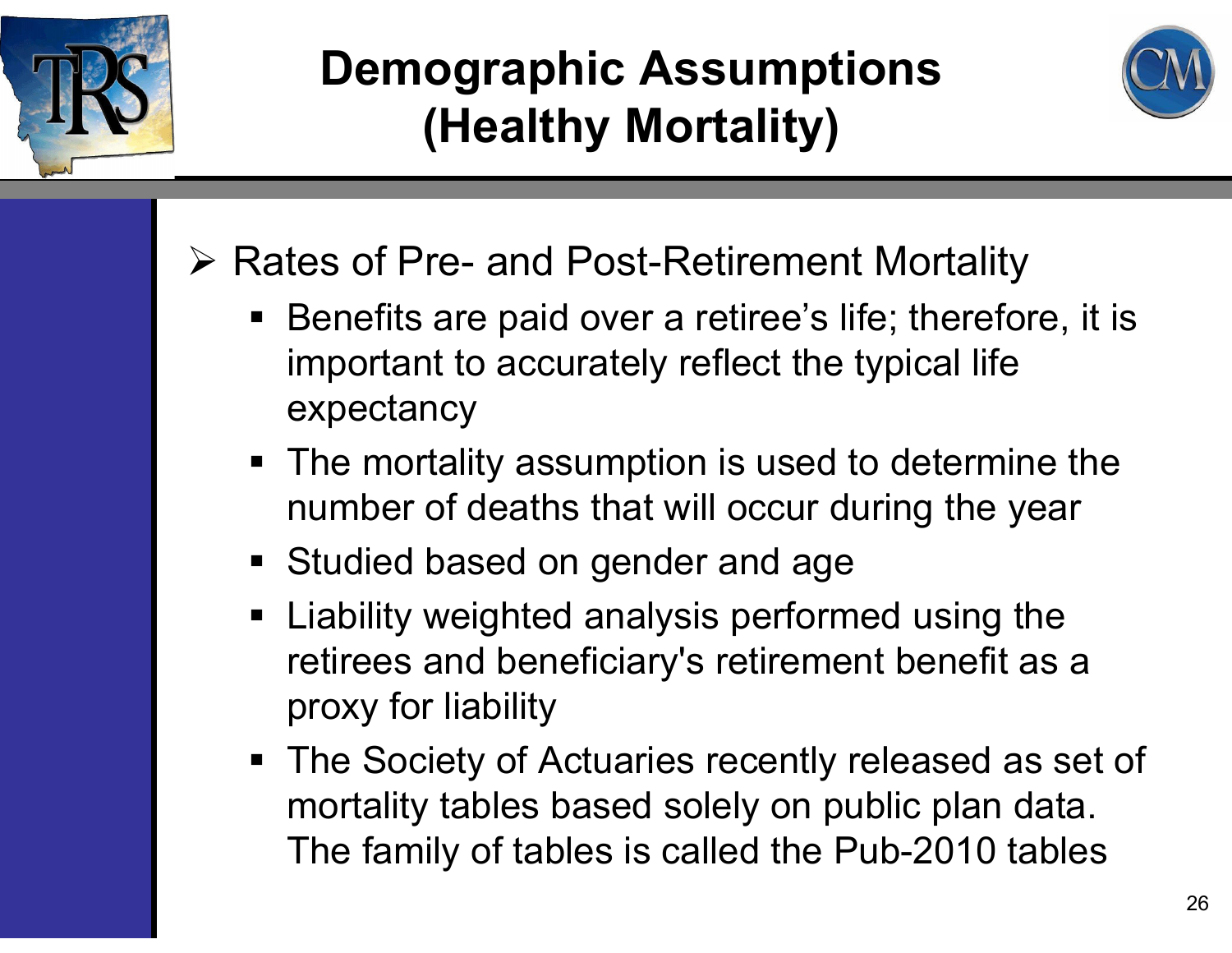![](_page_26_Picture_0.jpeg)

## **Demographic Assumptions (Mortality)**

![](_page_26_Picture_2.jpeg)

- Mortality table assumption must account for future improvements by either maintaining a margin for mortality improvement or by generationally projecting future improvements
- $\triangleright$  Recommend changes
	- $\blacksquare$  Retiree Mortality: PubT-2010 Amount Weighted Healthy Retiree mortality table projected to 2021 adjusted 102% for males and 103% for females.
	- $\blacksquare$  Contingent Survivor Mortality: PubT-2010 Amount Weighted Contingent Survivor mortality table projected to 2021
	- $\blacksquare$ Disabled Retiree Mortality: PubT-2010 Disabled Retiree mortality table
	- $\blacksquare$ Pre-Retirement Mortality: PubT–2010 Employee mortality table
	- $\blacksquare$  Future improvement in mortality rates is reflected by applying the MP-2021 projection scale generationally except for disabled retiree mortality which is not generationally projected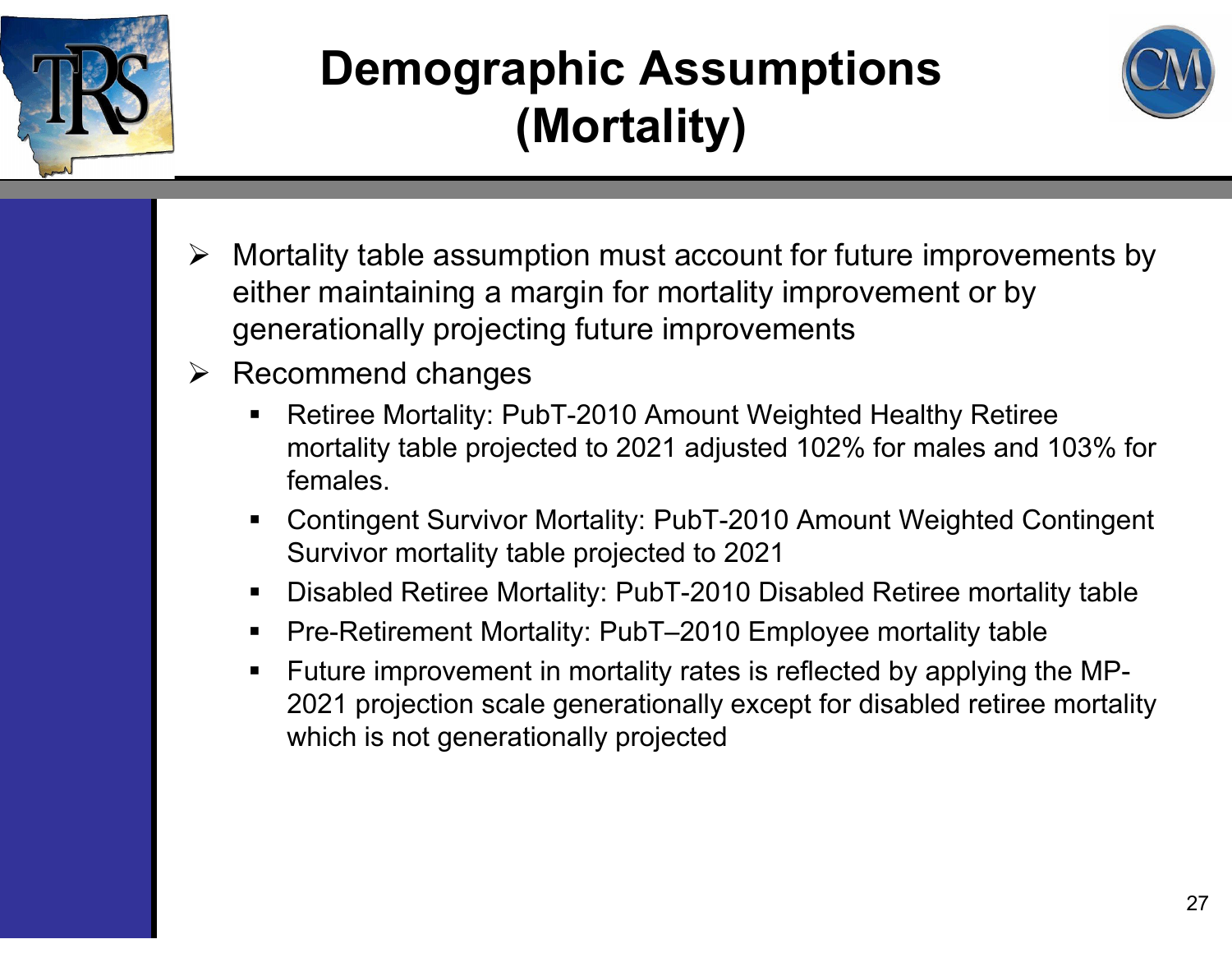![](_page_27_Picture_0.jpeg)

## **Demographic Assumptions (Healthy Mortality)**

![](_page_27_Picture_2.jpeg)

**▶ Rates of Pre- and Post-Retirement Mortality** 

**• A/E ratios under current and proposed assumption** 

|                             |              | <b>Current Assumption</b> | <b>Proposed Assumption</b> |        |  |
|-----------------------------|--------------|---------------------------|----------------------------|--------|--|
|                             | <b>Males</b> | Female                    | Male                       | Female |  |
| <b>Healthy Retirees</b>     | 100%         | $100\%$                   | 100%                       | 102%   |  |
| <b>Contingent Survivors</b> | 173%         | 140%                      | 122%                       | 105%   |  |
| <b>Disabled Retirees</b>    | 159%         | 168%                      | 162%                       | 184%   |  |

■ Not enough experience to perform an analysis for deaths occurring to active employee, contingent survivors and disabled retirees therefore we have recommended the standard table without adjustment.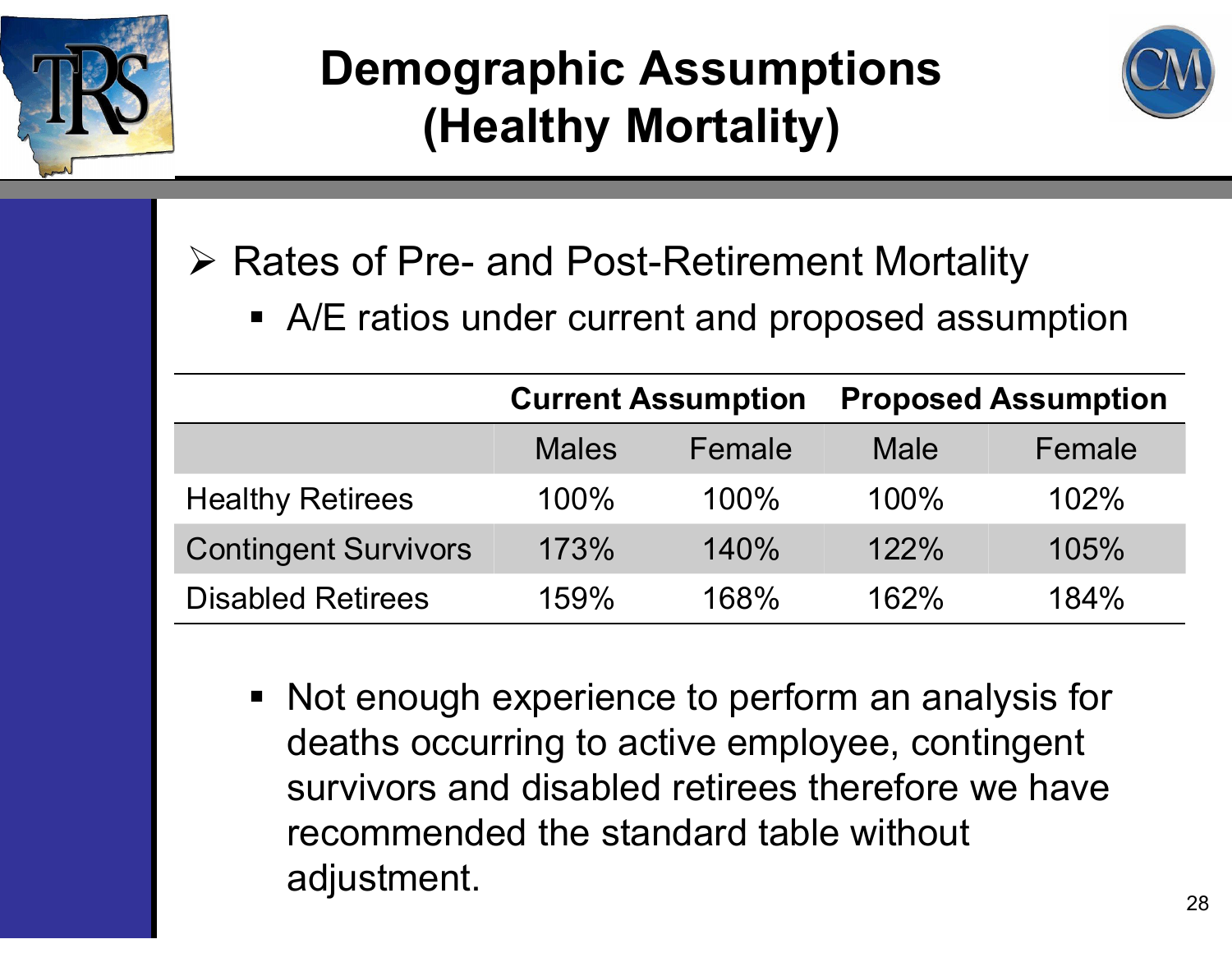![](_page_28_Picture_0.jpeg)

#### **Demographic Assumptions (Retiree Mortality)**

![](_page_28_Picture_2.jpeg)

**Male Retiree Mortality Rates**

![](_page_28_Figure_4.jpeg)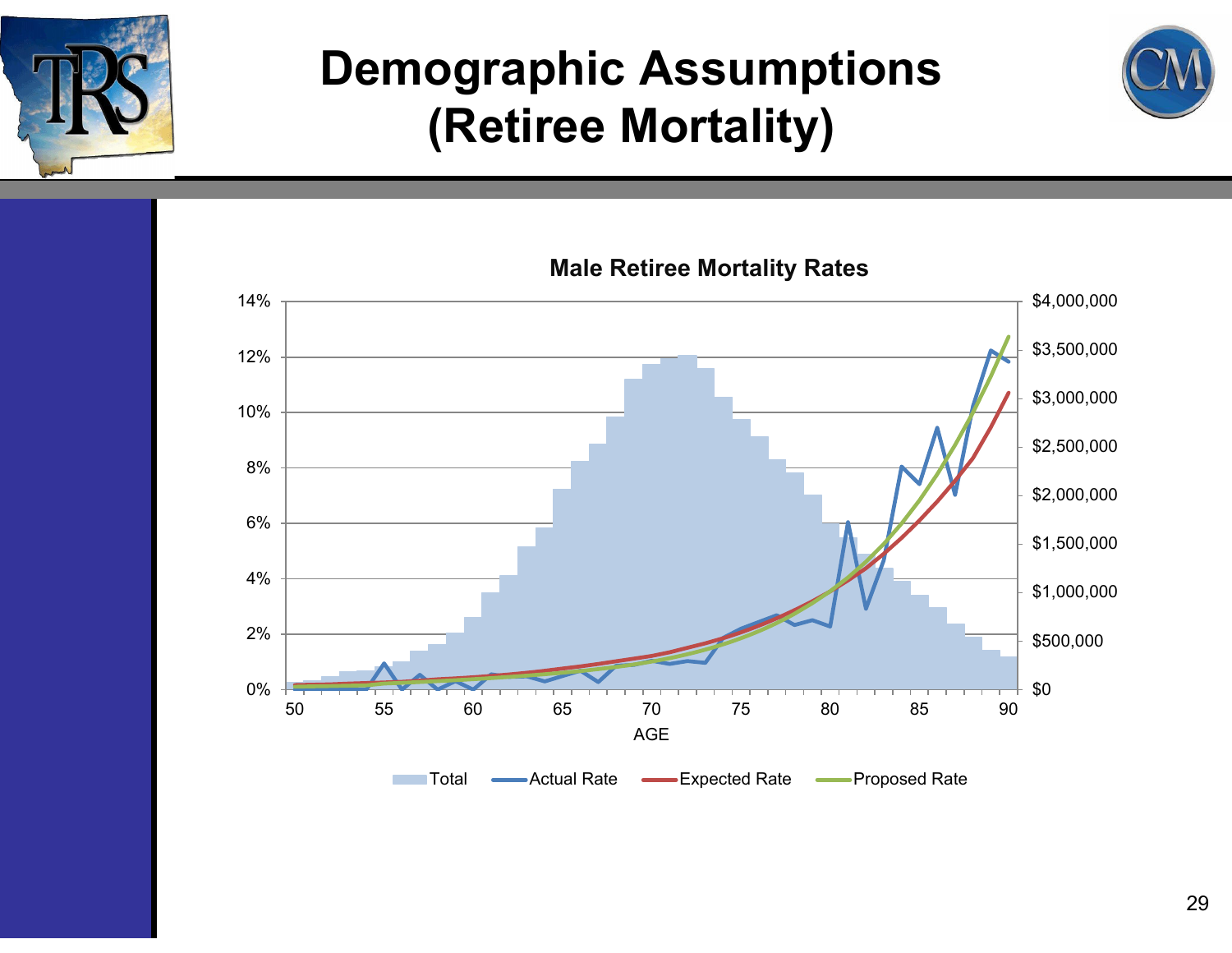![](_page_29_Picture_0.jpeg)

#### **Demographic Assumptions (Retiree Mortality)**

![](_page_29_Picture_2.jpeg)

![](_page_29_Figure_3.jpeg)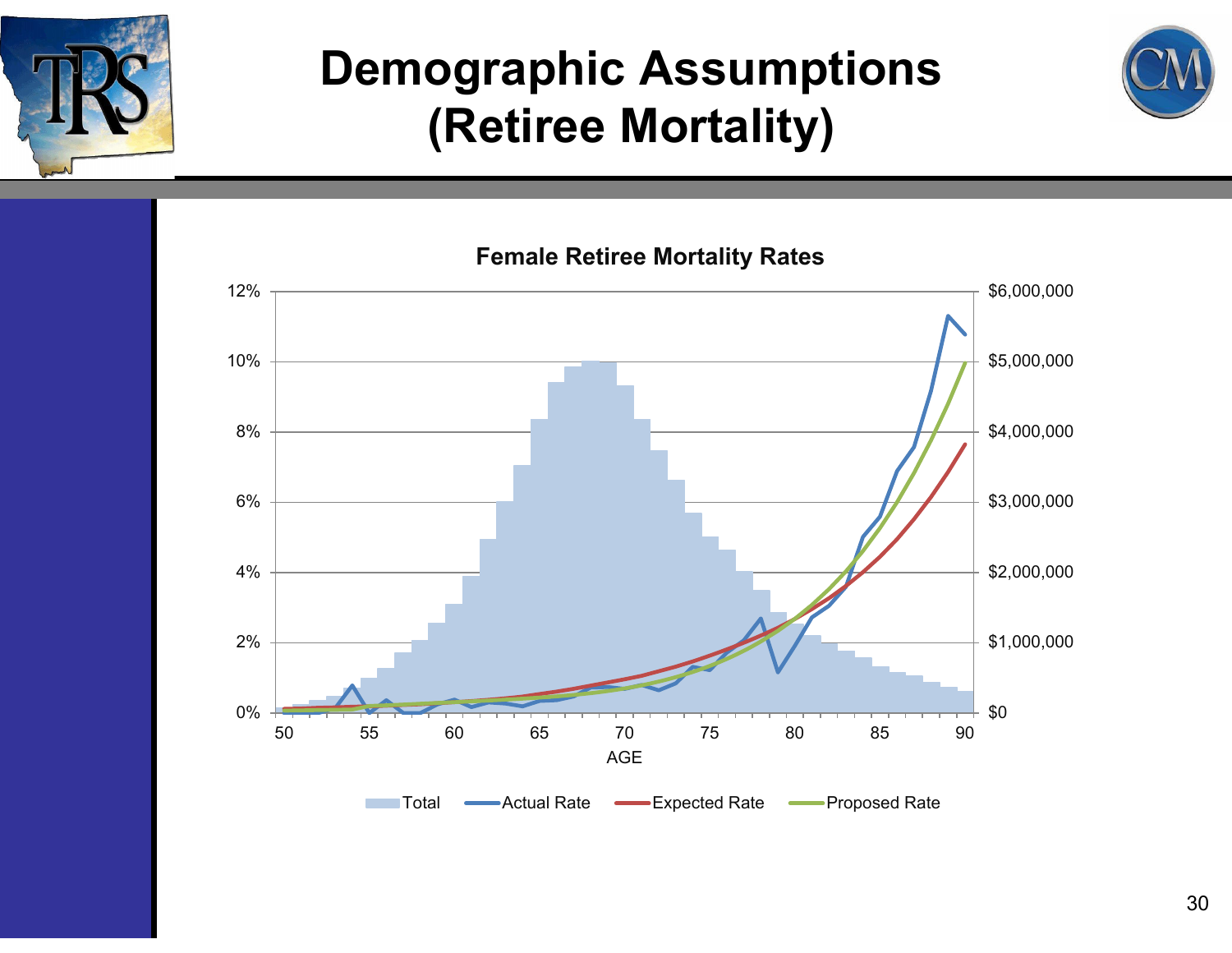![](_page_30_Picture_0.jpeg)

## **Demographic Assumptions (Salary Increase Experience)**

![](_page_30_Picture_2.jpeg)

- Experience yielded an actual/expected ratio of 101% and 99% for non-university members and university members.
- Recommend adjustment to the merit component of the salary scales for non-university members to provide a better fit.
- $\triangleright$  The increase in real wage growth assumption (covered later) was reflected in the final salary scales.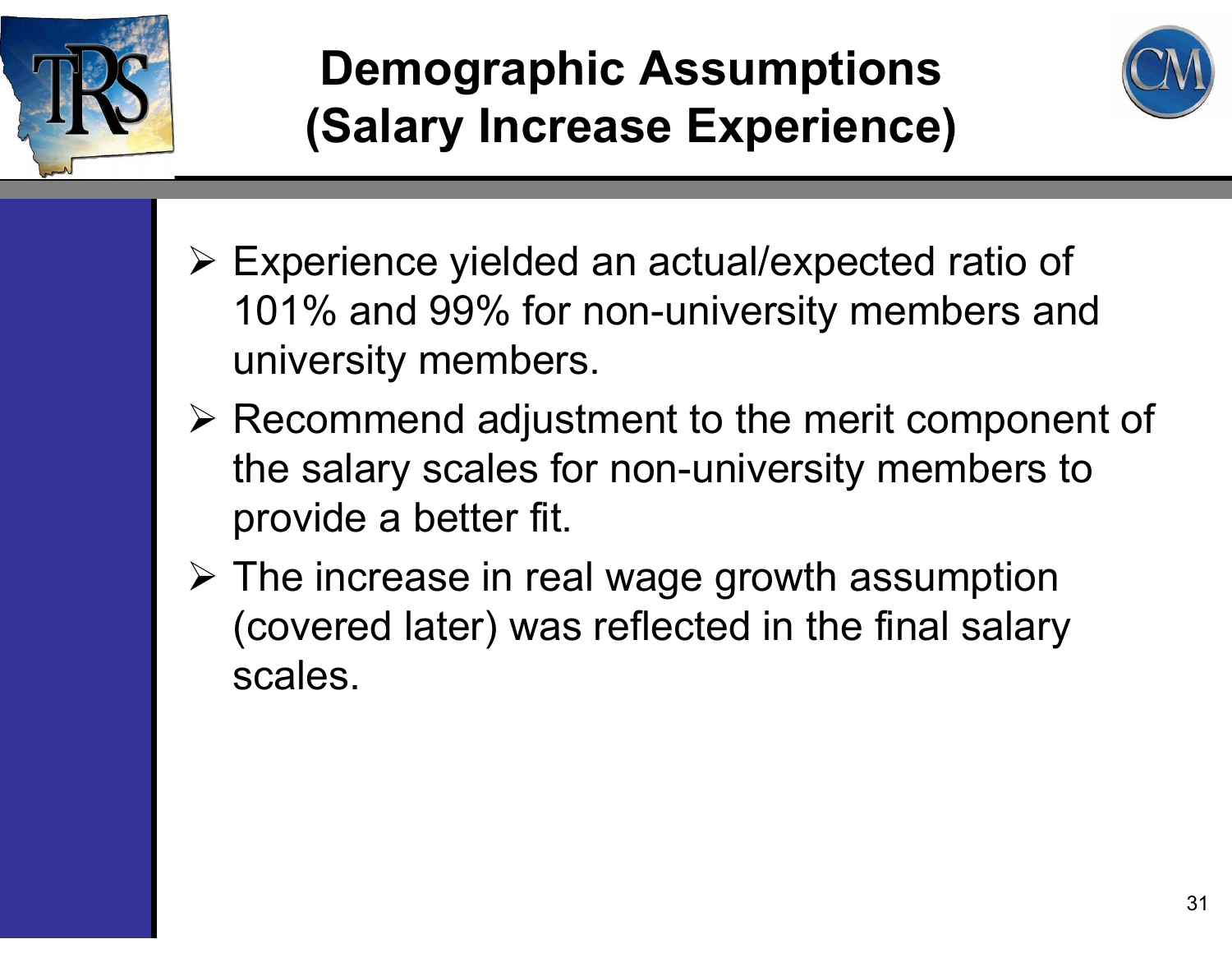![](_page_31_Picture_0.jpeg)

#### **Demographic Assumptions (Salary Increase Experience)**

![](_page_31_Figure_2.jpeg)

![](_page_31_Figure_3.jpeg)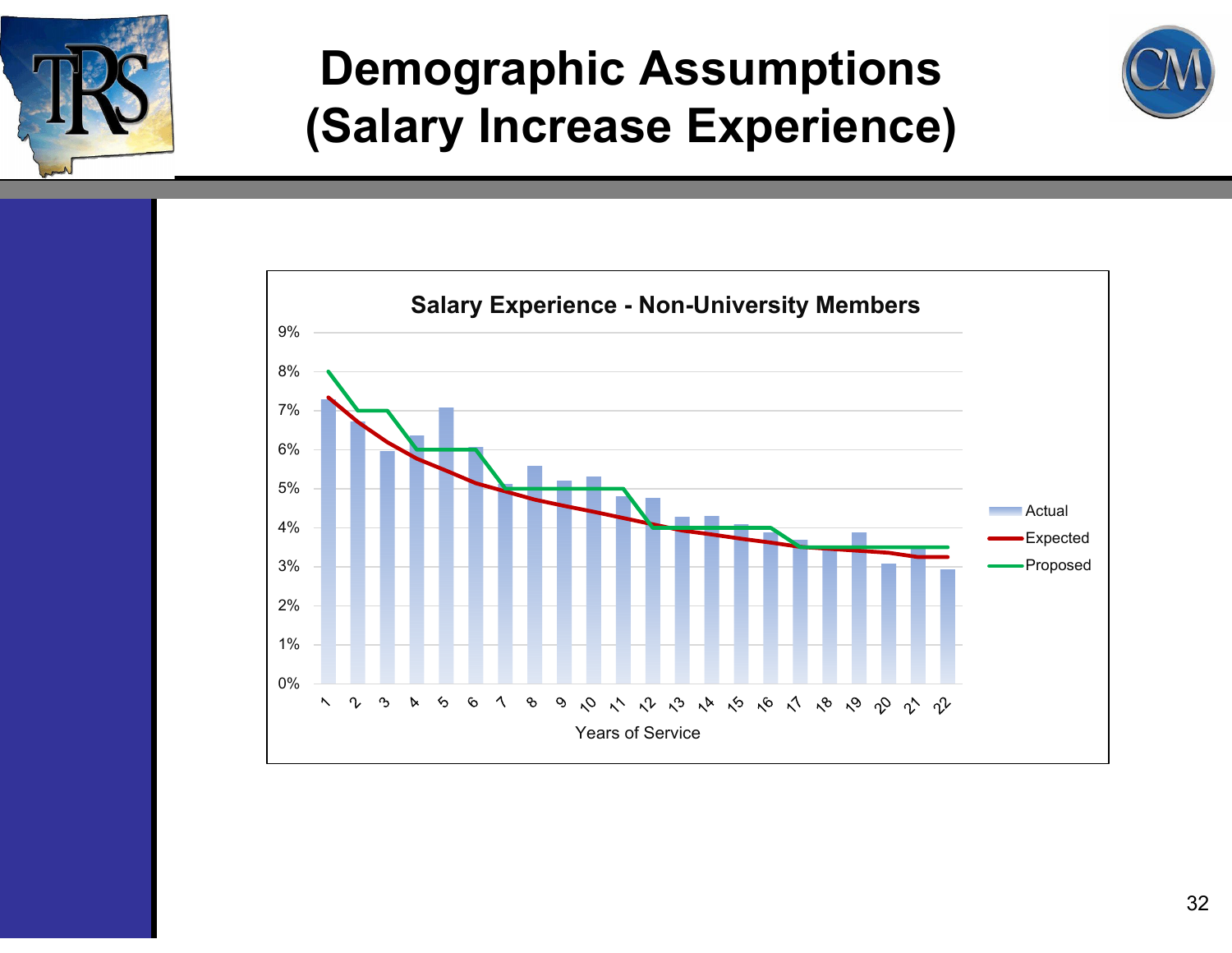![](_page_32_Picture_0.jpeg)

#### **Demographic Assumptions (Salary Increase Experience)**

![](_page_32_Picture_2.jpeg)

![](_page_32_Figure_3.jpeg)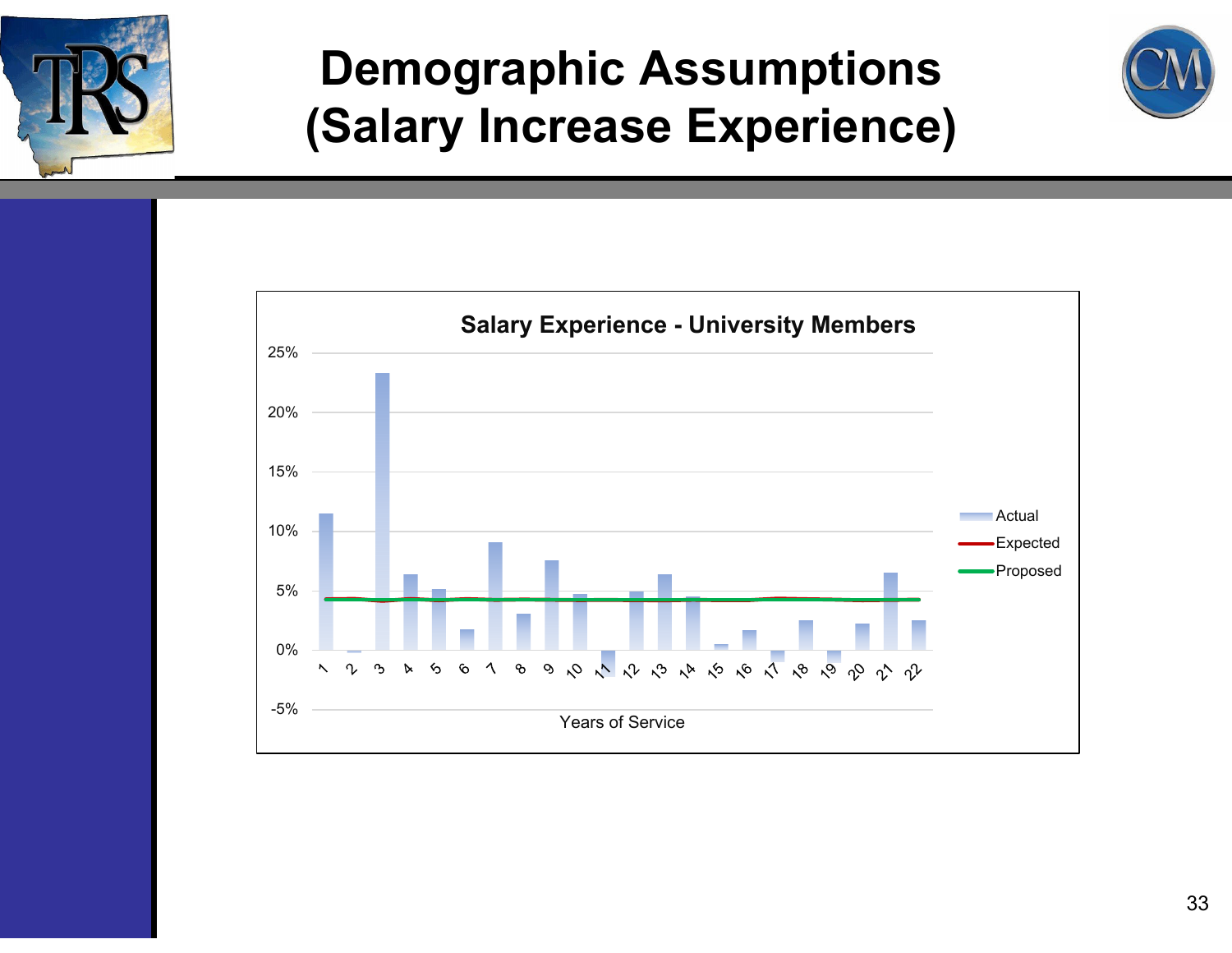![](_page_33_Picture_0.jpeg)

## **Economic Assumptions**

![](_page_33_Picture_2.jpeg)

- $\triangleright$  Assumptions reviewed
	- $\blacksquare$ Price inflation
	- $\blacksquare$ Investment return
	- $\blacksquare$ Wage inflation
- Actuarial Standard of Practice (ASOP) No. 27, *"Selection of Economic Assumptions for Measuring Pension Obligations"* provides guidance to actuaries in selecting economic assumptions for measuring obligations under defined benefit plans.
- $\blacktriangleright$ Recommendations

| <b>Item</b>                | <b>Current</b> | <b>Proposed</b> |  |
|----------------------------|----------------|-----------------|--|
| <b>Price Inflation</b>     | 2.50%          | 2.75%           |  |
| <b>Real Rate of Return</b> | 5.00%          | 4.55%           |  |
| <b>Investment Return</b>   | 7.50%          | 7.30%           |  |
|                            |                |                 |  |
| <b>Price Inflation</b>     | 2.50%          | 2.75%           |  |
| <b>Real Wage Growth</b>    | 0.75%          | 0.75%           |  |
| Wage Inflation             | 3.25%          | 3.50%           |  |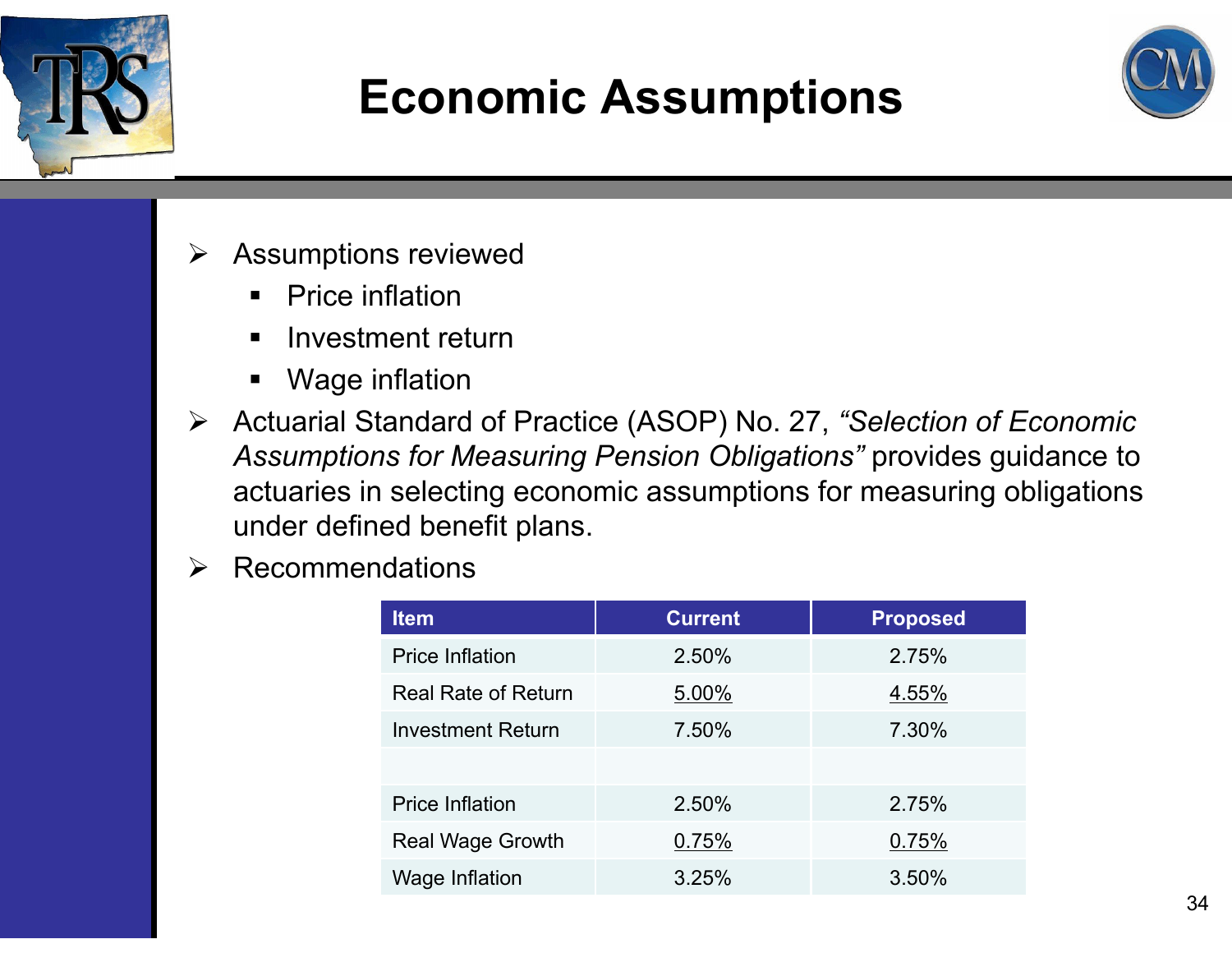![](_page_34_Picture_0.jpeg)

## **Building Block Method is Used to Develop Economic Assumptions**

![](_page_34_Picture_2.jpeg)

![](_page_34_Figure_3.jpeg)

Note: inflation assumption and productivity must be consistent in all assumptions.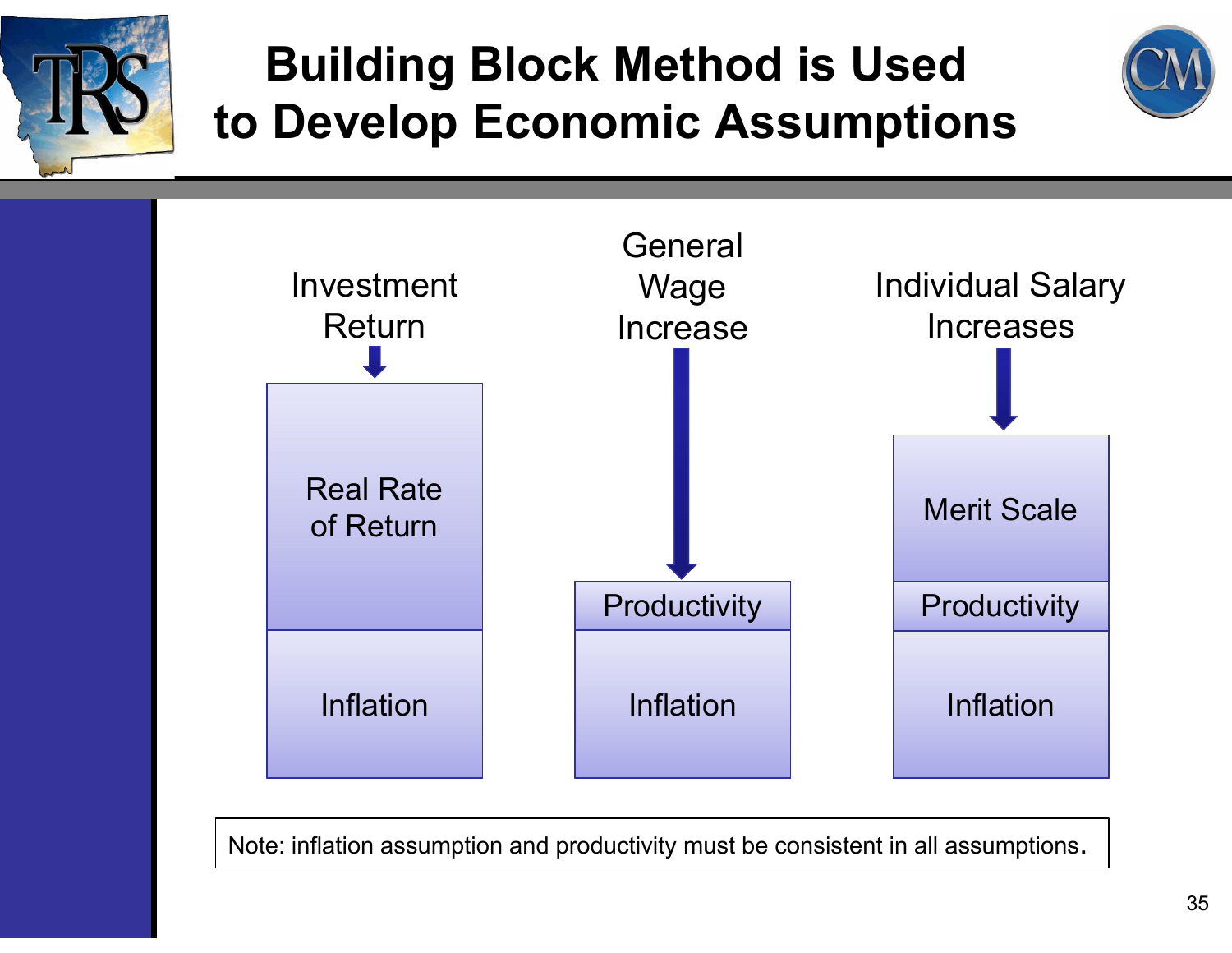![](_page_35_Picture_0.jpeg)

![](_page_35_Picture_2.jpeg)

- **≻ Current assumption: 2.50%**
- > Historical data: Annual CPI (U) Increases

![](_page_35_Figure_5.jpeg)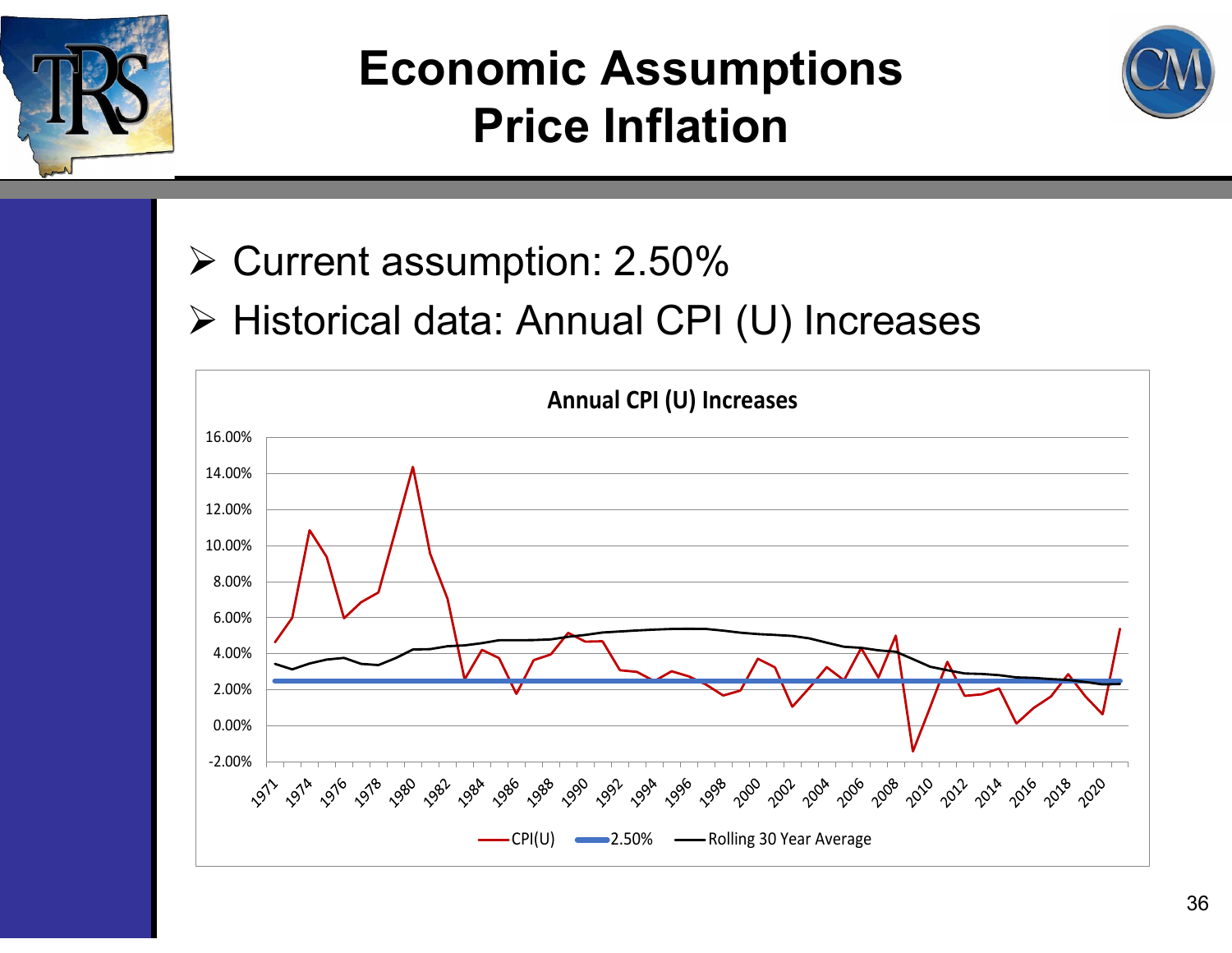![](_page_36_Picture_0.jpeg)

![](_page_36_Picture_2.jpeg)

#### > Historical data: Annual CPI (U) Increases

| Period        | <b>Average Annual</b>    |
|---------------|--------------------------|
|               | <b>Rate of Inflation</b> |
| $2016 - 2021$ | 2.43%                    |
| $2011 - 2021$ | 1.87%                    |
| $2001 - 2021$ | 2.14%                    |
| $1991 - 2021$ | 2.33%                    |
| $1981 - 2021$ | 2.78%                    |
| $1971 - 2021$ | 3.88%                    |
| $1961 - 2021$ | 3.75%                    |
| $1926 - 2021$ | 2.90%                    |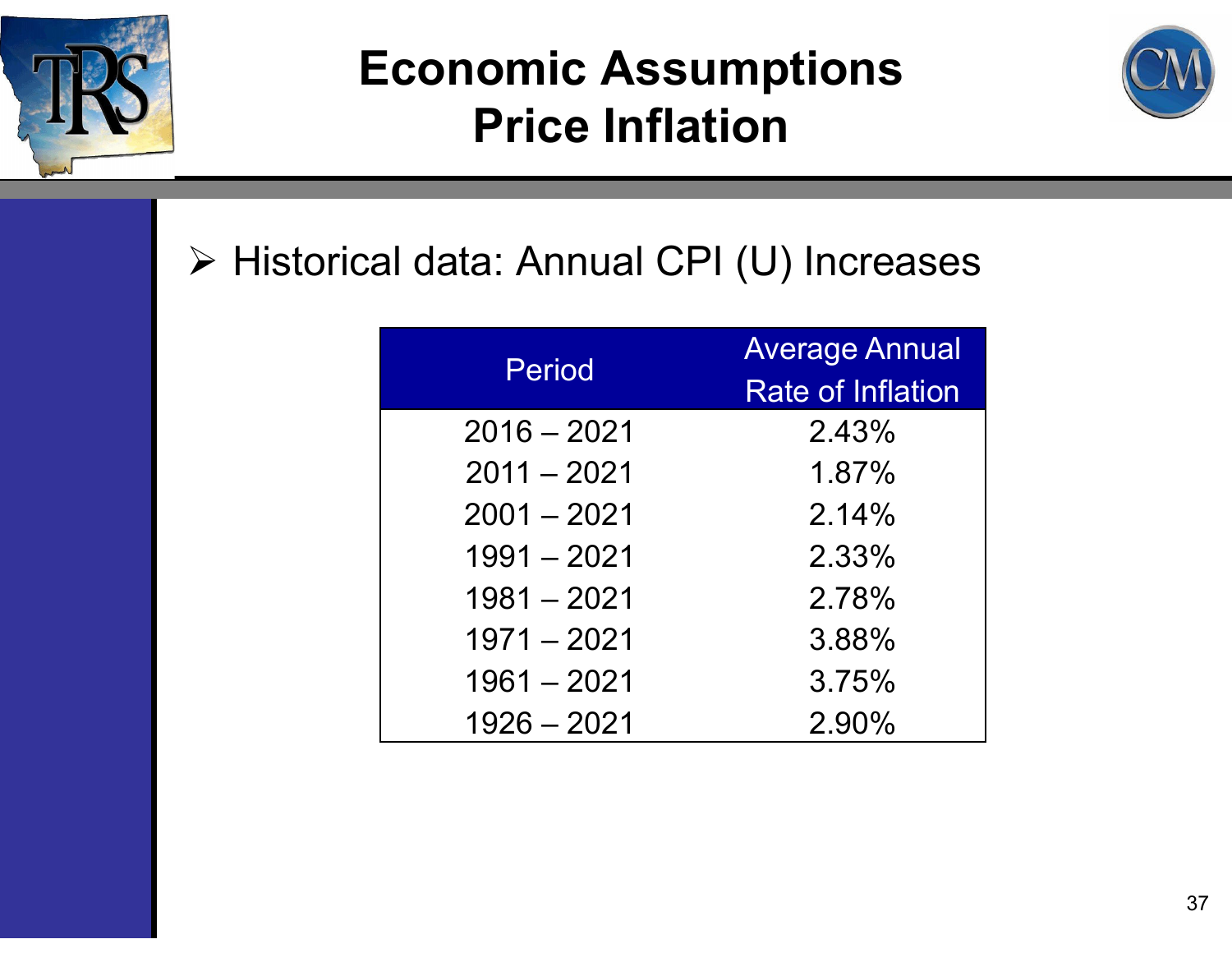![](_page_37_Picture_0.jpeg)

![](_page_37_Picture_2.jpeg)

#### **≻ Bond Market Expectation of Inflation as of** March 31, 2022

| Years to<br><b>Maturity</b> | <b>Bond Nominal</b><br>Yield | <b>TIPS Nominal</b><br>Yield | <b>Breakeven Rate of</b><br><b>Inflation</b> |
|-----------------------------|------------------------------|------------------------------|----------------------------------------------|
| 10                          | 2.32%                        | $-0.52%$                     | 2.84%                                        |
| 20                          | 2.59%                        | $-0.20%$                     | 2.79%                                        |
| 30                          | 2.44%                        | $-0.03%$                     | 2.47%                                        |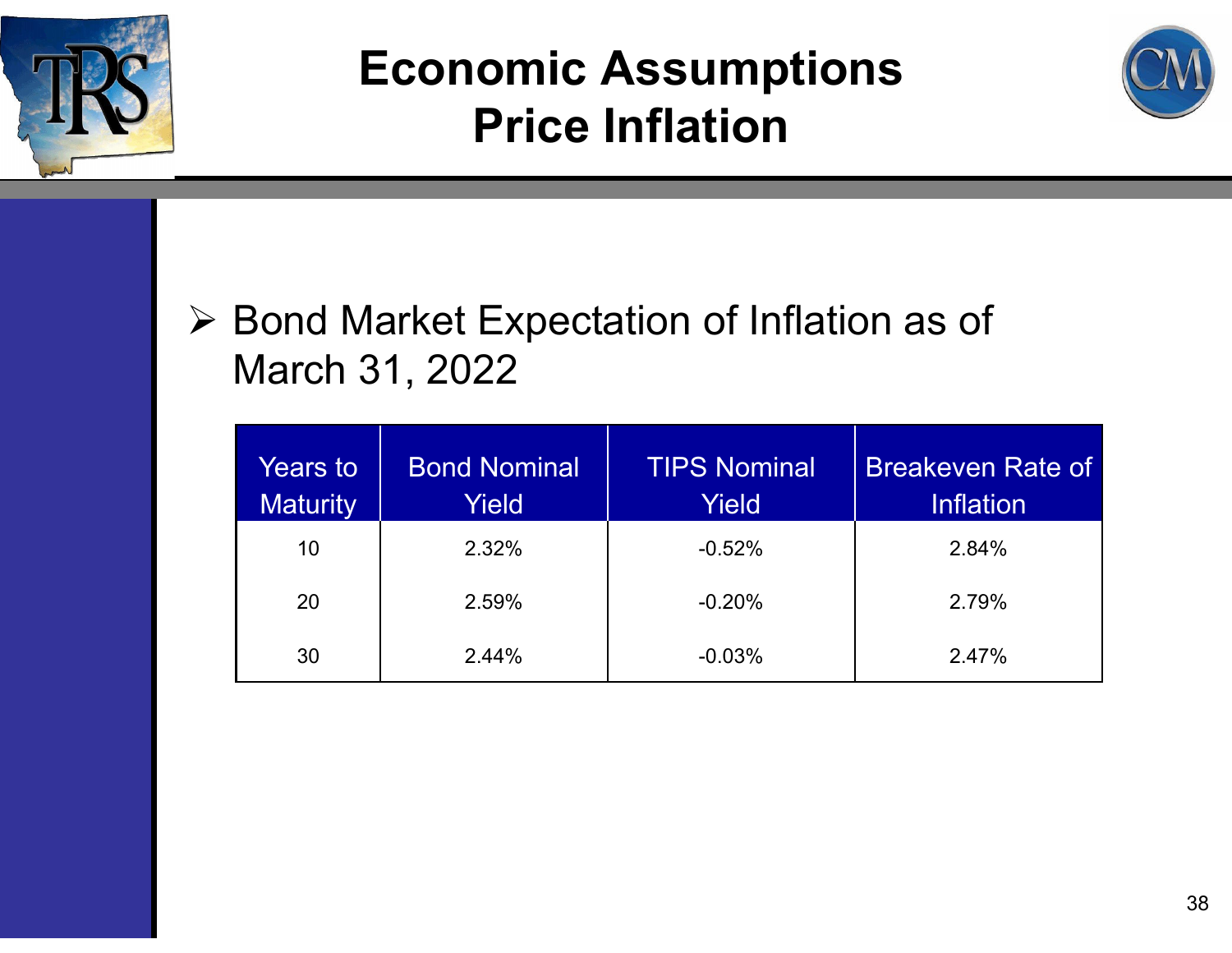![](_page_38_Picture_0.jpeg)

![](_page_38_Picture_2.jpeg)

#### $\triangleright$  Recommendation:

| <b>Price Inflation Assumption</b> |  |  |  |  |
|-----------------------------------|--|--|--|--|
| $2.50\%$<br>Current               |  |  |  |  |
| 2.75%<br>Recommended              |  |  |  |  |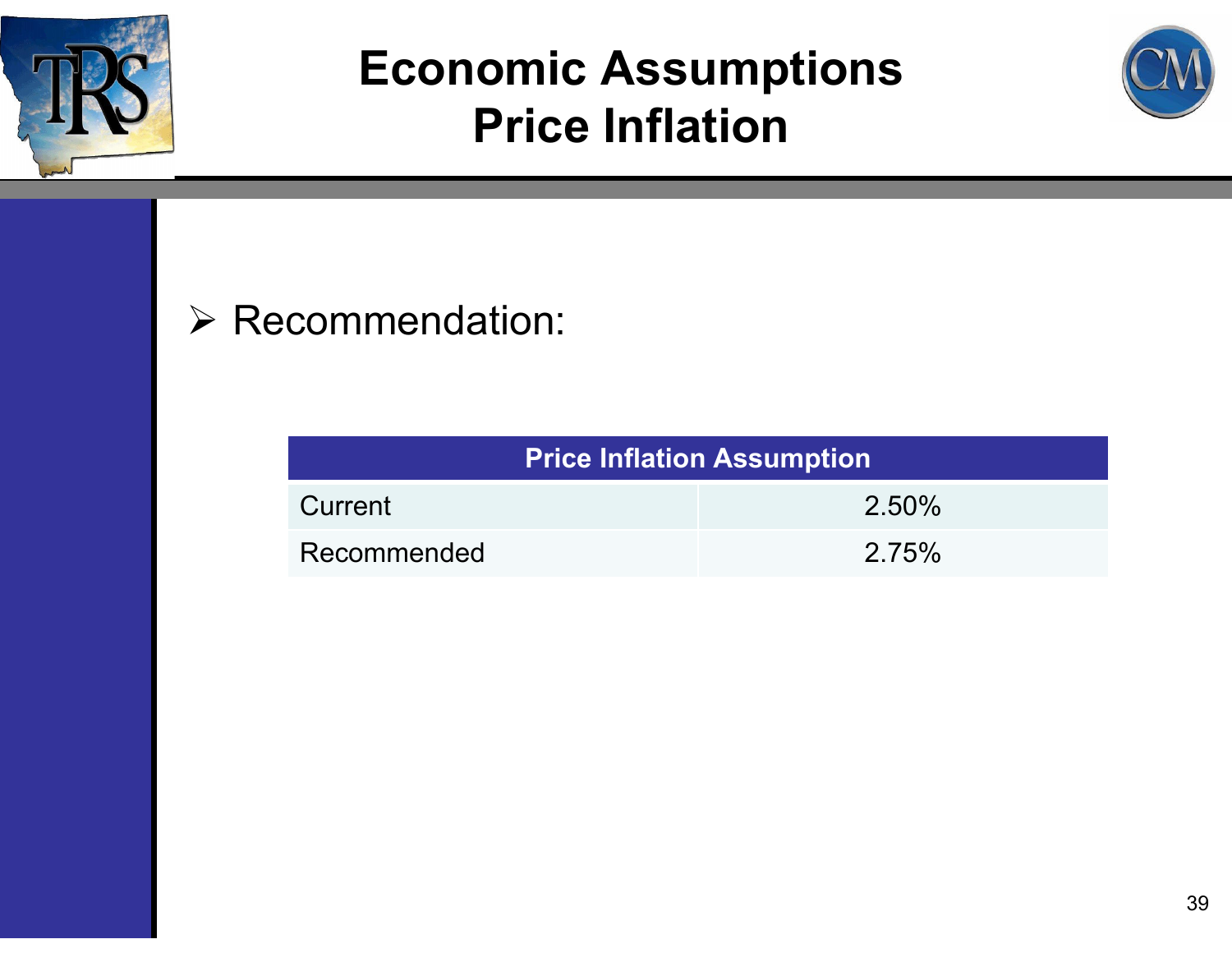![](_page_39_Picture_0.jpeg)

![](_page_39_Picture_2.jpeg)

#### **≻ Current Assumption**

| • Price inflation                           | 2.50%    |
|---------------------------------------------|----------|
| $\blacksquare$ Real rate of return          | $5.00\%$ |
| • Total return (net of investment expenses) | 7.50%    |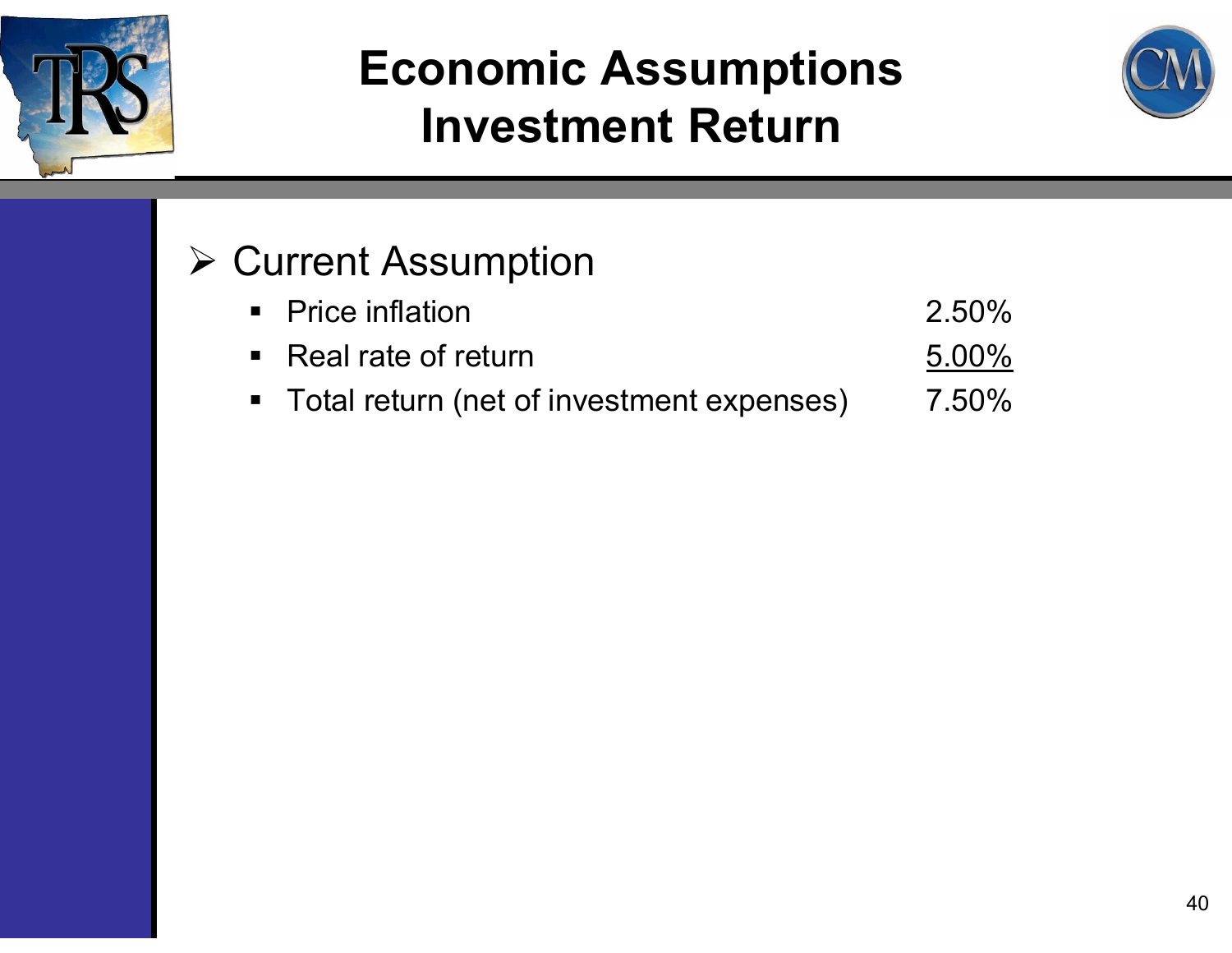![](_page_40_Picture_0.jpeg)

![](_page_40_Picture_2.jpeg)

![](_page_40_Figure_3.jpeg)

![](_page_40_Figure_4.jpeg)

Number of Retirement Systems

The average assumed rate of return among Public Retirement Systems is 7.00% according to the February 2021 NASRA Issue Brief: "Public Pension Plan Investment Return Assumptions"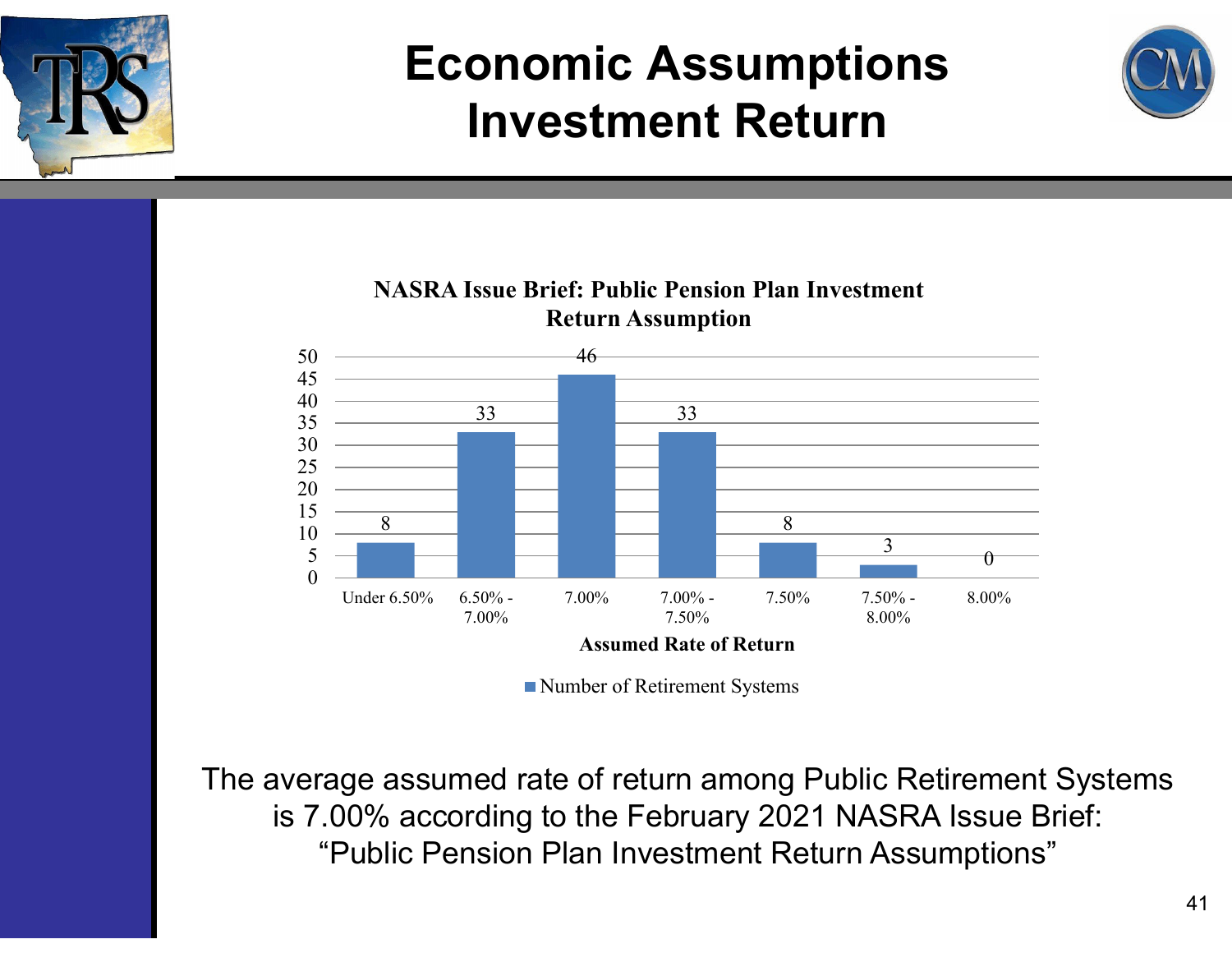![](_page_41_Picture_0.jpeg)

![](_page_41_Picture_2.jpeg)

![](_page_41_Figure_3.jpeg)

The median assumed rate of return among Public Retirement Systems has been trending down for the past decade.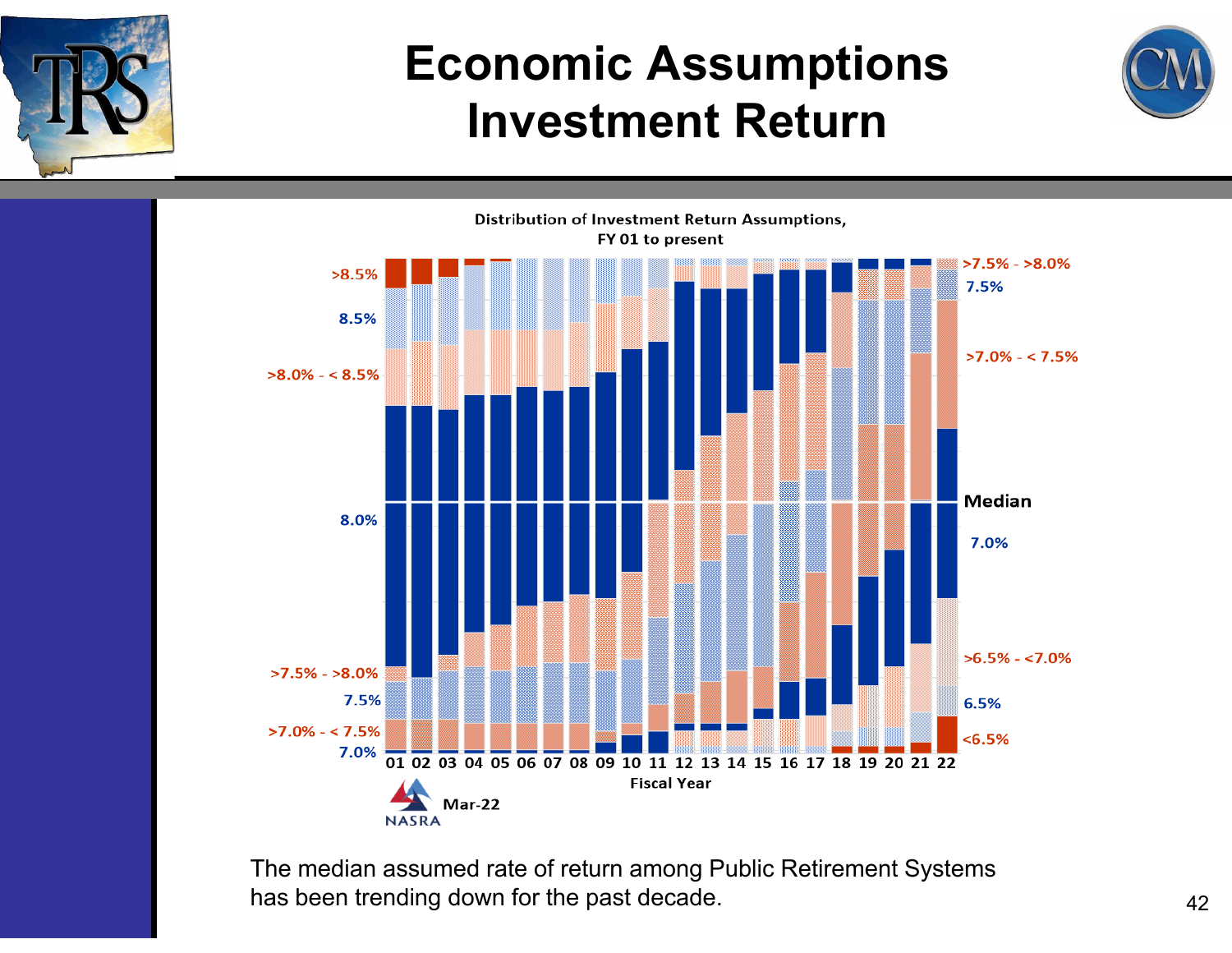![](_page_42_Picture_0.jpeg)

![](_page_42_Picture_2.jpeg)

![](_page_42_Figure_3.jpeg)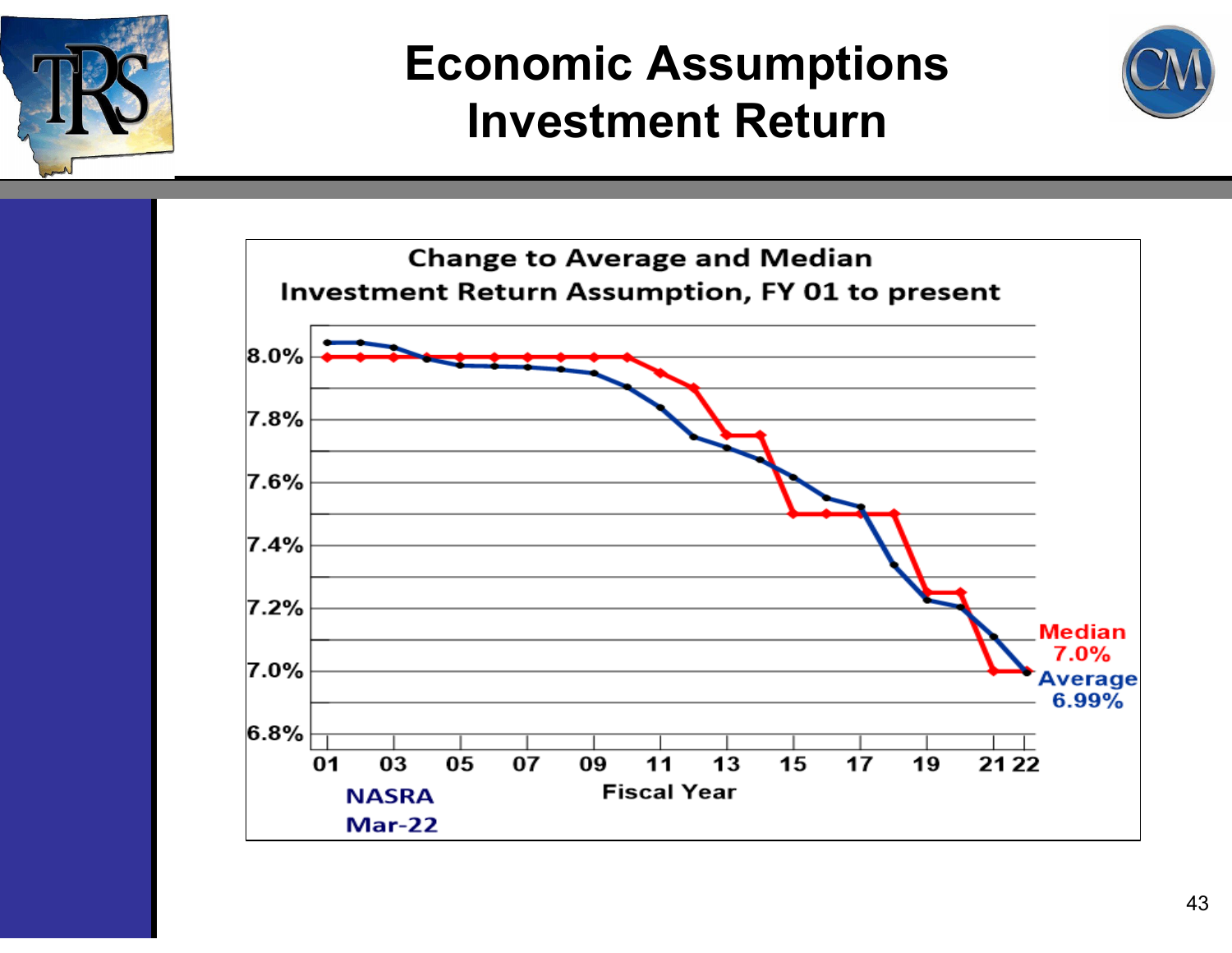![](_page_43_Picture_0.jpeg)

![](_page_43_Picture_2.jpeg)

#### $\triangleright$  Recent Experience

| <b>Nominal Total Rate of Return</b> |                        |                                  |  |                               |                        |                           |
|-------------------------------------|------------------------|----------------------------------|--|-------------------------------|------------------------|---------------------------|
| Year<br><b>Ending</b><br>6/30       | <b>Market</b><br>Value | <b>Actuarial</b><br><b>Value</b> |  | Year<br><b>Ending</b><br>6/30 | <b>Market</b><br>Value | <b>Actuarial</b><br>Value |
| 2002                                | $(7.3)\%$              | 3.8%                             |  | 2012                          | 2.2%                   | 3.2%                      |
| 2003                                | 6.2%                   | 1.6%                             |  | 2013                          | 12.9%                  | 12.0%                     |
| 2004                                | 13.3%                  | 2.1%                             |  | 2014                          | 17.1%                  | 13.2%                     |
| 2005                                | 8.0%                   | 2.7%                             |  | 2015                          | 4.6%                   | 9.6%                      |
| 2006                                | 8.9%                   | 8.5%                             |  | 2016                          | 2.1%                   | 8.8%                      |
| 2007                                | 17.6%                  | 10.2%                            |  | 2017                          | 11.9%                  | 8.2%                      |
| 2008                                | $(4.9)\%$              | 7.2%                             |  | 2018                          | 8.8%                   | 6.9%                      |
| 2009                                | $(20.8)\%$             | $(10.3)\%$                       |  | 2019                          | 5.7%                   | 7.0%                      |
| 2010                                | 12.9%                  | 9.8%                             |  | 2020                          | 2.7%                   | 7.0%                      |
| 2011                                | 21.7%                  | $(0.1)\%$                        |  | 2021                          | $27.7\%$               | 10.7%                     |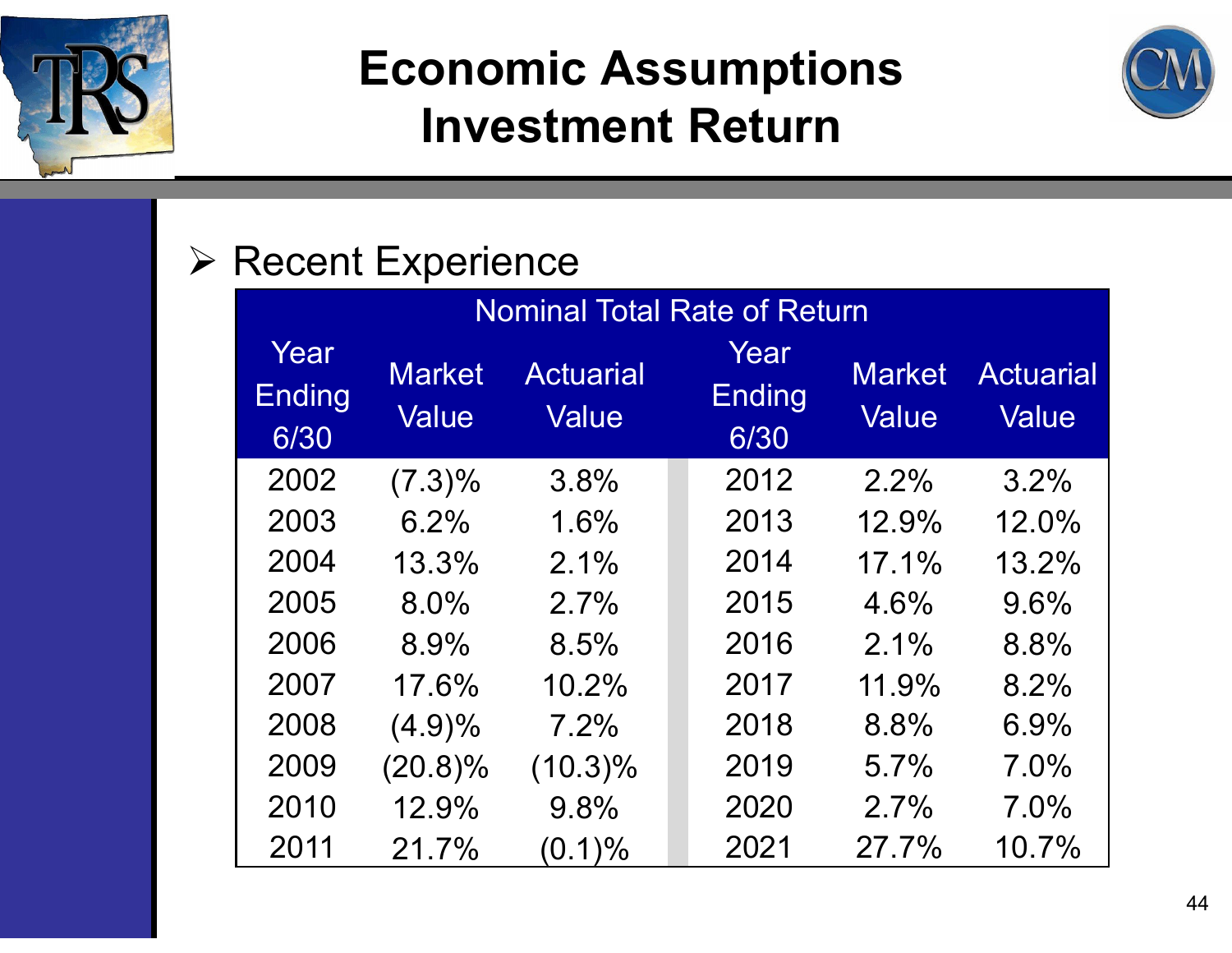![](_page_44_Picture_0.jpeg)

![](_page_44_Picture_2.jpeg)

#### $\triangleright$  Recent Experience

| <b>Nominal Total Rate of Return</b> |                                   |       |  |  |  |
|-------------------------------------|-----------------------------------|-------|--|--|--|
| <b>Year Ending</b>                  | <b>Actuarial</b><br><b>Market</b> |       |  |  |  |
| 6/30/2021                           | <b>Value</b>                      | Value |  |  |  |
| 20 Year Avg.                        | 7.0%                              | 6.0%  |  |  |  |
| 15 Year Avg.                        | 7.5%                              | 6.7%  |  |  |  |
| 10 Year Avg.                        | 9.3%                              | 8.6%  |  |  |  |
| 5 Year Avg.                         | 11.0%                             | 8.0%  |  |  |  |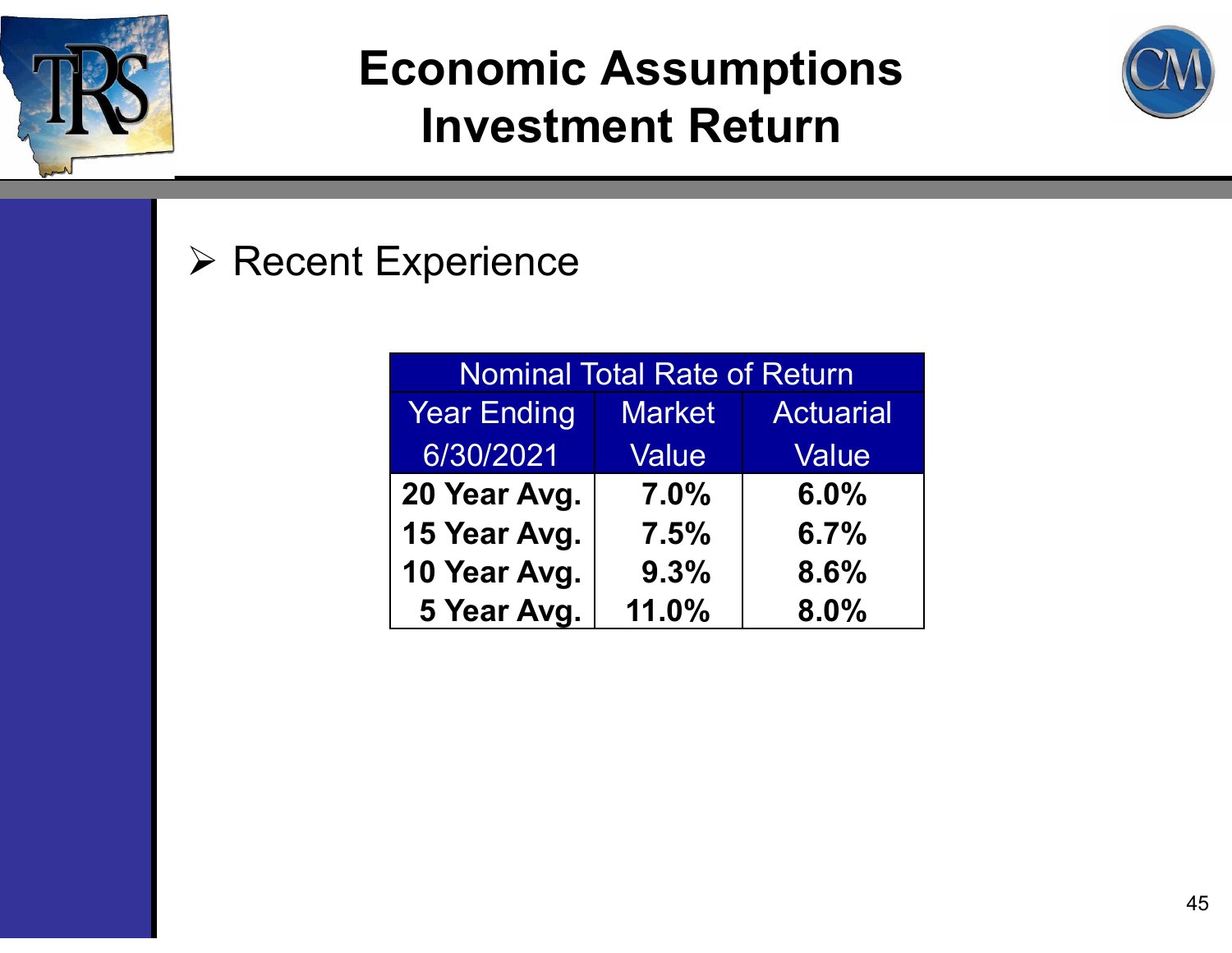![](_page_45_Picture_0.jpeg)

![](_page_45_Picture_2.jpeg)

 $\triangleright$  Stochastic projection expected range of real rates of return, net of expenses (Horizon Survey)

| <b>Mean</b>                  |                       |                                                        | <b>Real Returns by Percentile</b> |                  |                  |                  |                  |  |
|------------------------------|-----------------------|--------------------------------------------------------|-----------------------------------|------------------|------------------|------------------|------------------|--|
| <b>Time Span</b><br>In Years | Real<br><b>Return</b> | <b>Standard</b><br><b>Deviation</b><br>5 <sup>th</sup> |                                   | 25 <sup>th</sup> | 50 <sup>th</sup> | 75 <sup>th</sup> | 95 <sup>th</sup> |  |
| 1                            | 5.40%                 | 12.58%                                                 | $-13.94%$                         | $-3.41%$         | 4.66%            | 13.40%           | 27.27%           |  |
| 5                            | 4.81%                 | 5.58%                                                  | $-4.11%$                          | 0.97%            | 4.66%            | 8.48%            | 14.23%           |  |
| 10                           | 4.73%                 | 3.94%                                                  | $-1.62%$                          | 2.04%            | 4.66%            | 7.35%            | 11.34%           |  |
| 20                           | 4.69%                 | 2.79%                                                  | 0.18%                             | 2.80%            | 4.66%            | 6.55%            | 9.34%            |  |
| 30                           | 4.68%                 | 2.27%                                                  | 0.99%                             | 3.14%            | 4.66%            | 6.20%            | 8.46%            |  |
| 50                           | 4.67%                 | 1.76%                                                  | 1.80%                             | 3.48%            | 4.66%            | 5.85%            | 7.59%            |  |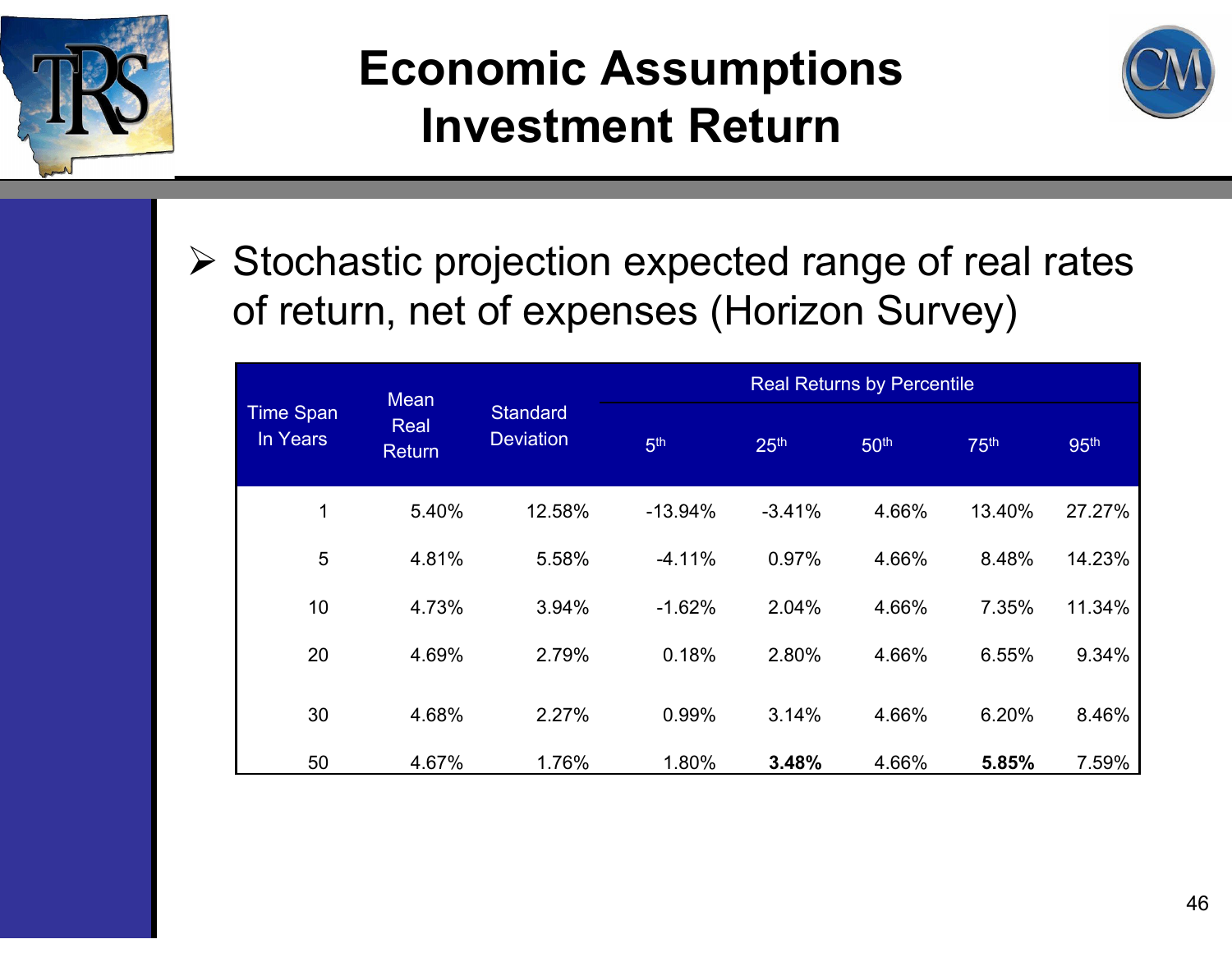![](_page_46_Picture_0.jpeg)

![](_page_46_Picture_2.jpeg)

 $\triangleright$  The table below compares, for the last five years, the administrative expense levels during the fiscal year to the market value of assets for the system at the end of the fiscal years.

| <b>FY Ending</b><br>June 30 | <b>Administrative</b><br><b>Expenses</b> | <b>Market Value of</b><br><b>Assets</b> | <b>Expense Ratio</b> |
|-----------------------------|------------------------------------------|-----------------------------------------|----------------------|
| 2017                        | \$2,459,458                              | \$3,950,704,563                         | 0.06%                |
| 2018                        | 2,849,527                                | 4,148,324,206                           | 0.07                 |
| 2019                        | 2,947,109                                | 4,220,285,752                           | 0.07                 |
| 2020                        | 3,767,693                                | 4, 167, 839, 558                        | 0.09                 |
| 2021                        | 3,936,633                                | 5,116,849,108                           | 0.08                 |

- $\triangleright$  Since June 30, 2017, the expense ratio averaged approximately 0.07%, but has clearly trended upward. We recommend a longterm administrative expense ratio of 0.09% be included in the net investment return assumption.
- $\triangleright$  Recommend changing to include admin expenses as a reduction to investment return (Explicit to Implicit Assumption)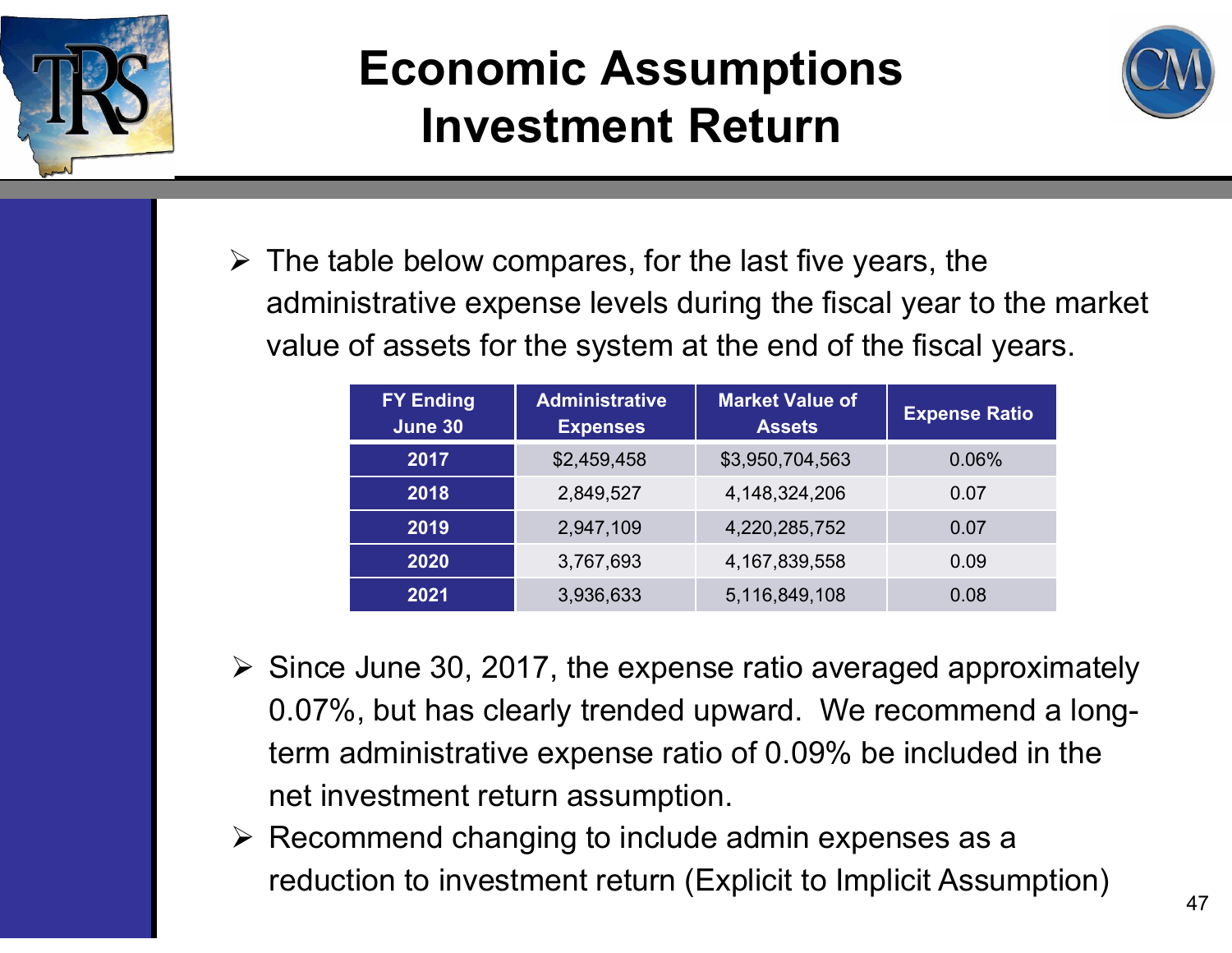![](_page_47_Picture_0.jpeg)

![](_page_47_Picture_2.jpeg)

#### $\triangleright$  Recommendation

- ASOP No. 27 approach
- Projection results 50 years

| <b>Item</b>                    | 50th Percentile |
|--------------------------------|-----------------|
| <b>Real Rate of Return</b>     | 4.66%           |
| Inflation                      | 2.75%           |
| <b>Investment Expenses</b>     | $(0.00)\%$      |
| <b>Administrative Expenses</b> | (0.09)%         |
| <b>Net Investment Return</b>   | 7.32%           |

 Capital Market Assumptions are net of investment expense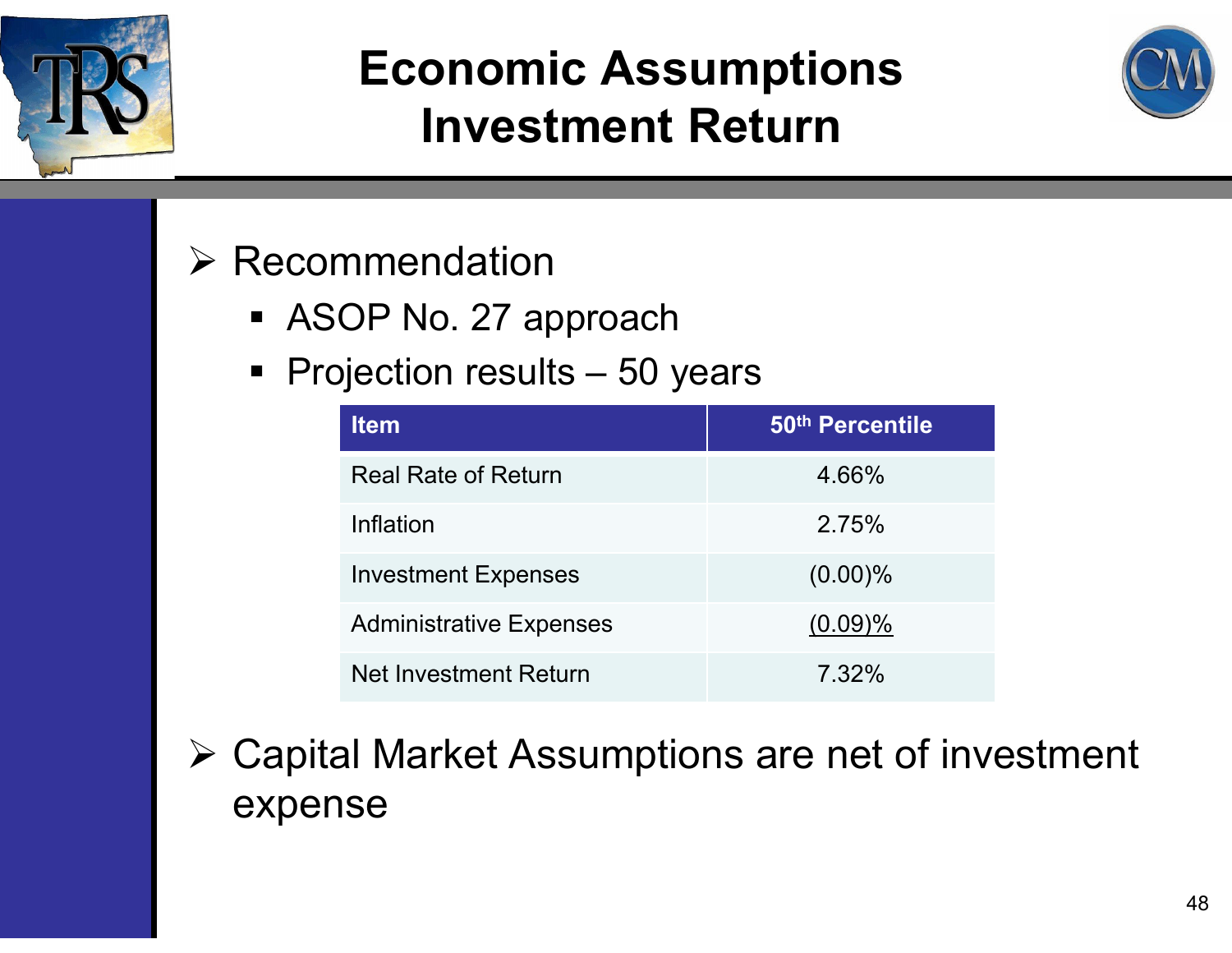![](_page_48_Picture_0.jpeg)

![](_page_48_Picture_2.jpeg)

 $\triangleright$  Recommend reducing the assumed rate of return from 7.50% to 7.30%

| <b>Investment Return Assumption</b> |       |  |  |  |
|-------------------------------------|-------|--|--|--|
| Current                             | 7.50% |  |  |  |
| Recommended                         | 7.30% |  |  |  |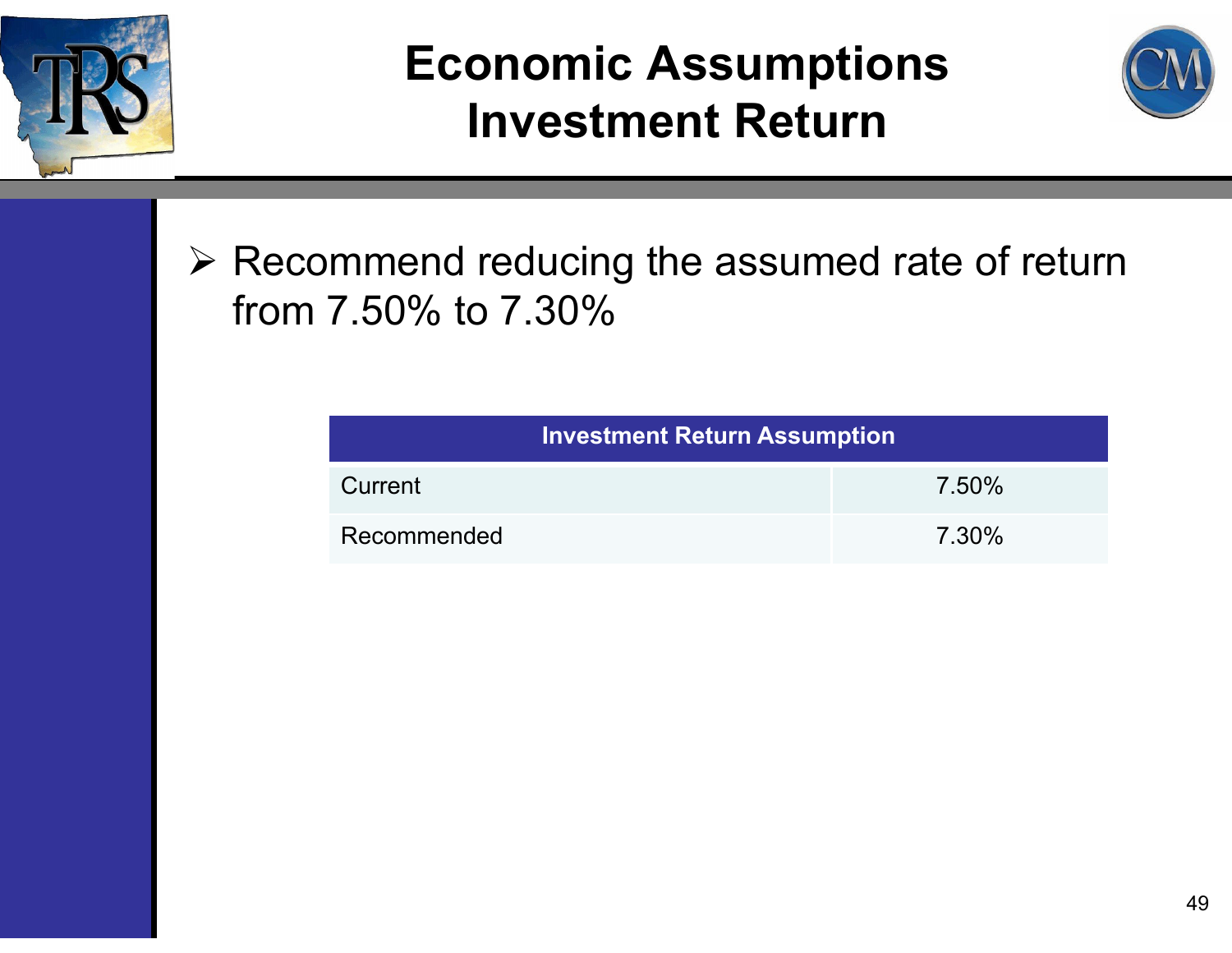![](_page_49_Picture_0.jpeg)

## **Economic Assumptions Wage Inflation**

![](_page_49_Picture_2.jpeg)

- $\triangleright$  Current assumption: 3.25%, which is 0.75% above current price inflation assumption of 2.50%
- ▶ Social Security Administration data

![](_page_49_Figure_5.jpeg)

**Annual Real Rates of Increase in National Average Wage**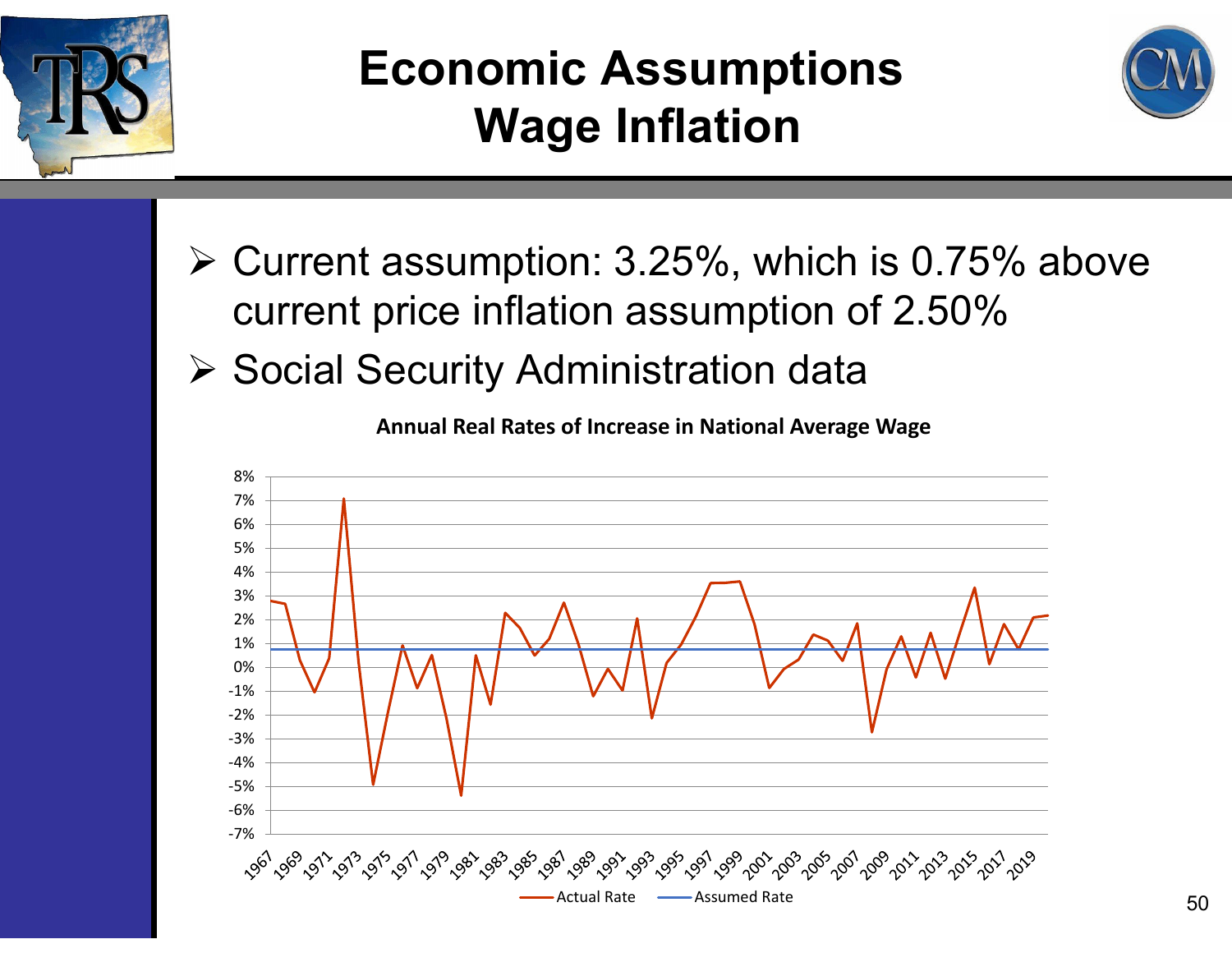![](_page_50_Picture_0.jpeg)

## **Economic Assumptions Wage Inflation**

![](_page_50_Picture_2.jpeg)

#### Historical Experience

| Period    | Wage      | Price     | <b>Real Wage</b> |
|-----------|-----------|-----------|------------------|
|           | Inflation | Inflation | Growth           |
| 2011-2020 | $2.9\%$   | $1.5\%$   | $1.4\%$          |
| 2001-2020 | $2.8\%$   | $2.0\%$   | $0.8\%$          |
| 1991-2020 | $3.3\%$   | $2.2\%$   | $1.1\%$          |
| 1981-2020 | 3.6%      | $2.7\%$   | $0.9\%$          |
| 1971-2020 | $4.5\%$   | $3.8\%$   | $0.7\%$          |
| 1961-2020 | 4.5%      | $3.7\%$   | $0.8\%$          |

This shows real wage growth across all sectors

■ In general, public employees tend to receive compensation more in the form of benefits than wage, so these may be on the high end  $51$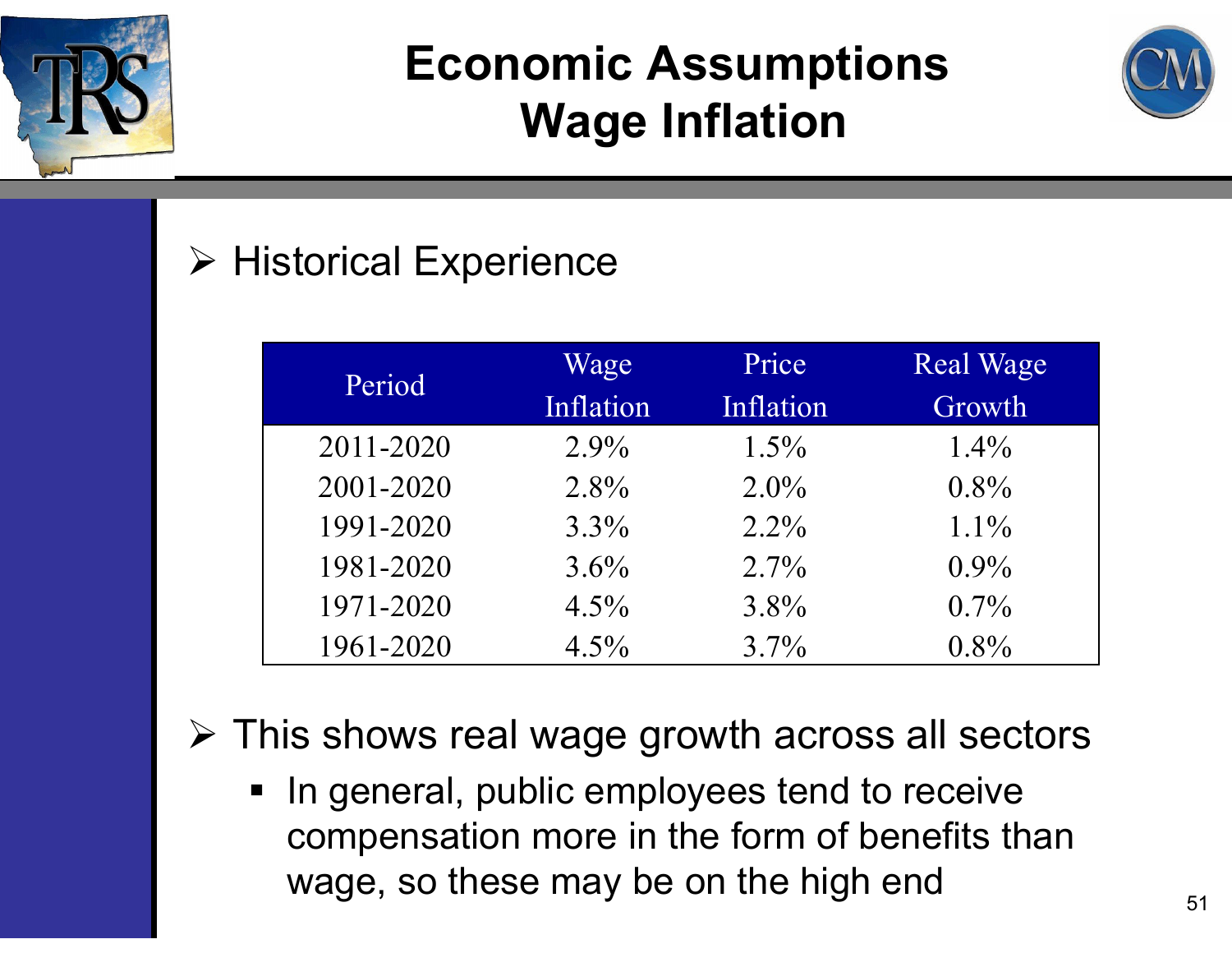![](_page_51_Picture_0.jpeg)

## **Economic Assumptions Wage Inflation**

![](_page_51_Picture_2.jpeg)

 We recommend no change to the current productivity assumption of 0.75%. This combined with the recommended inflation assumption of 2.75 leads to the recommended wage inflation assumption of 3.50%

|                         | <b>Proposed</b> |  |  |
|-------------------------|-----------------|--|--|
| <b>Price Inflation</b>  | 2.75%           |  |  |
| <b>Real Wage Growth</b> | 0.75%           |  |  |
| <b>Wage Inflation</b>   | $3.50\%$        |  |  |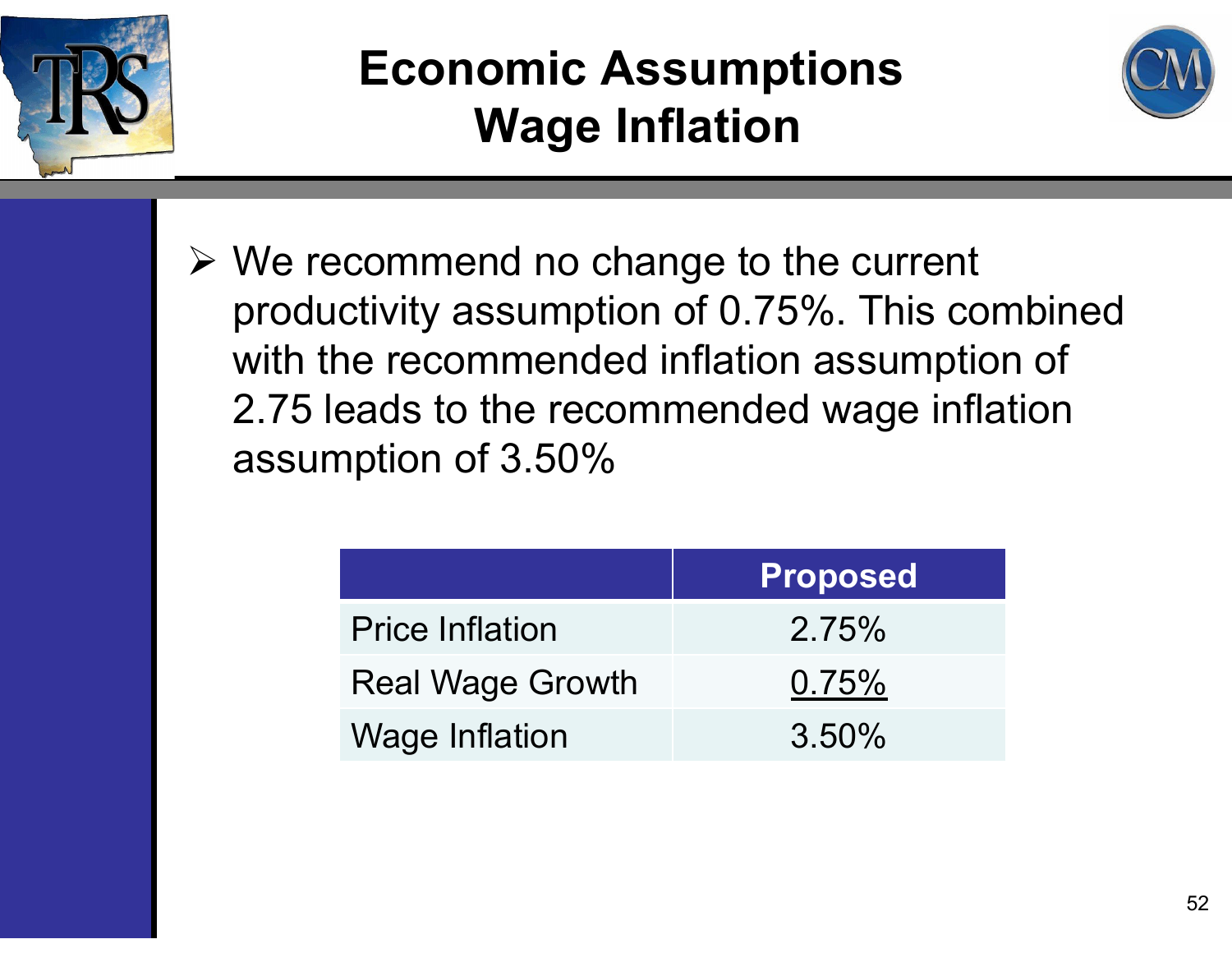![](_page_52_Picture_0.jpeg)

## **Payroll Growth Assumptions**

![](_page_52_Picture_2.jpeg)

#### Method Changes

■ Recommend no change to payroll growth assumption of 3.25% which is less than the current underlying wage inflation assumption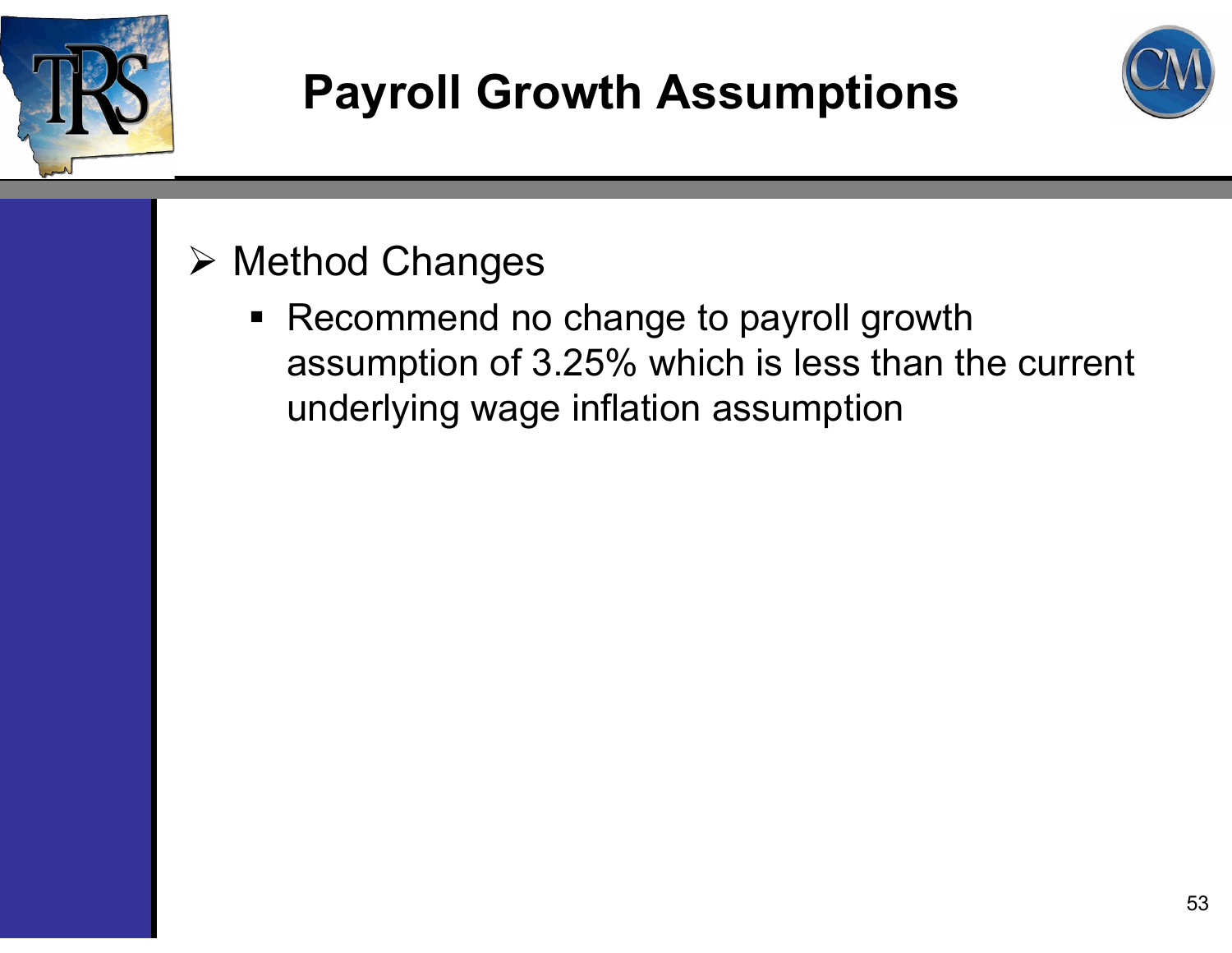![](_page_53_Picture_0.jpeg)

## **Other Assumptions**

![](_page_53_Picture_2.jpeg)

 $\triangleright$  Interest on Member Contributions – Member contributions grow with interest each year. We recommend reducing the assumed interest on members contributions from 5% to the rate adopted by the Board each year.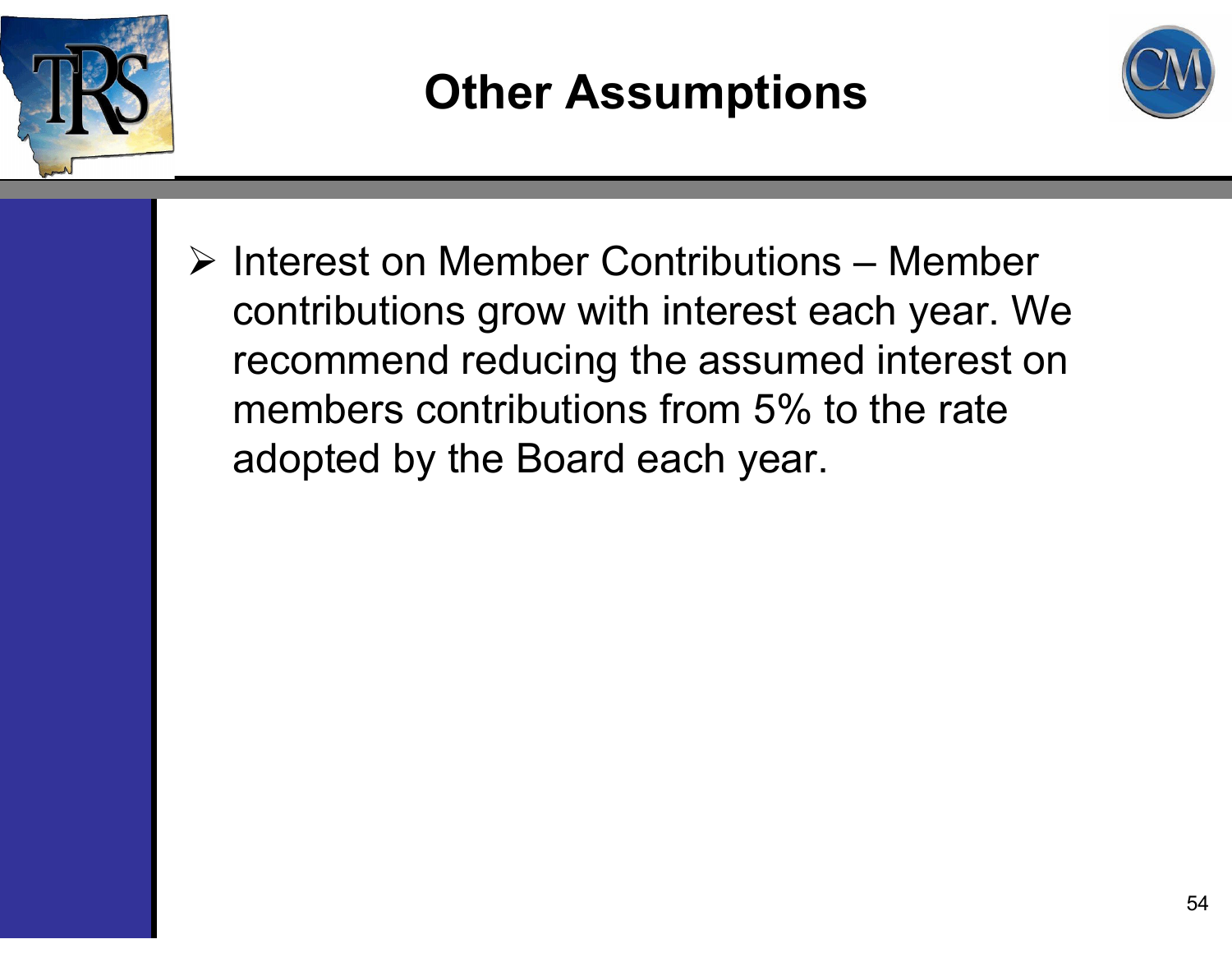![](_page_54_Picture_0.jpeg)

## **Actuarial Methods**

![](_page_54_Picture_2.jpeg)

- **► Actuarial Cost Method** 
	- Recommend no change in the Entry Age Normal Cost Method
- **▶ Actuarial Smoothing of Assets** 
	- ٠ Recommend no change in 4-year smoothing of market value gains and losses
- Amortization of Unfunded Accrued Liability (UAL)
	- $\blacksquare$  Recommend no change in Level Percent of Payroll Amortization Payment Method
	- UAL is amortized as one single amount each valuation.
	- Amortization period is "open" and is solved for each valuation.
	- ٠ Result depends on UAL and fixed contribution rate.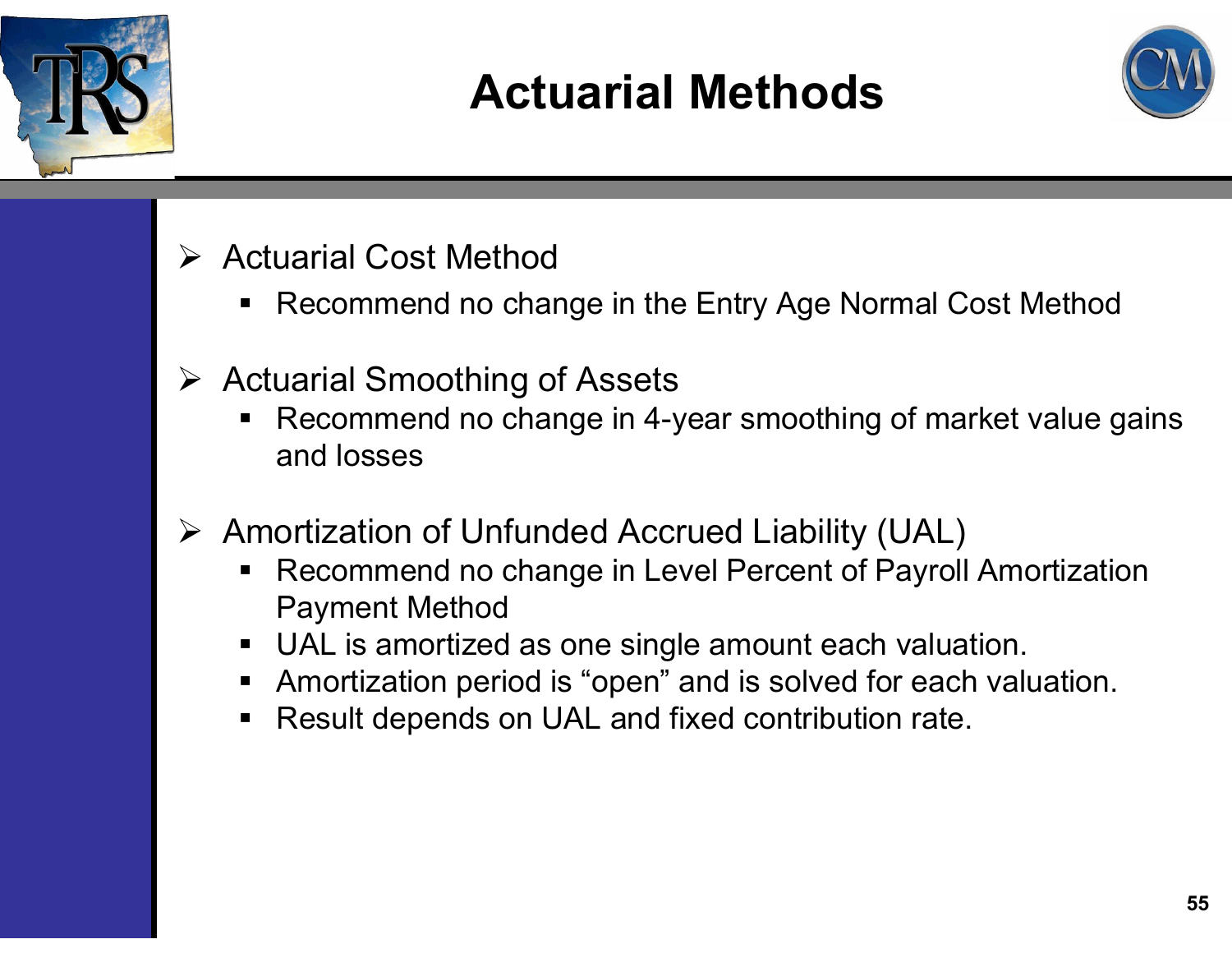![](_page_55_Picture_0.jpeg)

#### **Impact of Recommendations**

![](_page_55_Picture_2.jpeg)

|                                         | Valuation<br>July 1, 2021 | Demographic<br><b>Assumption</b><br>Changes | Economic & Demographic<br><b>Assumption</b><br>Changes |
|-----------------------------------------|---------------------------|---------------------------------------------|--------------------------------------------------------|
| <b>Employer Contribution Rate:</b>      |                           |                                             |                                                        |
| <b>Normal Rate</b>                      | 1.52%                     | 1.92%                                       | 2.75%                                                  |
| Admin. Expense Load                     | 0.46%                     | 0.46%                                       | 0.00%                                                  |
| <b>UAAL</b>                             | 9.78%                     | 9.38%                                       | 9.01%                                                  |
| <b>Total Statutory Employer</b><br>Rate | 11.76%                    | 11.76%                                      | 11.76%                                                 |
| Actuarial Accrued Liabillity*           | \$6,463,247               | \$6,384,101                                 | \$6,537,386                                            |
| Actuarial Value of Assets*              | 4,616,374                 | 4,616,374                                   | 4,616,374                                              |
| UAAL*                                   | \$1,846,873               | \$1,767,726                                 | \$1,921,012                                            |
| <b>Amortization Period</b>              | 24                        | 23                                          | 27                                                     |

\* In Thousands